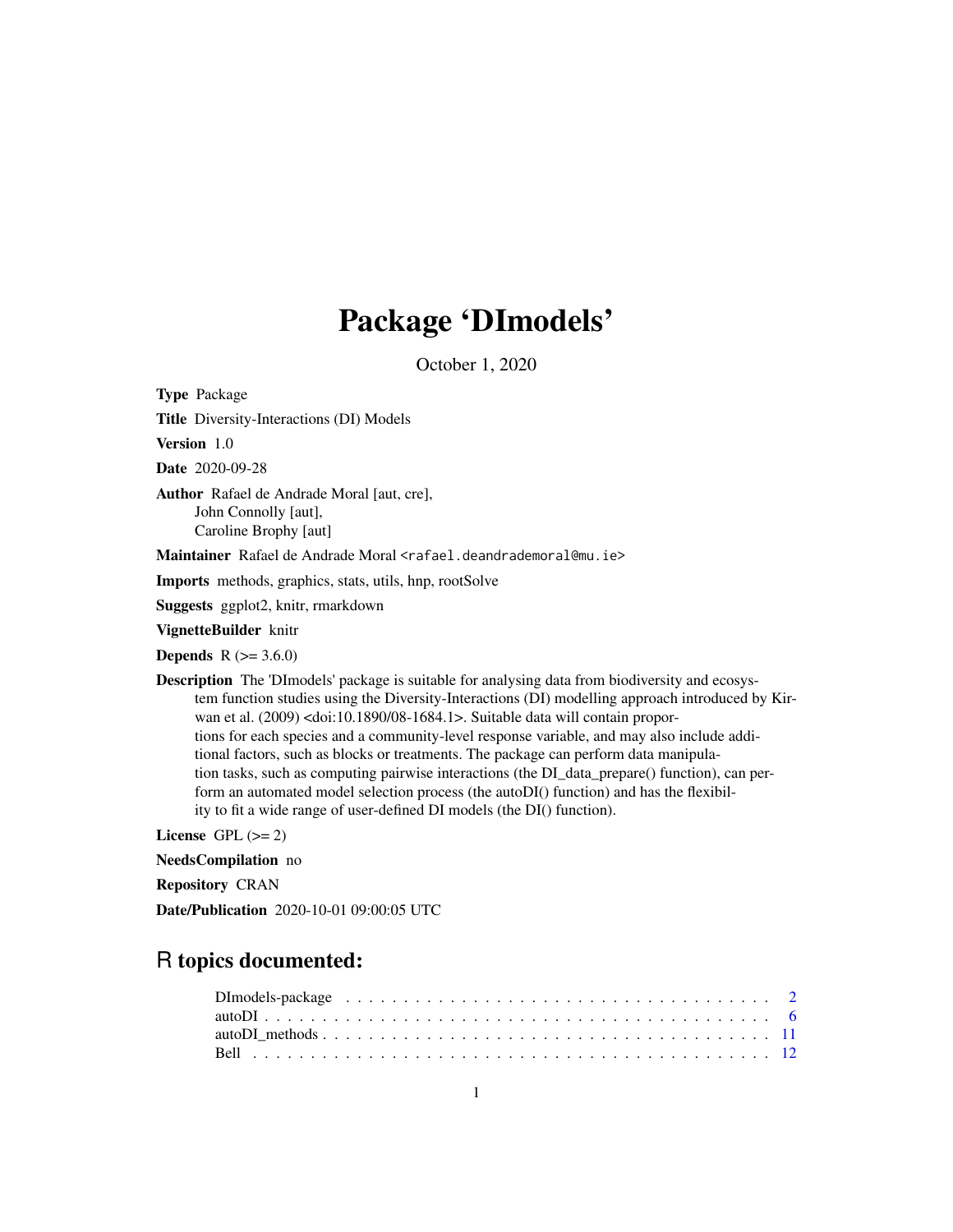<span id="page-1-0"></span>

|       | DI data manipulation $\ldots \ldots \ldots \ldots \ldots \ldots \ldots \ldots \ldots \ldots \ldots \ldots$ |    |
|-------|------------------------------------------------------------------------------------------------------------|----|
|       |                                                                                                            |    |
|       |                                                                                                            |    |
|       |                                                                                                            |    |
|       |                                                                                                            |    |
|       |                                                                                                            |    |
|       |                                                                                                            |    |
|       |                                                                                                            |    |
| Index |                                                                                                            | 53 |

DImodels-package *Diversity-Interactions (DI) Models*

### <span id="page-1-1"></span>Description

The 'DImodels' package is suitable for analysing data from biodiversity and ecosystem function studies using the Diversity-Interactions (DI) modelling approach introduced by Kirwan et al. (2009) <doi:10.1890/08-1684.1>. Suitable data will contain proportions for each species and a community-level response variable, and may also include additional factors, such as blocks or treatments. The package can perform data manipulation tasks, such as computing pairwise interactions (the DI\_data\_prepare() function), can perform an automated model selection process (the autoDI() function) and has the flexibility to fit a wide range of user-defined DI models (the DI() function).

### Details

### Introduction to Diversity-Interactions models

Diversity-Interactions (DI) models (Kirwan et al 2009) are a set of tools for analysing and interpreting data from experiments that explore the effects of species diversity on community-level responses; for example, the effect of increasing community diversity on biomass production in a grassland ecosystem. Most analyses of diversity experiments quantify community diversity in terms of species richness, the number of species present. The DI method modifies this presence/absence approach in mixed communities by taking species relative abundance in the community into account. So, instead of ignoring differences in community responses across communities with the same species but with different species relative abundances, the DI approach aims to understand and explain these differences.

### What variables will a suitable dataset contain?

The DI approach assesses the effect of species diversity on a community response over a period of time. For data from a biodiversity study with *S* species to be suited to the DI approach, the variables that are required on each experimental unit are: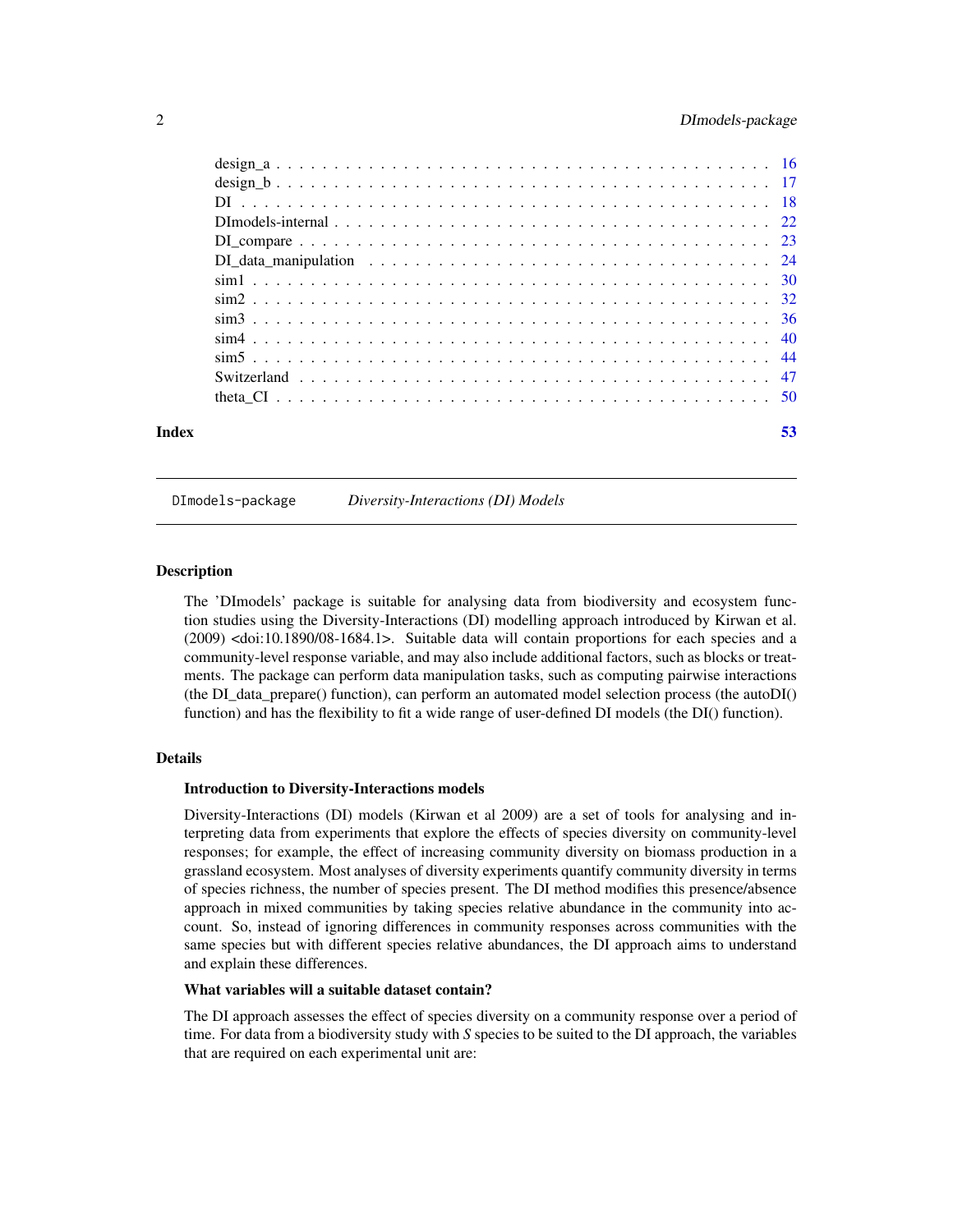- 1. A set of proportions  $p_1, p_2, ..., p_s$  that characterise the proportions of each species at a defined starting point in time. These proportions (or relative abundances) of species in the community ( $pi$  for the ith species) range between 0 (absence) and 1 (monoculture - the only species present) and the sum of all the pi values for a community is always 1.
- 2. A community-level response variable, recorded a period of time after the initial species proportions were recorded.

The dataset may also contain other variables such as a block, density or treatments.

### What are Diversity-Interactions models?

A DI model typically has three components and takes the form:

$$
y = Identities + Interactions + Structures + \epsilon
$$

where *y* is a community-level response, the *Identities* are the effects of species identities and enter the model as individual species proportions at the beginning of the time period, the *Interactions* are the interactions among the species proportions, while *Structures* include other experimental structures such as blocks, treatments or density. In a three species system, with an experimental blocking structure, a possible DI model is:

$$
y = \beta_1 p_1 + \beta_2 p_2 + \beta_3 p_3 + \delta_{12} p_1 p_2 + \delta_{13} p_1 p_3 + \delta_{23} p_2 p_3 + \alpha_k + \epsilon
$$

Where *p1*, *p2* and *p3* are the species proportions of species 1, 2 and 3 respectively, and  $\alpha_k$  is the effect of block k. The error term  $\epsilon$  is usually assumed to be normally distributed with mean 0 and constant variance (and assumed independent and identically distributed).

In a monoculture of the ith species, the expected performance of *y* in block  $k$  is  $\beta_i$ . In mixture, the *Identities* component provides the expected performance as a weighted average of monoculture responses, and the *Interactions* component is added to it to give the overall expected performance of the mixed community. The *Interactions* component addresses the question: do mixed communities perform differently from what might be expected from the weighted averaging of monoculture performances? Note that in Kirwan et al 2009 the *Interactions* component is referred to as the diversity effect, however, here we use the more general term "*Interactions*", since the interpretation of how species diversity affects the response is a combination of both the *Identities* and *Interactions* components. The community with the best overall performance may depend on both the *Identities* and *Interactions* and will rarely be the community with the largest net interactions effect. The equation above provides an example of a DI model where there is a unique interaction term for each pair of species. It is possible to test various constraints among interactions, some of which may be motivated by the context of the data (Kirwan et al 2009).

The *Interactions* component may also include an non-linear exponent parameter  $\theta$  on each  $pipj$ term, where a value different to one allows the importance and impact of interaction terms to be altered (Connolly et al 2013).

### What can the DImodels package do?

The DI approach is a full regression method where the response of the community is characterised by the effects of diversity variables such as *Identities* and *Interactions* components, and by experimental structural variables such as blocks, density and treatments. All of these may be important determinants of response and so should be included in the analysis of community responses. The DImodels package aims to make it easier to analyse data using DI models.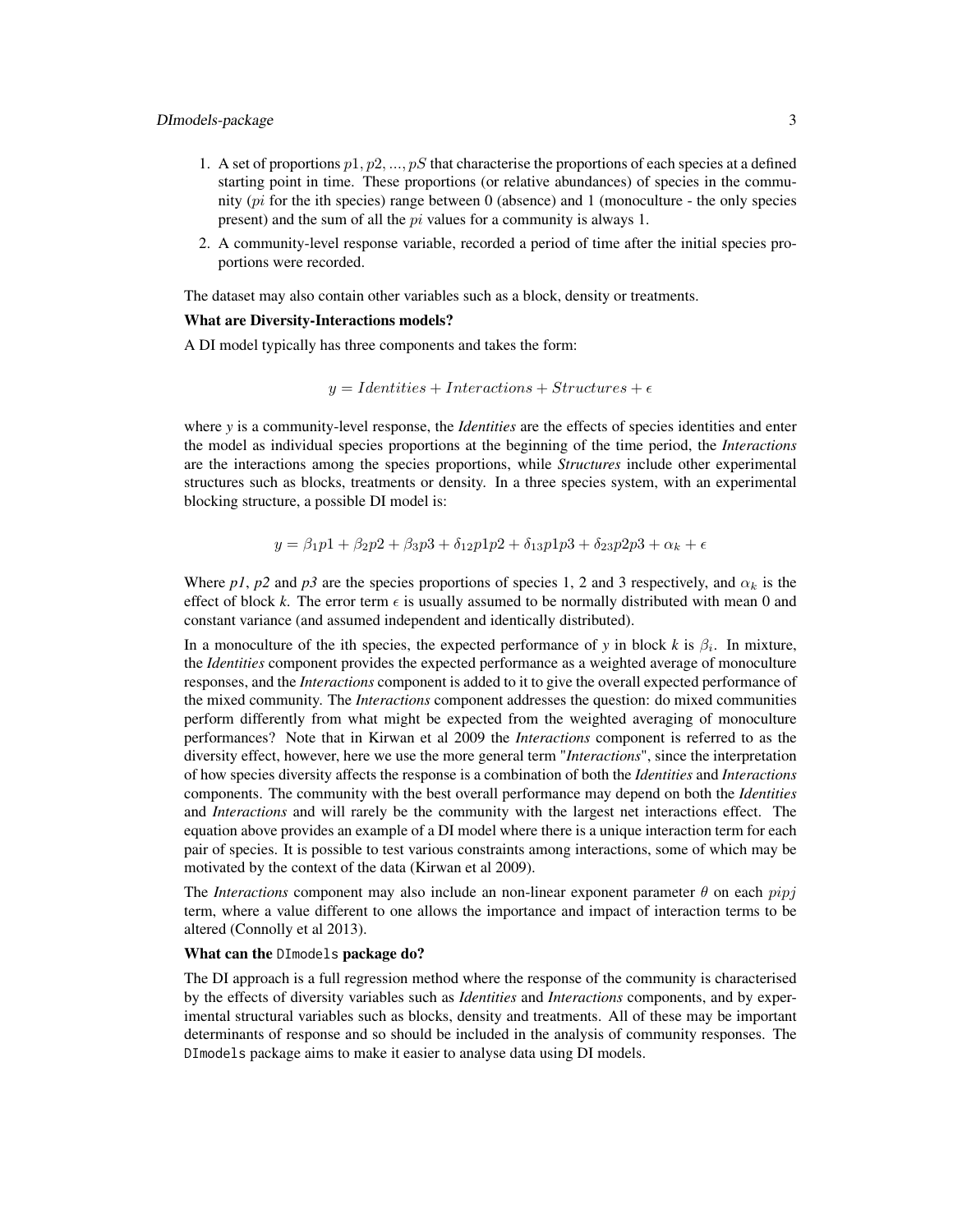<span id="page-3-0"></span>Currently, the DImodels package contains three main functions: autoDI, DI and DI\_data\_prepare. Here we give a brief overview of each, and link to the respective help files for further information.

auto\_DI: This function gives a simple overview of the successive contribution of the *Structures*, *Identities* and *Interactions* components to the model via an automated model selection process. It will identify the 'best' model from a (limited) subset of all possible DI models. However, autoDI may need to be supplemented by more refined analysis, for example, auto\_DI does not test for interactions between the terms in the *Structures* and *Identities* components. It can also only facilitate one block, one density and one treatment variable. However, it is a very useful starting point for DI model exploration. Further information at: [autoDI](#page-5-1).

DI: This function can fit a wide range of DI models and includes the flexibility to test for multiple treatments or additional interactions, for example, between terms in the *Identities* and *Structures* components. The DI function fits one user-defined DI model at a time, and it allows for flexibility in the form of the model through a combination of in-built argument options and additional userdefined options. Further information at: [DI](#page-17-1).

DI\_data\_prepare: This function can compute various forms of interactions among the  $pi$  variables. This function is not required when using autoDI, or for the in-built argument options in DI, but may be needed when specifying additional user-defined options in DI. Further information at: [DI\\_data\\_prepare](#page-23-1) and for examples of when it is required see [DI](#page-17-1).

There are additional data manipulation functions: [DI\\_data\\_E\\_AV](#page-23-1), [DI\\_data\\_FG](#page-23-1), [DI\\_data\\_ADD](#page-23-1), that will individually prepare the various forms of interactions that  $DI\_data\_prepare$  does in one function. The function [DI\\_data\\_fullpairwise](#page-23-1) will compute all individual pairwise interactions. Further information on all data manipulation functions at: [DI\\_data\\_manipulation](#page-23-2).

There are two other functions: 1) [theta\\_CI](#page-49-1) can fit a confidence interval to the parameter theta, when it has been estimated using either autoDI or DI, and 2) [DI\\_compare](#page-22-1) that can compare a fitted DI model to the 'reference' model (see [autoDI](#page-5-1)) for details about the reference model).

### Challenges with fitting and interpreting Diversity-Interactions models

Analysing data using DI methods can be tricky for people familiar with ordinary regression models and the DImodels package aims to make analysis easier. The difficulties lie in:

- 1. The lack of familiarity in dealing with the *Identities* component variables pi, which must sum to 1. This constraint can lead to interpretative issues, and estimation problems with some widely used R software.
- 2. The novelty of specifying the *Interactions* components in terms of many pairwise interaction terms whose numbers may greatly increase with *S*. The number of pairwise terms can often be reduced by identifying biologically meaningful patterns among them, for example, through functional grouping of species. This may greatly reduce the number of coefficients to be estimated and interpreted in the model (Kirwan et al, 2009).
- 3. The introduction of a power coefficient theta  $(\theta)$  for all pairwise interaction terms (Connolly et al, 2013). This parameter can be very useful in describing the effect of community evenness on community response, i.e., whether response changes rapidly or slowly across communities where the relative abundance of species changes from being equal for all species to dominance by one or more species.

### Limitations of the DImodels package

Currently, the DImodels package does not support multivariate responses or repeated measurements on the same experimental unit. It also does not currently support the random effects approach to modelling pairwise interactions that was developed by Brophy et al 2017.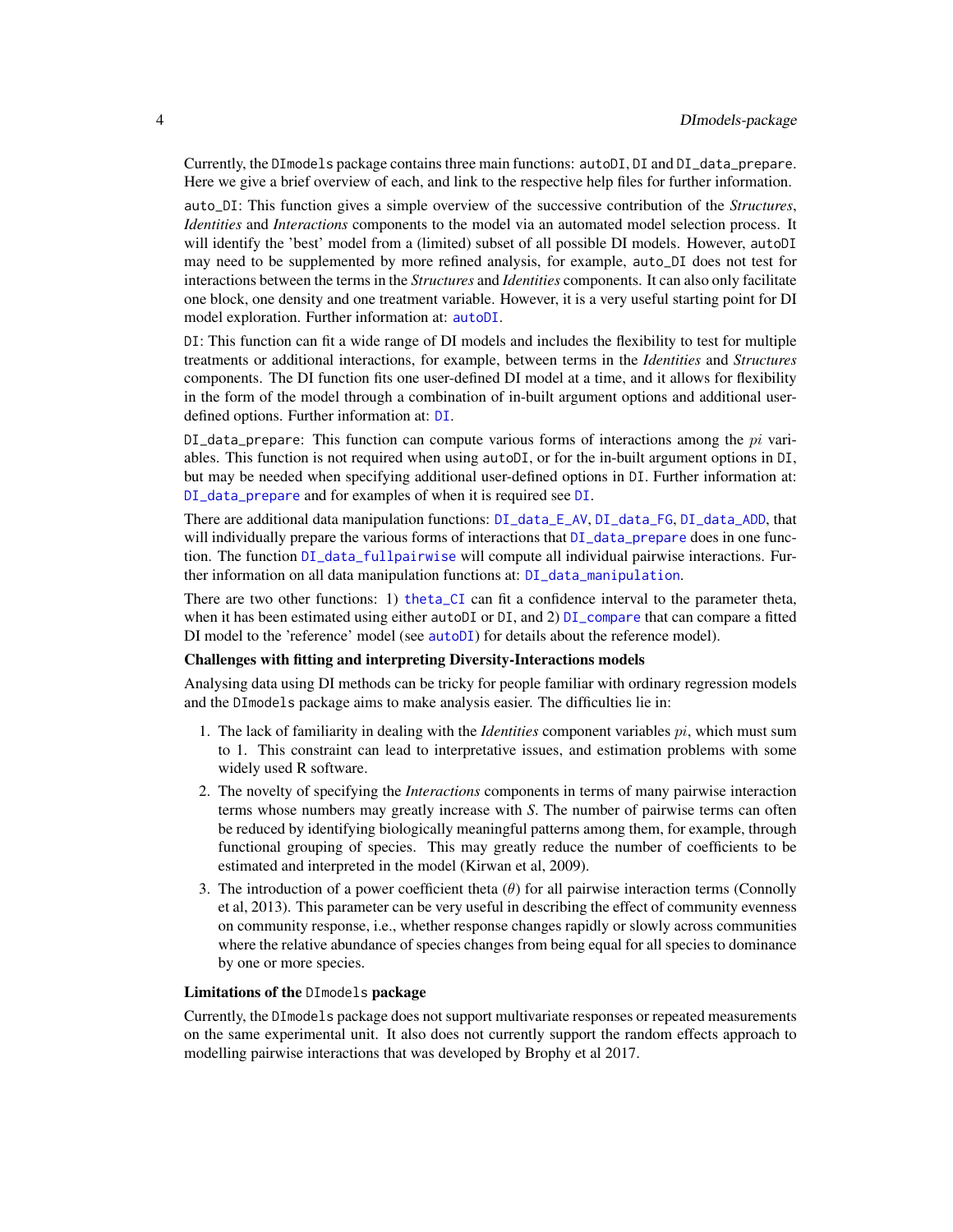### <span id="page-4-0"></span>Author(s)

Rafael de Andrade Moral [aut, cre], John Connolly [aut], Caroline Brophy [aut] Maintainer: Rafael de Andrade Moral <rafael.deandrademoral@mu.ie>

### References

Brophy C, A Dooley, L Kirwan, JA Finn, J McDonnell, T Bell, MW Cadotte and J Connolly. (2017) Biodiversity and ecosystem function: Making sense of numerous species interactions in multi-species communities. Ecology 98, 1771-1778.

Connolly J, T Bell, T Bolger, C Brophy, T Carnus, JA Finn, L Kirwan, F Isbell, J Levine, A Lüscher, V Picasso, C Roscher, MT Sebastia, M Suter and A Weigelt (2013) An improved model to predict the effects of changing biodiversity levels on ecosystem function. Journal of Ecology, 101, 344-355.

Kirwan L, J Connolly, JA Finn, C Brophy, A Lüscher, D Nyfeler and MT Sebastia (2009) Diversityinteraction modelling - estimating contributions of species identities and interactions to ecosystem function. Ecology, 90, 2032-2038.

### See Also

### [autoDI](#page-5-1) [DI](#page-17-1) [DI\\_data\\_prepare](#page-23-1) [DI\\_data\\_manipulation](#page-23-2) [theta\\_CI](#page-49-1)

Example datasets: The [Bell](#page-11-1) dataset. The [sim1](#page-29-1) dataset. The [sim2](#page-31-1) dataset. The [sim3](#page-35-1) dataset. The [sim4](#page-39-1) dataset. The [sim5](#page-43-1) dataset. The [Switzerland](#page-46-1) dataset.

### Examples

```
## Load the Switzerland data
 data(Switzerland)
## Check that the proportions sum to 1 (required for DI models)
## p1 to p4 are in the 4th to 7th columns in Switzerland
 Switzerlandsums <- rowSums(Switzerland[4:7])
 summary(Switzerlandsums)
## Example of autoDI
 auto1 <- autoDI(y ="yield", density = "density", prop = c("p1","p2","p3","p4"),
                  treat = "nitrogen", FG = c("G", "G", "L", "L"), data = Switzerland,
                  selection = "Ftest")
 summary(auto1)
## Example of DI
 m1 <- DI(y = "yield", density = "density", prop = 4:7, treat = "nitrogen",
          FG = c("G", "G", "L", "L"), DImodel = "FG", data = Switzerland)summary(m1)
## Example of DI_data_prepare.
## Create interaction variables and incorporate them into a new data frame Switzerland2.
## Switzerland2 will contain the new variables: AV, E, p1_add, p2_add, p3_add, p4_add,
## bfg_G_L, wfg_G, wfg_L.
newlist <- DI_data_prepare(y = "yield", prop = c("p1","p2","p3","p4"), FG = c("G","G","L","L"),
                             data = Switzerland)
 Switzerland2 <- data.frame(newlist$newdata, newlist$FG)
```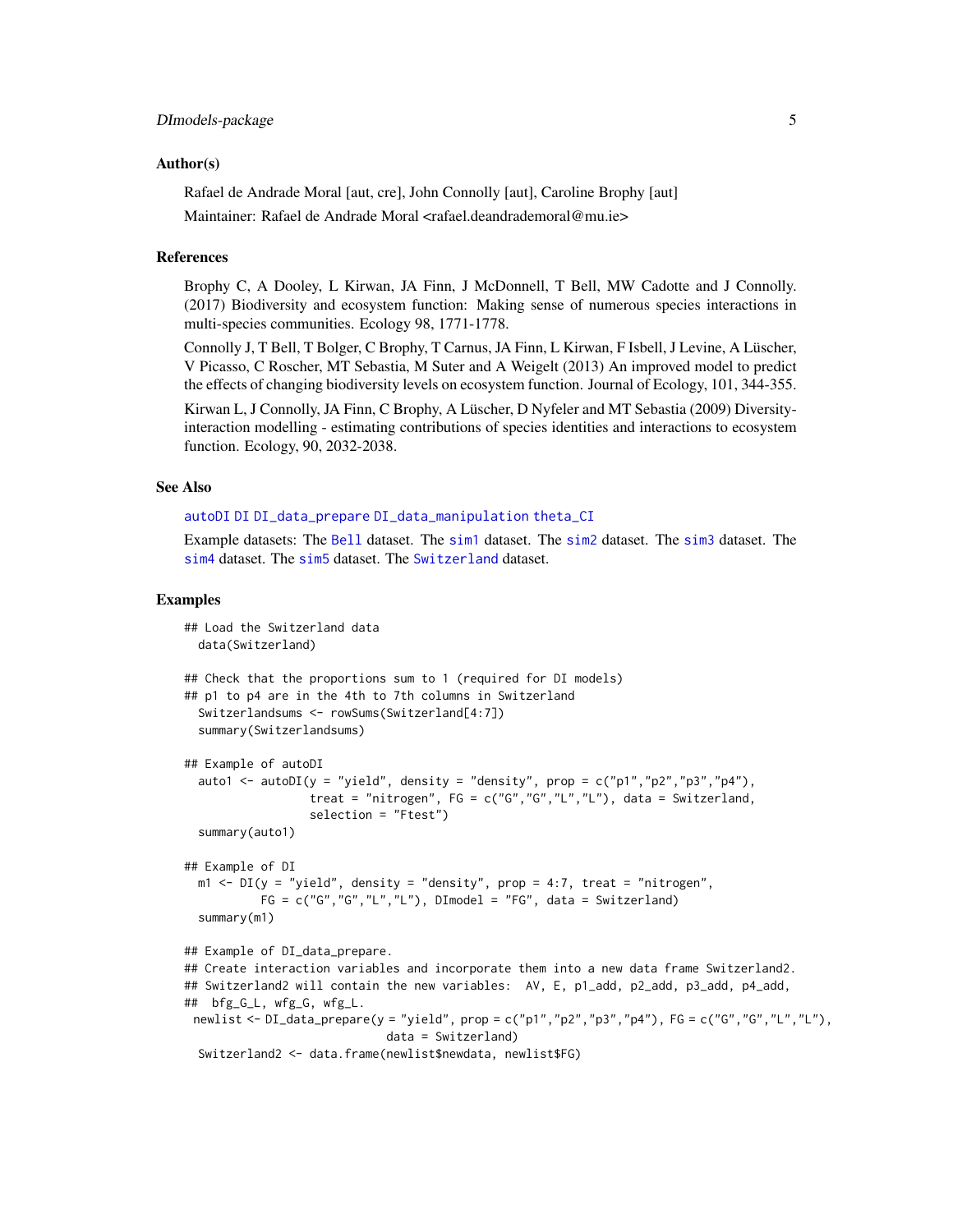### <span id="page-5-1"></span><span id="page-5-0"></span>Description

This function provides an automated way to fit a (limited) range of Diversity-Interactions (DI) models. Using one of several selection criteria, autoDI will identify the best DI model from the range fitted via a three-step selection process (see Details for more information). While autoDI can be a useful starting point for fitting DI models, its range of models is not exhaustive and additional model fitting or testing via DI is likely to be required. For instance, autoDI does not test for interactions of a treatment with other variables in the model.

### Usage

```
autoDI(y, block, density, prop, treat, FG = NULL, data,
      selection = c("Ftest","AIC","AICc","BIC","BICc"),
      step0 = FALSE, step4 = TRUE)
```
### Arguments

| У         | The column name of the response vector, which must be in quotes, for example,<br>$y = "yield".$                                                                                                                                                                                                                                                                                                                      |
|-----------|----------------------------------------------------------------------------------------------------------------------------------------------------------------------------------------------------------------------------------------------------------------------------------------------------------------------------------------------------------------------------------------------------------------------|
| block     | The name of the block variable (if present), which must be in quotes, for exam-<br>ple, block = "block". If no blocking variable, omit this argument.                                                                                                                                                                                                                                                                |
| density   | The name of the density variable (if present), which must be in quotes, for ex-<br>ample, density = "density". If no density variable, omit this argument.                                                                                                                                                                                                                                                           |
| prop      | A vector of s column names identifying the species proportions in each row in<br>the dataset. For example, if the species proportions columns are labelled p1 to<br>$p4$ , then $prop = c("p1", "p2", "p3", "p4")$ . Alternatively, the column numbers<br>can be specified, for example, $prop = 4:7$ , where the species proportions are in<br>the 4th to 7th columns.                                              |
| treat     | The name of a column in the dataset containing the value of a treatment factor or<br>covariate. The treatment name must be included in quotes, for example, treat<br>= "nitrogen". (Only one treatment or covariate is permitted in autoDI, but see<br>DI for options involving more than one treatment.) If the treatment is a factor,<br>the variable must already be specified as a factor prior to using autoDI. |
| FG        | If species are classified by $g$ functional groups, this parameter gives a text list (of<br>length $s$ ) of the functional group to which each species belongs. For example,<br>for four grassland species with two grasses and two legumes: FG could be FG =<br>$c("G", "G", "L", "L"),$ where G stands for grass and L stands for legume.                                                                          |
| data      | Specify the dataset, for example, data = Switzerland. The dataset name should<br>not appear in quotes.                                                                                                                                                                                                                                                                                                               |
| selection | Selection method to be used in the automated model selection process. Options<br>are "Ftest", "AIC", "AICc", "BIC" and "BICc". The default is selection =<br>"Ftest".                                                                                                                                                                                                                                                |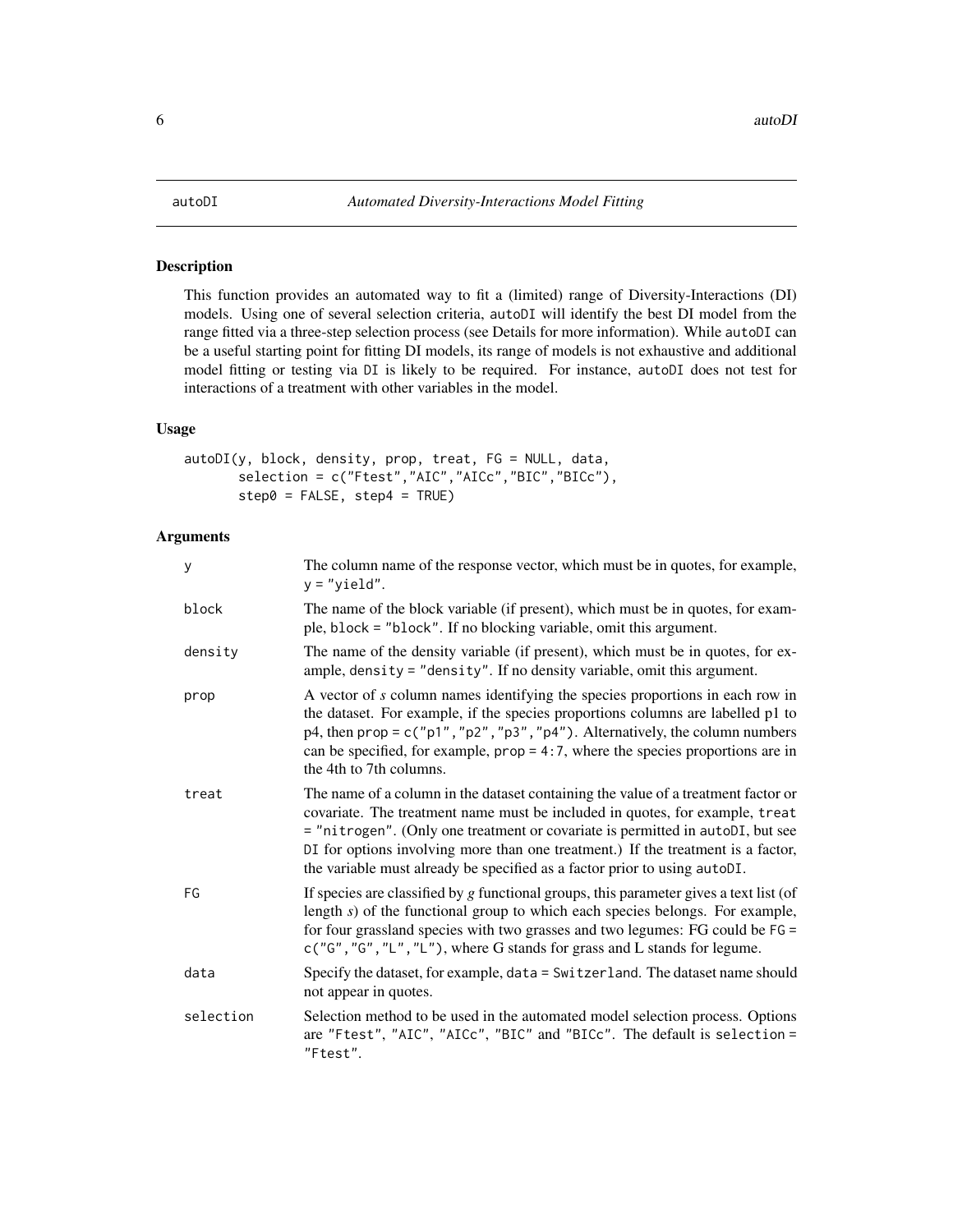### <span id="page-6-0"></span>autoDI 7 autoDI 7 autoDi

| step0 | By default, autobl outputs steps $1 - 4$ , however, an initial step 0 can be included |
|-------|---------------------------------------------------------------------------------------|
|       | by specifying step0 = TRUE. This will fit a model with an intercept only, and         |
|       | will sequentially add in and test the inclusion of block, density and treat, if       |
|       | they are specified in the autoDI arguments.                                           |
| step4 | Step 4 performs a lack of fit test for the final model selected by steps 1 - 3. By    |
|       | default, step4 = TRUE, but it can be omitted by specifying step4 = FALSE.             |

### Details

### What are Diversity-Interactions models?

Diversity-Interactions (DI) models (Kirwan et al 2009) are a set of tools for analysing and interpreting data from experiments that explore the effects of species diversity on community-level responses. We recommend that users of the DImodels package read the short introduction to DI models (available at: [DImodels](#page-1-1)). Further information on DI models is available in Kirwan et al 2009 and Connolly et al 2013.

### Checks on data prior to using autoDI.

Before using autoDI, check that the species proportions for each row in your dataset sum to one. See the 'Examples' section for code to do this. An error message will be generated if the proportions don't sum to one.

### How does the autoDI function work?

The autoDI function identifies the 'best' Diversity-Interactions (DI) model from a specific range of proposed models using a three-step process of selection (Steps 1 to 3) and performs a lack of fit test on the selected model (Step 4). Only a limited subset of all possible models are examined under autoDI, for example, interactions involving experiment structural terms (block, density, treat) are not explored. The autoDI function can provide an excellent initial analysis, but often additional modelling and exploration will be required using the DI function.

Steps 1-3 outlined below provide details on the automated model selection process followed by autoDI. Step 4 is a lack of fit test for the selected model. Step 0 may also be included (step0 = TRUE) as an initial step to sequentially test the inclusion of experiment structural variables (block, density, treat), prior to fitting the DI models in Step 1.

All models in autoDI Steps 1 and 2 are estimated using iteratively reweighted least squares, via the glm package. Profile likelihood estimation is used in Step 3 to estimate the parameter  $\theta$ .

The default selection method used is selection = "Ftest", which will return the appropriate F test statistic value(s) and p-value(s) in each step. When any of the information theoretic approaches ("AIC", "AICc", "BIC" or "BICc") are specified, the model with the lowest value is selected in each step, even if it is only the lowest by a tiny margin; therefore, it is recommended to examine the information theoretic values across all models.

### *Step 1*

Five models are fitted, sequentially, each building on the previous model, and compared. If the experiment structural variables treat, block or density are specified, they will be included as an additive factor or covariate in **each** of the five models, but interactions between them and the DI model terms will not be included or tested.

Assume that FG (functional groups) have been specified. The five DI models are:

• STR: This model contains an intercept, and block, density and treatment if present; STR stand for 'structural' and represents experiment structural variables.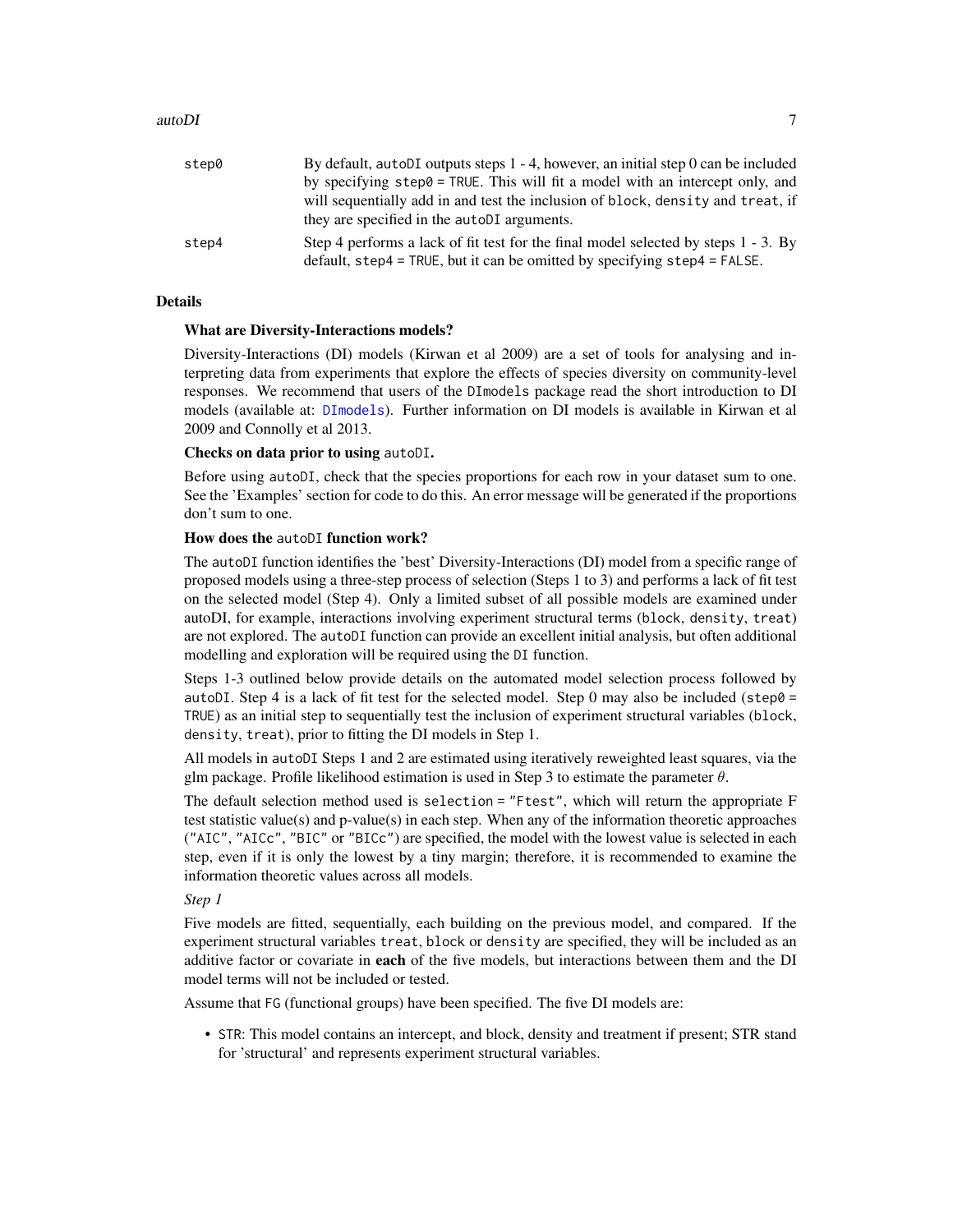- ID: The species proportions are added to the STR model. The proportions sum to 1, and are included in the model as  $\theta$  + p1 + ... + ps, where *s* is the number of species in the pool, as specified in the prop option.
- AV: The terms in the ID model, plus a single 'average' pairwise interaction term. For the Switzerland dataset, the single variable that is added to the model is computed as:  $AV =$  $p1*p2 + p1*p3 + p1*p4 + p2*p3 + p2*p4 + p3*p4.$
- FG: The terms in the ID model, plus interaction terms related to functional groups. These terms describe the average effects of interaction between pairs of species within each functional group, and between pairs of species from different functional groups. For example, in the Switzerland dataset there are four species with FG = c("Grass","Grass","Legume","Legume"), and there are six pairwise interactions, one between the two grasses, one between the two legumes, and four between grass and legume species. Grouping these interactions gives three terms, one for interactions between grasses, one for interactions between legumes and one for between a grass and a legume species. The model assumes that any grass will interaction with any legume in the same way and the 'between functional group grass-legume' variable is computed as:  $bf_g_G_L = p1*p3 + p1*p4 + p2*p3 + p2*p4$ . If there were more than two grasses in the dataset, this model would assume that any pair of grasses interact in the same way, similarly for legumes. If the FG argument is not specified, this model is omitted from Step 1.
- FULL: The terms in the ID model, plus an interaction term for each pair of species. When there are *s* species, there are *s\*(s-1)/2* pairwise interaction terms, i.e., for the Switzerland dataset with four species, there are six interactions that are each added to the model (in R formula syntax: p1:p2, p1:p3, p1:p4, p2:p3, p2:p4 and p3:p4).

If the FG argument is omitted, the FG model will be replaced by:

• ADD: The terms in the ID model, plus a species specific 'additive' interaction term for each species. These terms measure the interactive contribution of each species with any other species and are denoted  $\lambda_i$  for the *i*th species. The interaction between any pair of species *i* and *j* is computed as  $\lambda_i + \lambda_j$ .

*Step 2*

If treat is specified, the selected model in Step 1 includes the treat variable (since all models in Step 1 include treat if present). Here, the selected model from Step 1 is re-fitted without treat and the models with and without the treatment are compared using the method specified by the selection argument.

If treat was not specified, this step is redundant.

*Step 3*

For the selected model in Step 2 (or Step 1 if no treat was specified), a non-linear parameter theta is included as a power on all  $pi * p_j$  components of each interaction variable in the model, and the models with and without theta are compared using the method specified by the selection argument. For example, for the Switzerland data, with four species, for the AV model, the parameter theta enters the model as:

AV\_theta =  $(p1*p2)^{\text{th}}$ eta +  $(p1*p3)^{\text{th}}$ theta +  $(p1*p4)^{\text{th}}$ theta +  $(p2*p3)^{\text{th}}$ theta +  $(p2*p4)^{\text{th}}$ + (p3\*p4)^theta

In Steps 1 and 2, theta is implicitly assumed to equal 1 (since, for example,  $(p1*p2)^{1} = p1*p2$ ), while in Step 3, theta is estimated using profile likelihood and then assessed for a difference from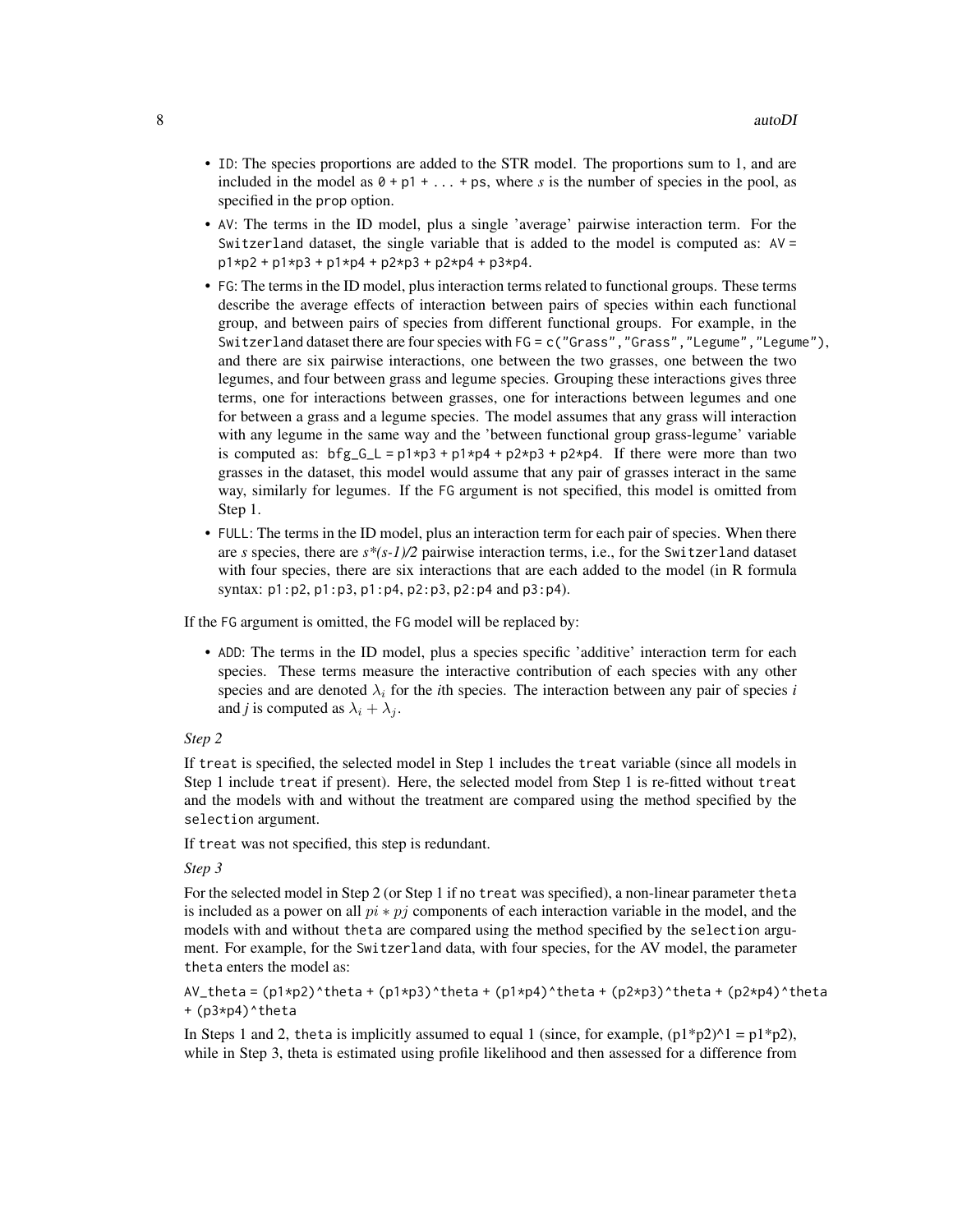### autoDI 9

1. In the profile likelihood estimation, theta is tested across the range 0.01 to 1.5. Then, the two models (with theta estimated and with theta set to 1) are compared using the method specified by the selection argument.

If there are no species interaction terms included in the best model selected in Step 1 or Step 2, this step is redundant. I.e., if there is no evidence of species interactions, then there is no need to test for theta.

Details on DI models that include theta are described in Connolly et al 2013.

*Step 4*

Step 4 provides a lack of fit test for the model selected by Steps 1 to 3. A factor called 'community' is created that has a level for each unique setting of the species proportions (as specified in the prop argument). The 'reference' model includes all terms in the model that was selected by Steps 1 to 3, plus the factor community. The reference model is compared to the model selected by Steps 1 to 3 via an F-test (regardless of the selection argument value), thus providing a lack of fit test.

Note, that the reference model is never intended to be a candidate model, it is only fitted for the purpose of testing lack of fit. If the test result is significant, it indicates that there is a lack of fit in the Diversity-Interactions model selected by autoDI.

Note also, that the test will not work if all combinations of the species proportions are unique. In this instance, the option Step4 = FALSE should be selected.

### Value

The function returns a list including

| model_list                | a list with all fitted models without any treatment effects, with estimate_theta<br>$=$ FALSE    |  |  |  |  |  |  |
|---------------------------|--------------------------------------------------------------------------------------------------|--|--|--|--|--|--|
| model_list_theta          |                                                                                                  |  |  |  |  |  |  |
|                           | a list with all fitted models without any treatment effects, with estimate_theta<br>$=$ TRUE     |  |  |  |  |  |  |
| model_list_treat          |                                                                                                  |  |  |  |  |  |  |
|                           | a list with all fitted models including treatment effects, with estimate_theta =<br><b>FALSE</b> |  |  |  |  |  |  |
| model_list_theta_treat    |                                                                                                  |  |  |  |  |  |  |
|                           | a list with all fitted models including treatment effects, with estimate_theta =<br><b>TRUE</b>  |  |  |  |  |  |  |
| logLik                    | a vector with the log-likelihood values for the fitted models                                    |  |  |  |  |  |  |
| AIC                       | a vector with the AIC values for the fitted models                                               |  |  |  |  |  |  |
| AICc                      | a vector with the AICc values for the fitted models                                              |  |  |  |  |  |  |
| <b>BIC</b>                | a vector with the BIC values for the fitted models                                               |  |  |  |  |  |  |
| <b>BICc</b>               | a vector with the BICc values for the fitted models                                              |  |  |  |  |  |  |
| df<br>selected_model_code | a vector with the residual d.f. values for the fitted models                                     |  |  |  |  |  |  |
|                           | the model tag for the selected model                                                             |  |  |  |  |  |  |
|                           | selected_model the description of the selected model                                             |  |  |  |  |  |  |
| selected_model_obj        |                                                                                                  |  |  |  |  |  |  |
|                           | the selected model object                                                                        |  |  |  |  |  |  |
| data                      | the dataset including all manipulated variables                                                  |  |  |  |  |  |  |
| family                    | the family passed to glm                                                                         |  |  |  |  |  |  |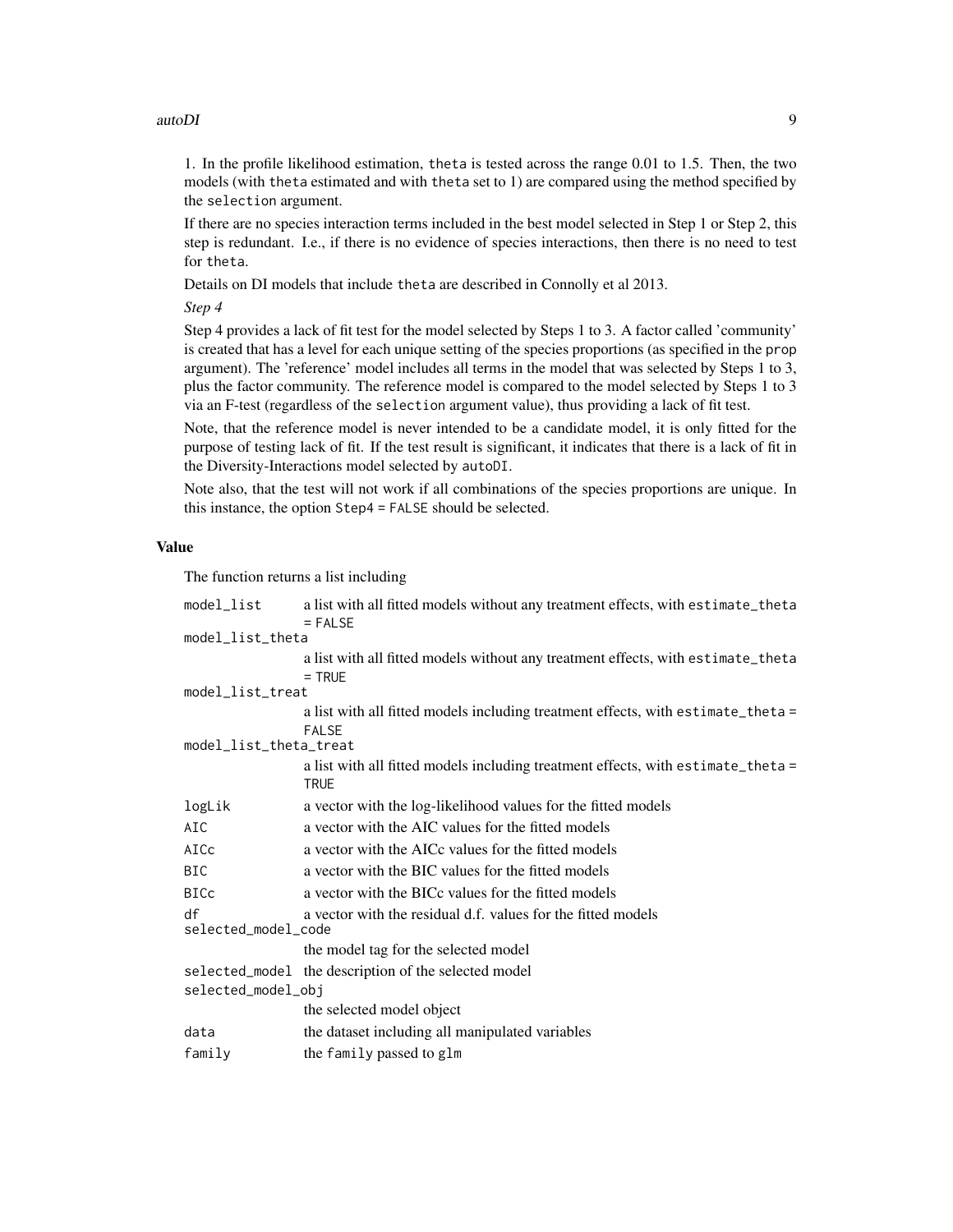### <span id="page-9-0"></span>Author(s)

Rafael A. Moral, John Connolly and Caroline Brophy

### References

Connolly J, T Bell, T Bolger, C Brophy, T Carnus, JA Finn, L Kirwan, F Isbell, J Levine, A Lüscher, V Picasso, C Roscher, MT Sebastia, M Suter and A Weigelt (2013) An improved model to predict the effects of changing biodiversity levels on ecosystem function. Journal of Ecology, 101, 344-355.

Kirwan L, J Connolly, JA Finn, C Brophy, A Lüscher, D Nyfeler and MT Sebastia (2009) Diversityinteraction modelling - estimating contributions of species identities and interactions to ecosystem function. Ecology, 90, 2032-2038.

### See Also

### D<sub>T</sub>

Other examples using autoDI: The [sim1](#page-29-1) dataset examples. The [sim2](#page-31-1) dataset examples. The [sim3](#page-35-1) dataset examples. The [sim4](#page-39-1) dataset examples. The [sim5](#page-43-1) dataset examples. The [Switzerland](#page-46-1) dataset examples.

### Examples

```
## Load the Switzerland data
 data(Switzerland)
## Summarise the Switzerland data
 summary(Switzerland)
## Check that the proportions sum to 1 (required for DI models)
## p1 to p4 are in the 4th to 7th columns in Switzerland
 Switzerlandsums <- rowSums(Switzerland[4:7])
 summary(Switzerlandsums)
## Perform automated model fitting on the Switzerland dataset
## Model selection by F-test
 auto1 <- autoDI(y = "yield", density = "density", prop = c("p1","p2","p3","p4"),
                  treat = "nitrogen", FG = c("G", "G", "L", "L"), data = Switzerland,
                  selection = "Ftest")
 summary(auto1)
## Using column numbers to indicate which columns contain the proportions and including Step 0
 auto2 <- autoDI(y = "yield", density = "density", prop = 4:7, treat = "nitrogen",
            FG = c("G", "G", "L", "L"), data = Switzerland, selection = "Ftest", step0 = TRUE)summary(auto2)
## Exclude the FG (functional group) argument to include the additive species "ADD" model in Step 1
 auto3 \le - autoDI(y = "yield", density = "density", prop = 4:7, treat = "nitrogen",
                  data = Switzerland, selection = "Ftest")
 summary(auto3)
```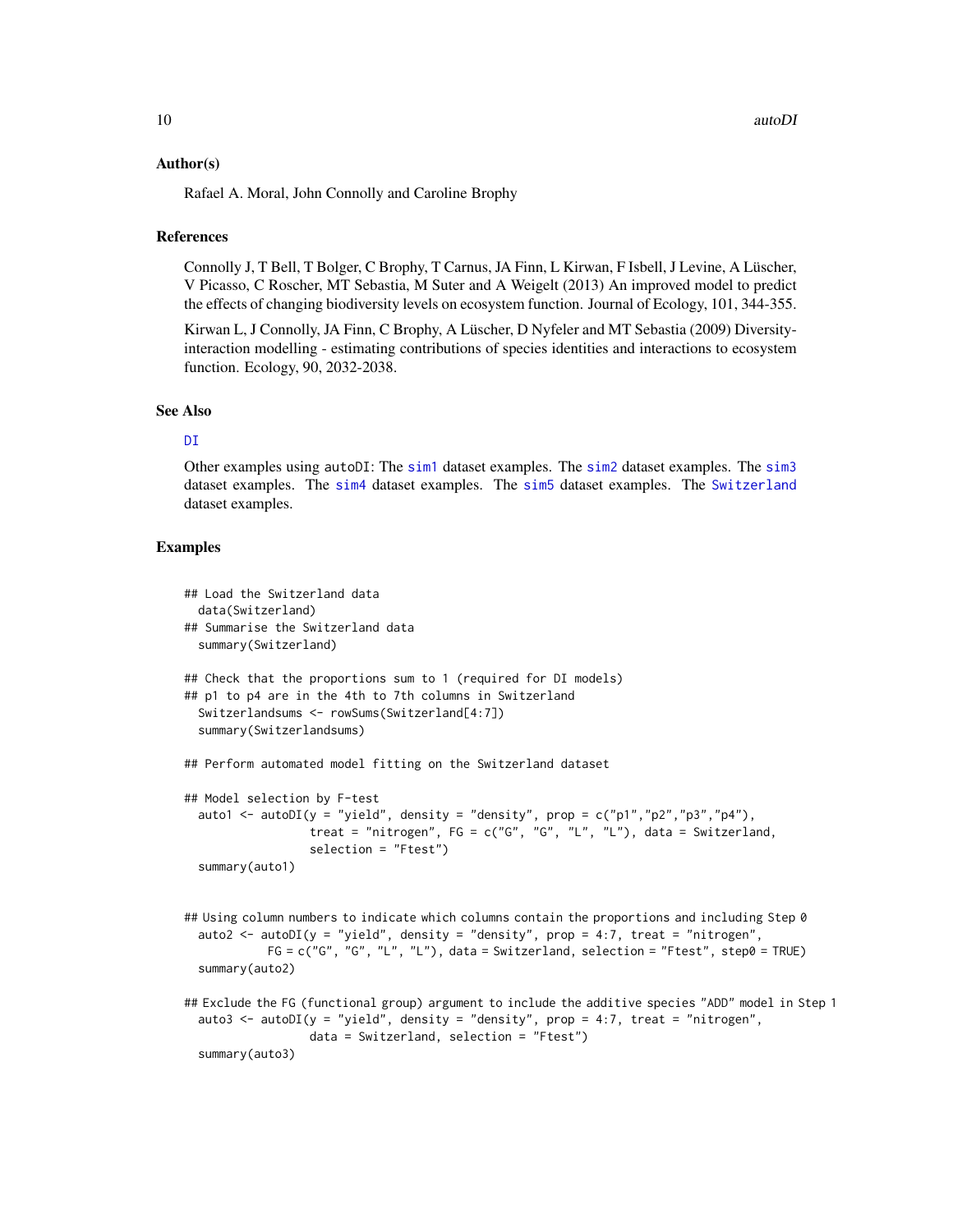## <span id="page-10-0"></span>autoDI\_methods *Methods for* autoDI *Objects*

### Description

Different methods that can be used with objects of class autoDI.

### Usage

```
## S3 method for class 'autoDI'
AIC(object, ...)
## S3 method for class 'autoDI'
AICc(obj)
## S3 method for class 'autoDI'
BIC(object, ...)
## S3 method for class 'autoDI'
AICc(obj)
## S3 method for class 'autoDI'
anova(object, ...)
## S3 method for class 'autoDI'
coef(object, ...)
## S3 method for class 'autoDI'
print(x, \ldots)## S3 method for class 'autoDI'
summary(object, ...)
## S3 method for class 'autoDI'
formula(x, \ldots)## S3 method for class 'autoDI'
hnp(object, ...)
## S3 method for class 'autoDI'
logLik(object, ...)
## S3 method for class 'autoDI'
model.matrix(object, ...)
## S3 method for class 'autoDI'
plot(x, \ldots)
```
### Arguments

| object   | an autoDI model object                                                                          |
|----------|-------------------------------------------------------------------------------------------------|
| obi      | an autoDI model object                                                                          |
| X        | an autoDI model object                                                                          |
| $\cdots$ | further arguments passed to anova, coef, print, summary, formula, hnp, model.matrix,<br>or plot |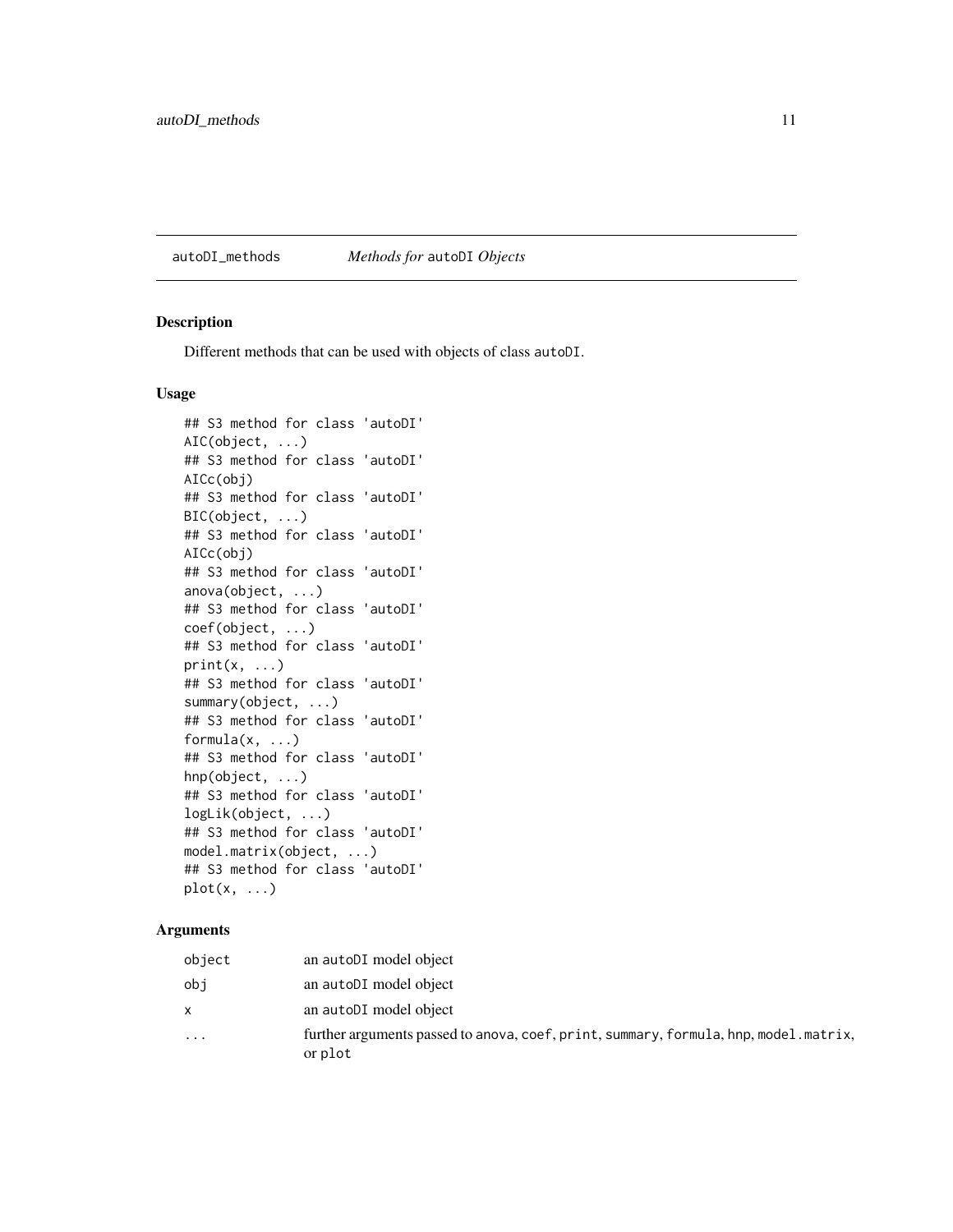### <span id="page-11-0"></span>Author(s)

Rafael A. Moral, John Connolly and Caroline Brophy

### See Also

[autoDI](#page-5-1)

## <span id="page-11-1"></span>Bell *The "Bell" Dataset*

### Description

This dataset comes from a bacterial biodiversity experiment (Bell et al 2005). The bacterial ecosystems used were from semi-permanent rainpools that form in bark-lined depressions near the base of large European beech trees (*Fagus sylvatica*). Microcosms consisting of sterile beech leaf disks and 10 ml of liquid (phosphate buffer) were inoculated with random combinations of 72 bacterial species isolated from these ecosystems. A total of 1,374 microcosms were constructed at richness levels of 1, 2, 3, 4, 6, 8, 9, 12, 18, 24, 36 and 72 species. The daily respiration rate of the bacterial community in each microcosm was measured over three time intervals (days 0-7, 7-14 and 14-28) and the average over the three time intervals was recorded.

### Usage

data("Bell")

### Format

A data frame with 1374 observations on the following 76 variables:

id A numeric vector uniquely identifying each row of the dataset.

- community A numeric vector identifying each unique community, i.e., two rows with the same community value also share the same set of p1 to p72 values.
- richness The number of species included in the initial composition, i.e., the number of proportions from p1 to p72 that are  $>0$ .
- p1 A numeric vector indicating the initial proportion of species 1 in the community.
- p2 A numeric vector indicating the initial proportion of species 2 in the community.
- p3 A numeric vector indicating the initial proportion of species 3 in the community.
- p4 A numeric vector indicating the initial proportion of species 4 in the community.
- p5 A numeric vector indicating the initial proportion of species 5 in the community.
- p6 A numeric vector indicating the initial proportion of species 6 in the community.
- p7 A numeric vector indicating the initial proportion of species 7 in the community.
- p8 A numeric vector indicating the initial proportion of species 8 in the community.
- p9 A numeric vector indicating the initial proportion of species 9 in the community.
- p10 A numeric vector indicating the initial proportion of species 10 in the community.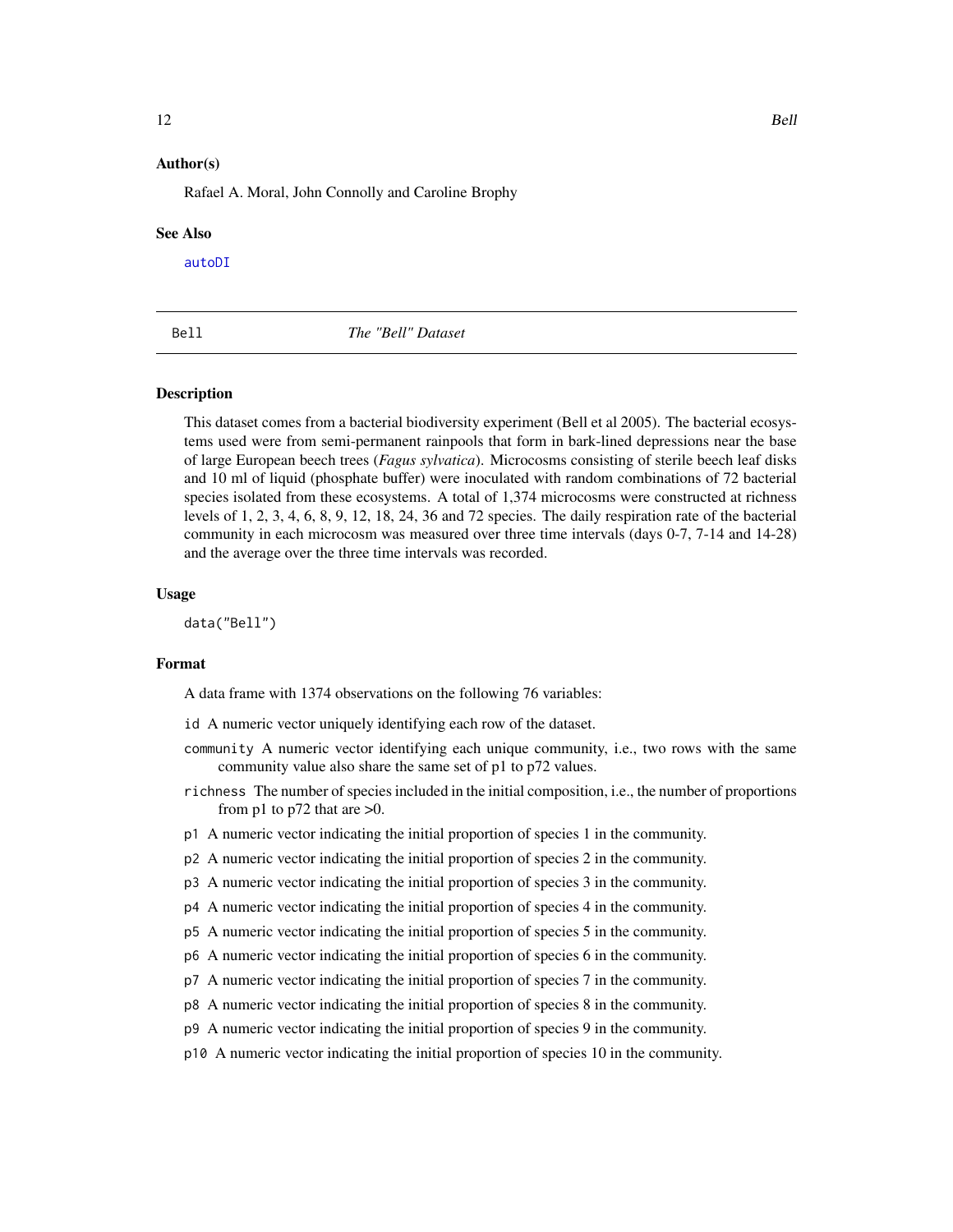Bell 23 and 23 and 23 and 23 and 23 and 23 and 23 and 23 and 23 and 23 and 23 and 23 and 23 and 23 and 23 and 23 and 23 and 23 and 23 and 23 and 23 and 23 and 23 and 23 and 23 and 23 and 23 and 23 and 23 and 23 and 23 and

p11 A numeric vector indicating the initial proportion of species 11 in the community. p12 A numeric vector indicating the initial proportion of species 12 in the community. p13 A numeric vector indicating the initial proportion of species 13 in the community. p14 A numeric vector indicating the initial proportion of species 14 in the community. p15 A numeric vector indicating the initial proportion of species 15 in the community. p16 A numeric vector indicating the initial proportion of species 16 in the community. p17 A numeric vector indicating the initial proportion of species 17 in the community. p18 A numeric vector indicating the initial proportion of species 18 in the community. p19 A numeric vector indicating the initial proportion of species 19 in the community. p20 A numeric vector indicating the initial proportion of species 20 in the community. p21 A numeric vector indicating the initial proportion of species 21 in the community. p22 A numeric vector indicating the initial proportion of species 22 in the community. p23 A numeric vector indicating the initial proportion of species 23 in the community. p24 A numeric vector indicating the initial proportion of species 24 in the community. p25 A numeric vector indicating the initial proportion of species 25 in the community. p26 A numeric vector indicating the initial proportion of species 26 in the community. p27 A numeric vector indicating the initial proportion of species 27 in the community. p28 A numeric vector indicating the initial proportion of species 28 in the community. p29 A numeric vector indicating the initial proportion of species 29 in the community. p30 A numeric vector indicating the initial proportion of species 30 in the community. p31 A numeric vector indicating the initial proportion of species 31 in the community. p32 A numeric vector indicating the initial proportion of species 32 in the community. p33 A numeric vector indicating the initial proportion of species 33 in the community. p34 A numeric vector indicating the initial proportion of species 34 in the community. p35 A numeric vector indicating the initial proportion of species 35 in the community. p36 A numeric vector indicating the initial proportion of species 36 in the community. p37 A numeric vector indicating the initial proportion of species 37 in the community. p38 A numeric vector indicating the initial proportion of species 38 in the community. p39 A numeric vector indicating the initial proportion of species 39 in the community. p40 A numeric vector indicating the initial proportion of species 40 in the community. p41 A numeric vector indicating the initial proportion of species 41 in the community. p42 A numeric vector indicating the initial proportion of species 42 in the community. p43 A numeric vector indicating the initial proportion of species 43 in the community. p44 A numeric vector indicating the initial proportion of species 44 in the community. p45 A numeric vector indicating the initial proportion of species 45 in the community. p46 A numeric vector indicating the initial proportion of species 46 in the community. p47 A numeric vector indicating the initial proportion of species 47 in the community.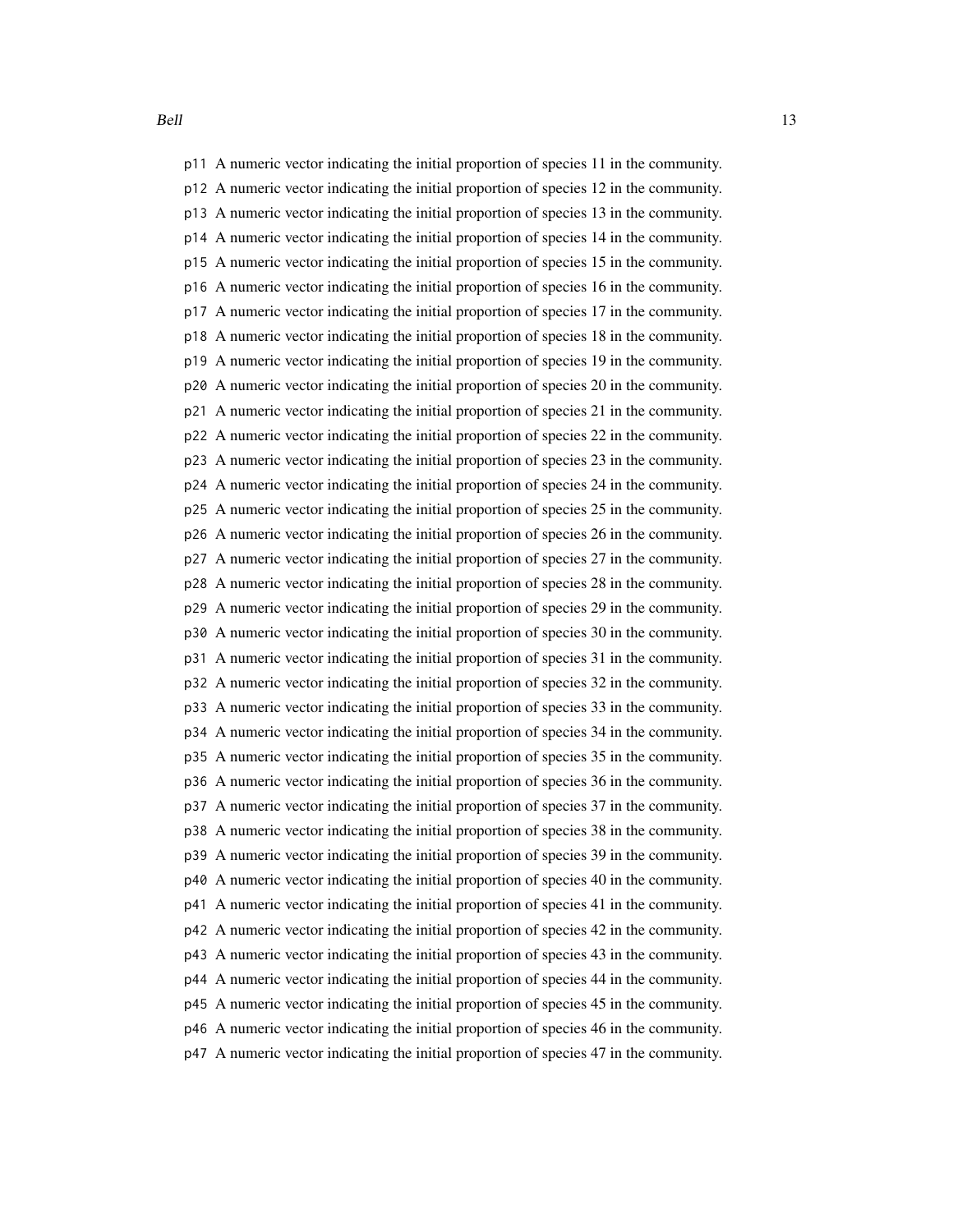<span id="page-13-0"></span>14 Bell

p51 A numeric vector indicating the initial proportion of species 51 in the community.

p52 A numeric vector indicating the initial proportion of species 52 in the community.

p53 A numeric vector indicating the initial proportion of species 53 in the community.

p54 A numeric vector indicating the initial proportion of species 54 in the community.

p55 A numeric vector indicating the initial proportion of species 55 in the community. p56 A numeric vector indicating the initial proportion of species 56 in the community.

p57 A numeric vector indicating the initial proportion of species 57 in the community.

p58 A numeric vector indicating the initial proportion of species 58 in the community.

p59 A numeric vector indicating the initial proportion of species 59 in the community.

p60 A numeric vector indicating the initial proportion of species 60 in the community.

p61 A numeric vector indicating the initial proportion of species 61 in the community.

p62 A numeric vector indicating the initial proportion of species 62 in the community.

p63 A numeric vector indicating the initial proportion of species 63 in the community.

p64 A numeric vector indicating the initial proportion of species 64 in the community.

p65 A numeric vector indicating the initial proportion of species 65 in the community.

p66 A numeric vector indicating the initial proportion of species 66 in the community.

p67 A numeric vector indicating the initial proportion of species 67 in the community.

p68 A numeric vector indicating the initial proportion of species 68 in the community.

p69 A numeric vector indicating the initial proportion of species 69 in the community.

p70 A numeric vector indicating the initial proportion of species 70 in the community.

p71 A numeric vector indicating the initial proportion of species 71 in the community.

p72 A numeric vector indicating the initial proportion of species 72 in the community.

response A numeric vector giving the average daily respiration rate of the bacterial community.

## Details

### What are Diversity-Interactions (DI) models?

Diversity-Interactions (DI) models (Kirwan et al 2009) are a set of tools for analysing and interpreting data from experiments that explore the effects of species diversity on community-level responses. We strongly recommend that users read the short introduction to Diversity-Interactions models (available at: [DImodels](#page-1-1)). Further information on Diversity-Interactions models is also available in Kirwan et al 2009 and Connolly et al 2013.

The Bell dataset is analysed using Diversity-Interactions models in both Brophy et al 2017 and Connolly et al 2013.

### Source

Bell T, JA Newman, BW Silverman, SL Turner and AK Lilley (2005) The contribution of species richness and composition to bacterial services. Nature, 436, 1157-1160.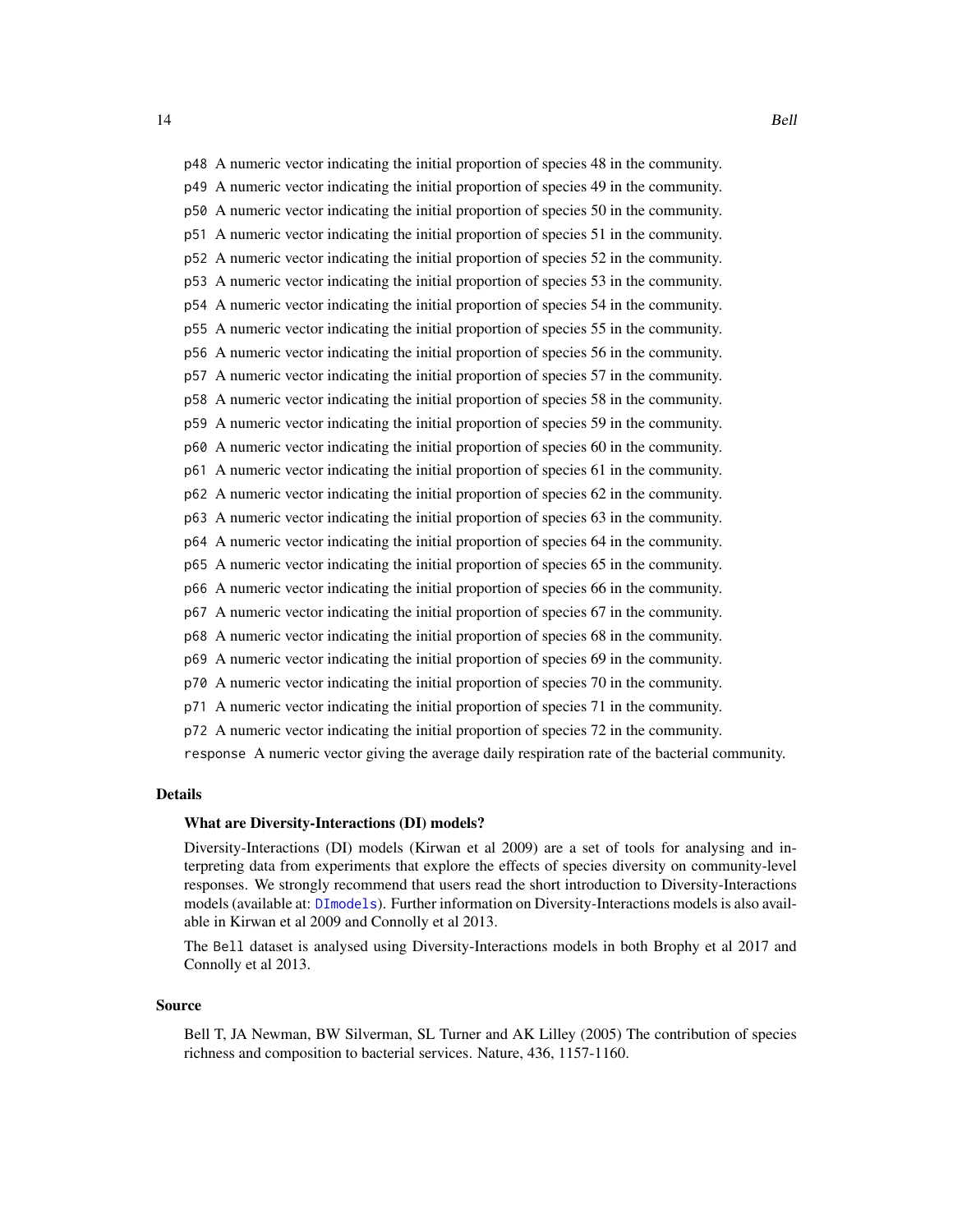### References

Brophy C, A Dooley, L Kirwan, JA Finn, J McDonnell, T Bell, MW Cadotte and J Connolly (2017) Biodiversity and ecosystem function: Making sense of numerous species interactions in multi-species communities. Ecology, 98, 1771-1778.

Connolly J, T Bell, T Bolger, C Brophy, T Carnus, JA Finn, L Kirwan, F Isbell, J Levine, A Lüscher, V Picasso, C Roscher, MT Sebastia, M Suter and A Weigelt (2013) An improved model to predict the effects of changing biodiversity levels on ecosystem function. Journal of Ecology, 101, 344-355.

Kirwan L, J Connolly, JA Finn, C Brophy, A Lüscher, D Nyfeler and MT Sebastia (2009) Diversityinteraction modelling - estimating contributions of species identities and interactions to ecosystem function. Ecology, 90, 2032-2038.

### Examples

```
## Load the Bell data
 data(Bell)
## View the first five entries
 head(Bell)
## Explore the variabes in sim1
 str(Bell)
## Check that the proportions sum to 1 (required for DI models)
## p1 to p72 are in the 4th to 75th columns in Bell
 Bellsums <- rowSums(Bell[4:75])
 summary(Bellsums)
## Check characteristics of Bell
 hist(Bell$response)
 summary(Bell$response)
 plot(Bell$richness, Bell$response)
## Fit the average pairwise model using DI and the AV tag, with theta = 1
 m1 \le -DI(y = "response", prop = 4:75, DIModel = "AV", estimate\_theta = FALSE, data = Bell)summary(m1)
## This code takes around 11 seconds to run
## Fit the average pairwise model using DI and the AV tag, with theta estimated
 m2 \le -DI(y = "response", prop = 4:75, DIModel = "AV", estimate\_theta = TRUE, data = Bell)summary(m2)
 CI_95 \leftarrow theta_CI(m2, conf = .95)CI_95
 plot(m1)
 library(hnp)
 hnp(m1)
## Graph the profile likelihood
 library(ggplot2)
 ggplot(m2$profile_loglik, aes(x = grid, y = prof)) +theme_bw() +
   geom_line() +
```
Bell 15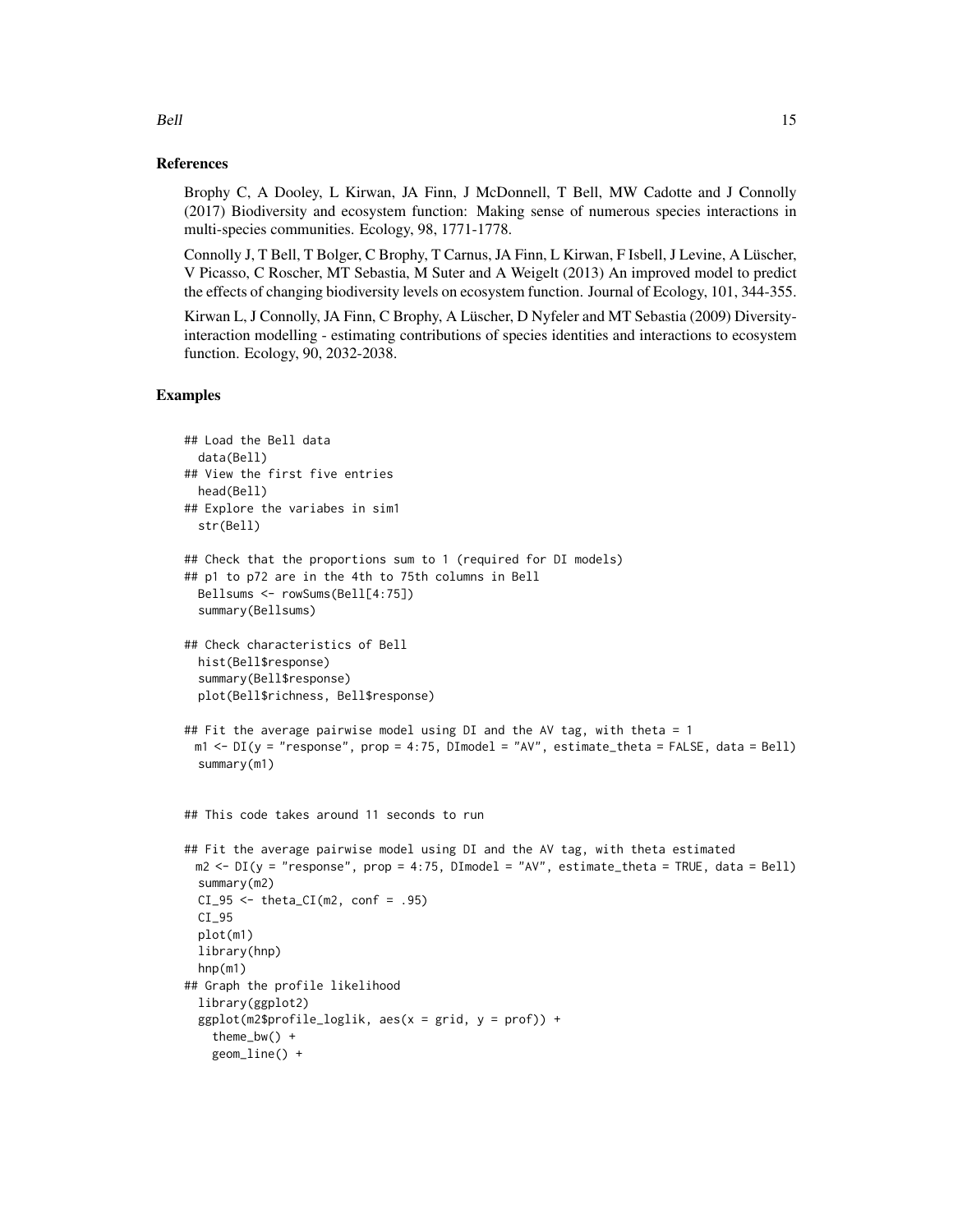```
xlim(0,1.5) +
xlab(expression(theta)) +
ylab("Log-likelihood") +
geom\_vline(xintercept = CI_95, 1ty = 3) +labs(title = " Log-likelihood versus theta",
    caption = "dotted vertical lines are upper and lower bounds of 95% CI for theta")
```
### design\_a *The "design\_a" Dataset*

### Description

This dataset contains a set of proportions p1 to p9 where each row sums to 1. It is used as the design matrix for simulating other datasets in the DImodels package.

### Usage

data("design\_a")

### Format

A data frame with 206 observations on the following 11 variables:

- community A numeric vector identifying each unique community, i.e., two rows with the same community value also share the same set of p1 to p9 values.
- richness A numeric vector indicating the number of species in the initial composition, i.e., the number of proportions from p1 to p9 that are  $>0$ .
- p1 A numeric vector indicating a proportion (of species 1).
- p2 A numeric vector indicating a proportion (of species 2).
- p3 A numeric vector indicating a proportion (of species 3).
- p4 A numeric vector indicating a proportion (of species 4).
- p5 A numeric vector indicating a proportion (of species 5).
- p6 A numeric vector indicating a proportion (of species 6).
- p7 A numeric vector indicating a proportion (of species 7).
- p8 A numeric vector indicating a proportion (of species 8).
- p9 A numeric vector indicating a proportion (of species 9).

### Details

The columns p1 to p9 form a simplex space.

<span id="page-15-0"></span>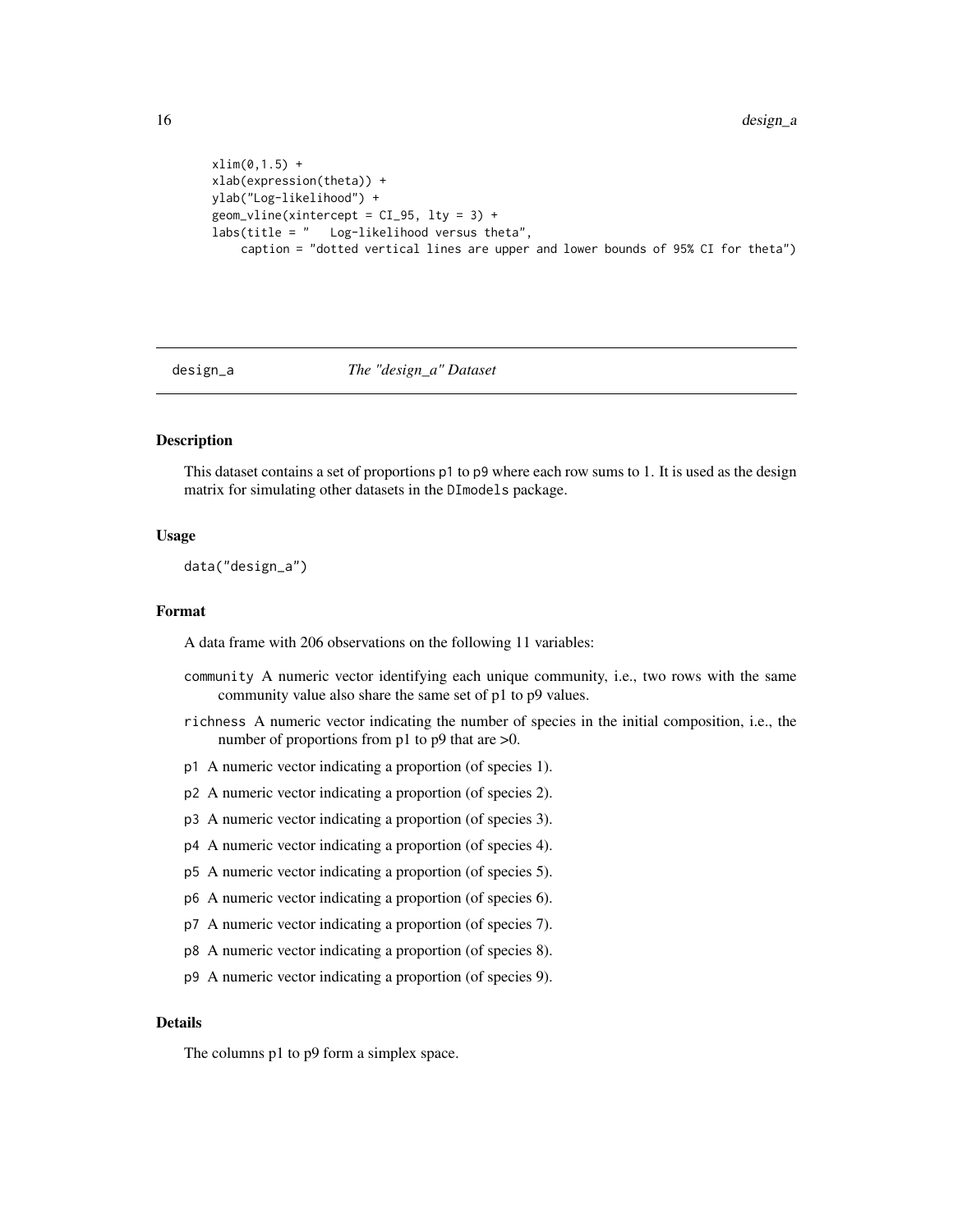### <span id="page-16-0"></span> $design_b$  17

### Examples

```
## Load the design_a data
 data(design_a)
## View the first five entries
 head(design_a)
## Explore the variables in design_a
 str(design_a)
## Check that the proportions sum to 1 (required for DI models)
## p1 to p9 are in the 3rd to 11th columns in design_a
 design_a_sums <- rowSums(design_a[3:11])
 summary(design_a_sums)
```
design\_b *The "design\_b" Dataset*

### Description

This dataset contains a set of proportions p1 to p6 where each row sums to 1. It is used as the design matrix for simulating other datasets in the DImodels package.

### Usage

data("design\_b")

### Format

A data frame with 47 observations on the following seven variables:

- richness A numeric vector indicating the number of species in the initial composition, i.e., the number of proportions from p1 to p6 that are  $>0$ .
- p1 A numeric vector indicating a proportion (of species 1).
- p2 A numeric vector indicating a proportion (of species 2).
- p3 A numeric vector indicating a proportion (of species 3).
- p4 A numeric vector indicating a proportion (of species 4).
- p5 A numeric vector indicating a proportion (of species 5).
- p6 A numeric vector indicating a proportion (of species 6).

### Details

The columns p1 to p6 form a simplex space.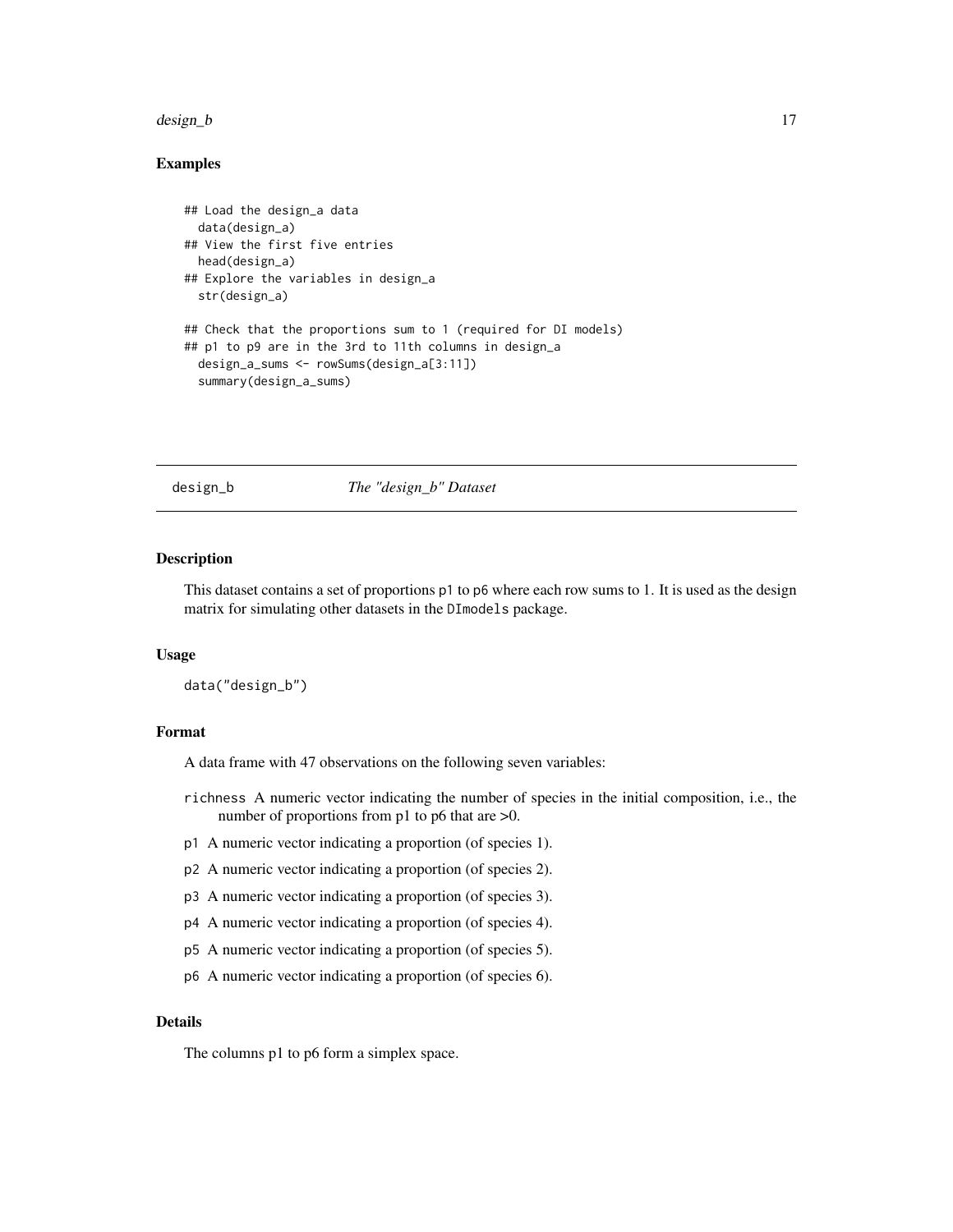### <span id="page-17-0"></span>Examples

```
## Load the design_b data
 data(design_b)
## View the first five entries
 head(design_b)
## Explore the variables in design_b
 str(design_b)
## Check that the proportions sum to 1 (required for DI models)
## p1 to p6 are in the 2nd to 7th columns in design_b
 design_b_sums <- rowSums(design_b[2:7])
 summary(design_b_sums)
```
### <span id="page-17-1"></span>DI *Diversity-Interactions Model Fitting*

### Description

This function will fit a wide range of Diversity-Interactions (DI) models, one at a time. It provides some assisted automated ways to fit DI models, and includes the flexibility to extend DI models in several directions.

### Usage

```
DI(y, block, density, prop, treat, FG, DImodel, extra_formula, custom_formula,
  data, estimate_theta = FALSE)
```
### Arguments

The minimum required arguments to use DI are either:

- Argument DImodel with data, y and prop, or
- Argument custom\_formula with data.

The DImodel argument allows fitting of DI models via a range of 'tag' options that determine the form of the species interactions terms (the tags, described below, are STR, ID, AV, FG, ADD and FULL) and extra terms can be added to the model using the extra\_formula argument. Using the argument custom\_formula requires full specification of the model to be fitted using standard lm or glm syntax.

The column name of the response vector, which must be in quotes, for example,  $y = "yield".$ 

- yblock The name of the block variable (if present), which must be in quotes, for example, block = "block". If no blocking variable, omit this argument.
- density The name of the density variable (if present), which must be in quotes, for example, density = "density". If no density variable, omit this argument.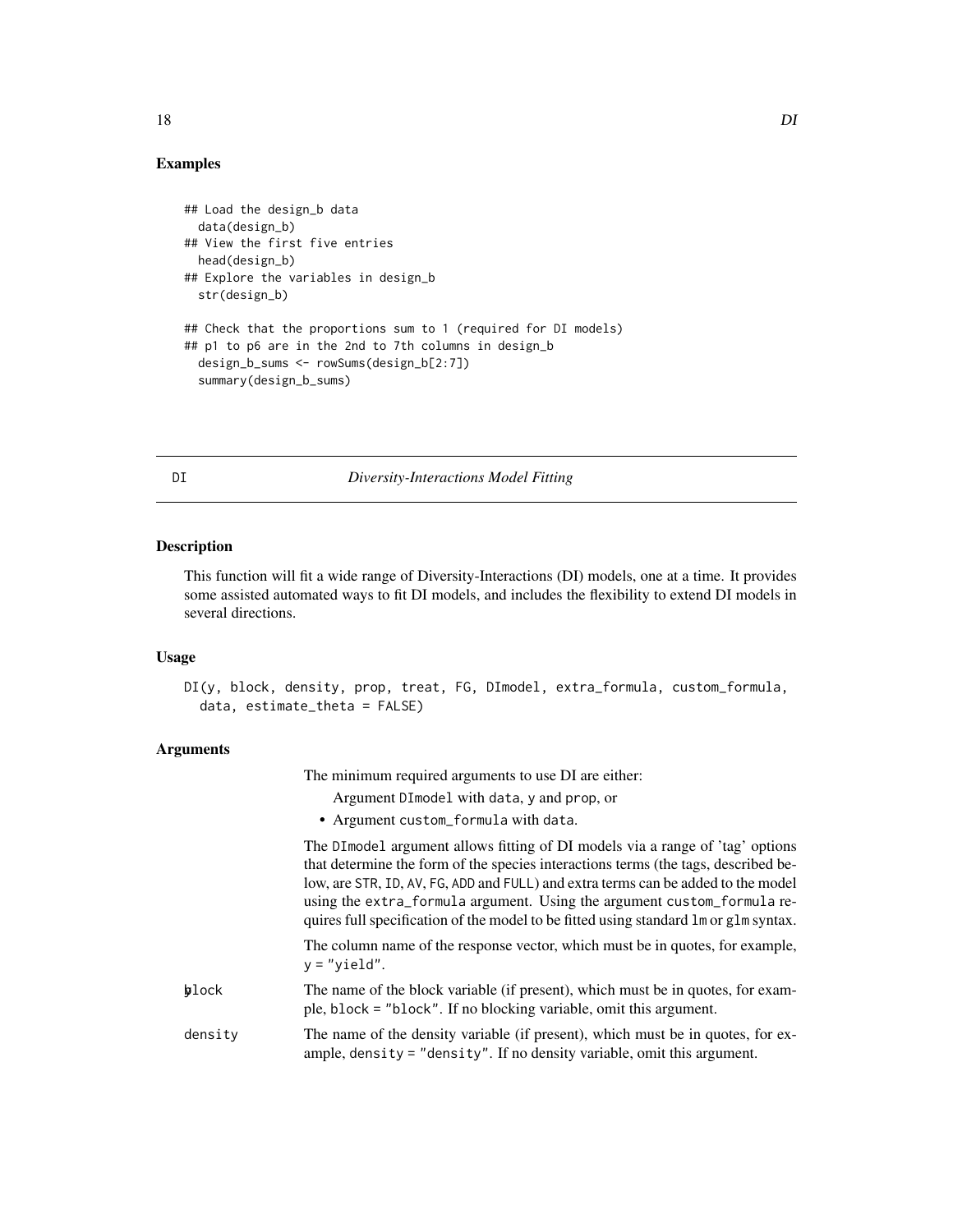| prop          | A vector of s column names identifying the species proportions in each commu-<br>nity in the dataset. For example, if the species proportions columns are labelled<br>p1 to p4, then $prop = c("p1", "p2", "p3", "p4")$ . Alternatively, the column<br>numbers can be specified, for example, $prop = 4:7$ , where species proportions<br>are in the 4th to 7th columns.        |
|---------------|---------------------------------------------------------------------------------------------------------------------------------------------------------------------------------------------------------------------------------------------------------------------------------------------------------------------------------------------------------------------------------|
| treat         | The name of a column in the dataset containing the value of a treatment factor or<br>covariate. The treatment name must be included in quotes, for example, treat<br>= "nitrogen". If the treatment is a factor, the variable must already be specified<br>as a factor prior to using DI.                                                                                       |
|               | • When used in conjunction with DImodel, the treatment will be included<br>in the model as an additive factor or covariate, for example, specifying<br>treat = nitrogen, DImodel = ID will fit the model $p1 + p2 +  + ps +$<br>nitrogen. Additional treatments, or interactions between the treatment<br>and other model terms can be included via the extra_formula argument. |
|               | • The treat argument is defunct when using the custom_formula argument,<br>and any treatment must be included directly in the custom_formula argu-<br>ment.                                                                                                                                                                                                                     |
| FG            | If species are classified by $g$ functional groups, this argument takes a text list (of<br>length $s$ ) of the functional group to which each species belongs. For example,<br>for four grassland species with two grasses and two legumes: FG could be FG =<br>c("G", "G", "L", "L"), where G stands for grass and L stands for legume.                                        |
|               | • The FG argument is required if DImodel = "FG" is specified.<br>• The FG argument is defunct when using the custom_formula argument,<br>since species interactions must be included directly in the custom_formula<br>argument.                                                                                                                                                |
| DImodel       | This argument is chosen (over custom_formula) to fit an automated version of<br>a DI model. The chosen tag determines the form of the species interactions to<br>be included in the model. The tags (or options) are:                                                                                                                                                           |
|               | • STR (no identity or interaction effects, only an intercept is fitted, plus the<br>experiment structural variables block, density and treat, if specified).                                                                                                                                                                                                                    |
|               | Each of the following includes the species proportions as specified in prop, the<br>interaction variables according to the tag, plus block, density and treat if<br>specified.                                                                                                                                                                                                  |
|               | • ID (no interaction terms),                                                                                                                                                                                                                                                                                                                                                    |
|               | • AV (a single average species pairwise interaction variable),                                                                                                                                                                                                                                                                                                                  |
|               | • FG (functional group interaction variables, the FG argument must be speci-<br>fied to use this option),                                                                                                                                                                                                                                                                       |
|               | • ADD (the additive species interaction variables),                                                                                                                                                                                                                                                                                                                             |
|               | • FULL (all pairwise interaction variables).                                                                                                                                                                                                                                                                                                                                    |
|               | The DImodel tag should appear in quotes, for example, DImodel = "STR".                                                                                                                                                                                                                                                                                                          |
| extra_formula | In conjunction with DImodel, additional terms can be added using extra_formula.<br>$A \sim$ must be included before specifying the terms. For example, if DImodel =<br>"AV" has been specified, adding extra_formula = ~ I (AV**2) will add a quadratic<br>average pairwise interaction variable or $extra_format$ formula = $\sim$ treatment: AV will                          |
|               |                                                                                                                                                                                                                                                                                                                                                                                 |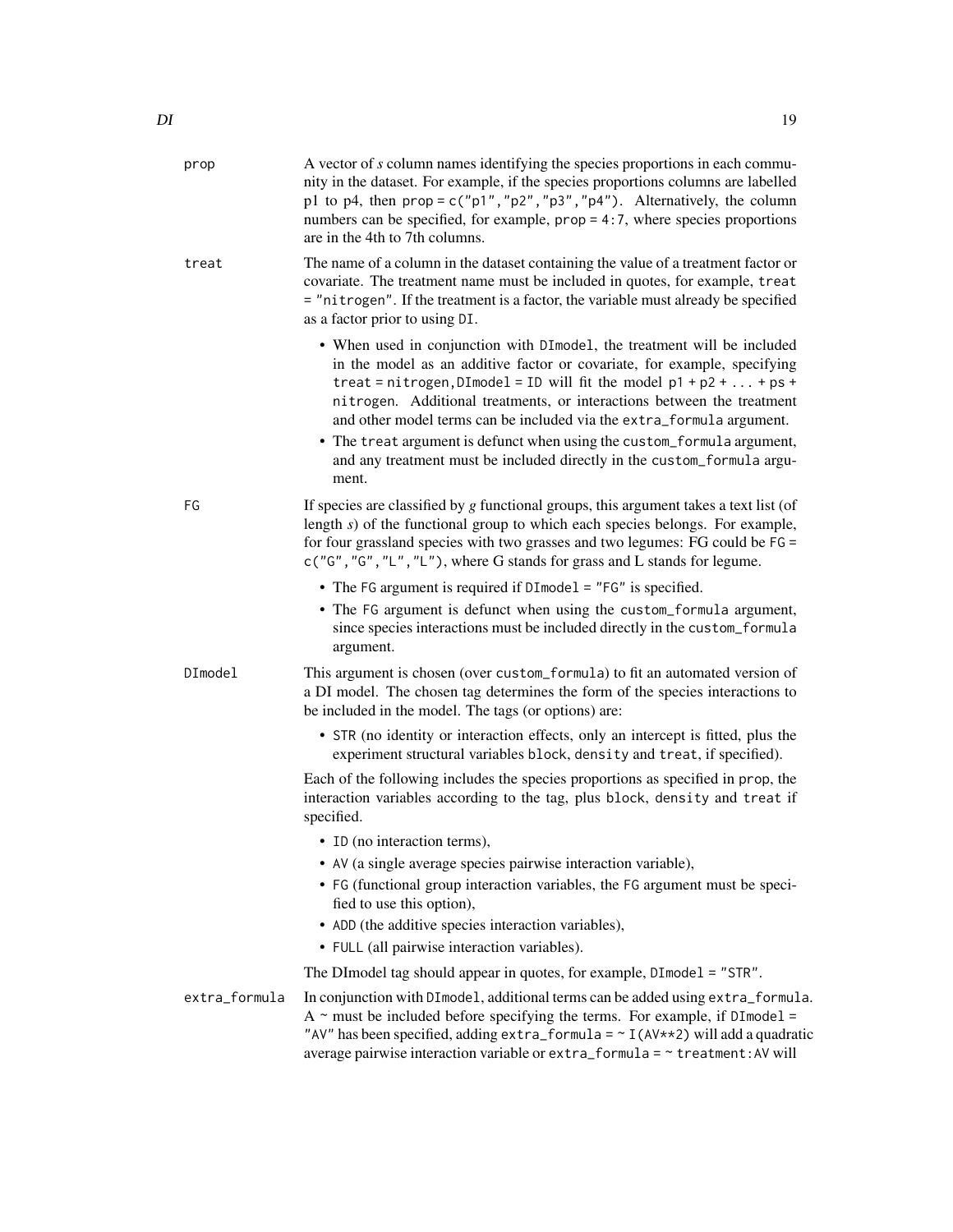- <span id="page-19-0"></span>custom\_formula To specify your own DI model, write your own model formula using the custom\_formula argument. The standard notation from lm and glm is used here, for example, custom\_formula = yield  $\sim \theta$  + p1: treatment + p2: treatment + p3: treatment + p4:treatment will fit the DI model with the identity effects each crossed with treatment, where treatment is a variable in the dataset. The custom\_formula argument is recommended when the DImodel and extra\_formula arguments are not sufficient. Any variable included directly in custom\_formula must be already contained in the dataset (interaction variables can be created using the functions in [DI\\_data\\_manipulation](#page-23-2), if required).
- data Specify the dataset, for example, data = Switzerland. The dataset name should not appear in quotes.
- estimate\_theta By default, theta (the power parameter on all  $pi * pj$  components of each interaction variable in the model) is set equal to one. Specify estimate\_theta = TRUE to include the estimation of  $\theta$  in the specified model. The estimate\_theta argument can only be used in conjunction with the DImodel argument; if the custom\_formula is used, then theta estimation is not available and the default estimate theta = FALSE must be used.

### Details

### What are Diversity-Interactions models?

Diversity-Interactions (DI) models (Kirwan et al 2009) are a set of tools for analysing and interpreting data from experiments that explore the effects of species diversity on community-level responses. We recommend that users of the DImodels package read the short introduction to DI models (available at: [DImodels](#page-1-1)). Further information on DI models is available in Kirwan et al 2009 and Connolly et al 2013.

### Checks on data prior to using DI.

Before using DI, check that the species proportions for each row in your dataset sum to one. See the 'Examples' section for code to do this. An error message will be generated if the proportions don't sum to one.

### How does the DI function work?

The DI function provides wide flexibility in the types of Diversity-Interactions (DI) models that can be fitted. There are two ways to fit models in DI: 1) using DImodel, possibly augmented by extra\_formula, or 2) using custom\_formula. Models are estimated using iteratively reweighted least squares, via the  $glm$  package, when the option estimate\_theta = FALSE.

Consider the following DI model, for example (in R formula syntax):  $y \sim p1 + p2 + p3 + t$  reatment  $+p1:p2+p1:p3+p2:p3+p1:p2:treatment+p1:p3:treatment+p2:p3:treatment$ 

This model can be fitted using DImodel and extra\_formula:  $DI(y = "y", prop = c("p1", "p2", "p3"), treat$ = "nitrogen",DImodel = "FULL",extra\_formula = ~ p1:p2:treatment + p1:p3:treatment + p2:p3:treatment,data = datasetname)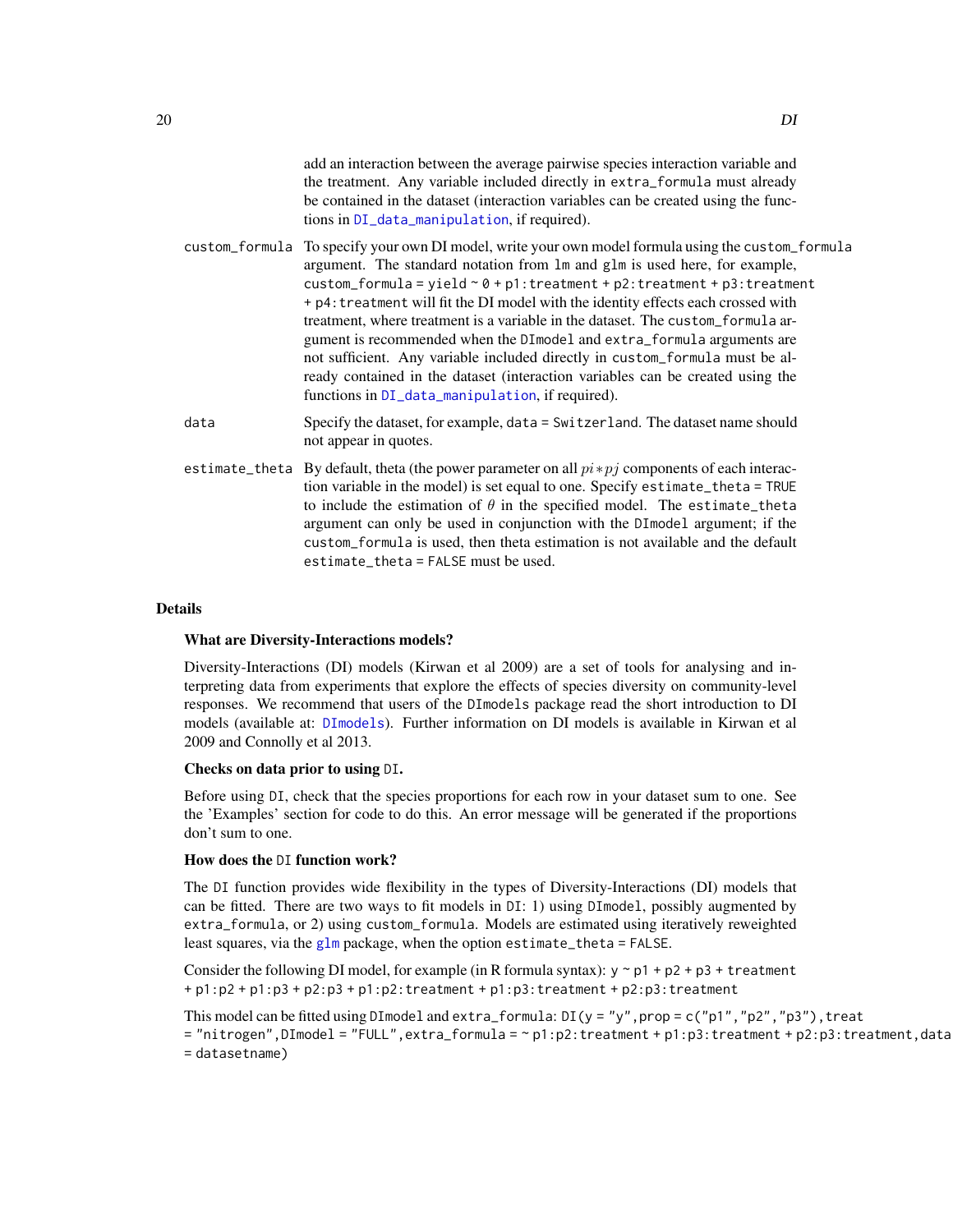<span id="page-20-0"></span>or, by specifying all of the terms in the model using custom\_formula: DI(custom\_formula =  $y \sim$  $p1 + p2 + p3 + t$  reatment +  $p1:p2 + p1:p3 + p2:p3 + p1:p2$ : treatment +  $p1:p3$ : treatment +  $p2:p3$ : treatment,data = datasetname

We recommend to use DImodel where possible, to augment with extra\_formula where required, and to only use custom\_formula when DImodel plus extra\_formula is insufficient.

### Including theta in DI models

A non-linear parameter  $\theta$  can be included in DI models as a power on all  $pi * pj$  components of each pairwise interaction variable. For example (in R formula syntax):  $y \sim p1 + p2 + p3 + (p1:p2) \text{^*}$ theta + (p1:p3)^theta + (p2:p3)^theta for the full pairwise interaction model. Including  $\theta$  alters the contribution of the interaction term to the response (Connolly et al 2013).

By default, the value of  $\theta$  is 1. By specifying estimate\_theta = TRUE within DI, a value of  $\theta$  will be estimated using profile likelihood over the space  $\theta = 0.01$  to 1.5. The option estimate\_theta = TRUE can only be used with DImodel, it is not available when using custom\_formula.

As a general guideline to testing if  $\theta$  is required, we recommend:

1) finding the best form of the species interaction terms assuming theta  $= 1$ , and then,

2) testing if theta differs from 1.

If no species interaction terms are needed, then there is no need to do any testing for theta.

### Value

A model object of class "[glm](#page-0-0)" including the components detailed in glm, plus the following:

DIcall the call of the DI function DIinternalcall an internal call made within the DI model fitting process

### Author(s)

Rafael A. Moral, John Connolly and Caroline Brophy

### References

Connolly J, T Bell, T Bolger, C Brophy, T Carnus, JA Finn, L Kirwan, F Isbell, J Levine, A Lüscher, V Picasso, C Roscher, MT Sebastia, M Suter and A Weigelt (2013) An improved model to predict the effects of changing biodiversity levels on ecosystem function. Journal of Ecology, 101, 344-355.

Kirwan L, J Connolly, JA Finn, C Brophy, A Lüscher, D Nyfeler and MT Sebastia (2009) Diversityinteraction modelling - estimating contributions of species identities and interactions to ecosystem function. Ecology, 90, 2032-2038.

### See Also

### [autoDI](#page-5-1) [theta\\_CI](#page-49-1)

Other examples using DI: The [Bell](#page-11-1) dataset examples. The [sim1](#page-29-1) dataset examples. The [sim2](#page-31-1) dataset examples. The [sim3](#page-35-1) dataset examples. The [sim4](#page-39-1) dataset examples. The [sim5](#page-43-1) dataset examples. The [Switzerland](#page-46-1) dataset examples.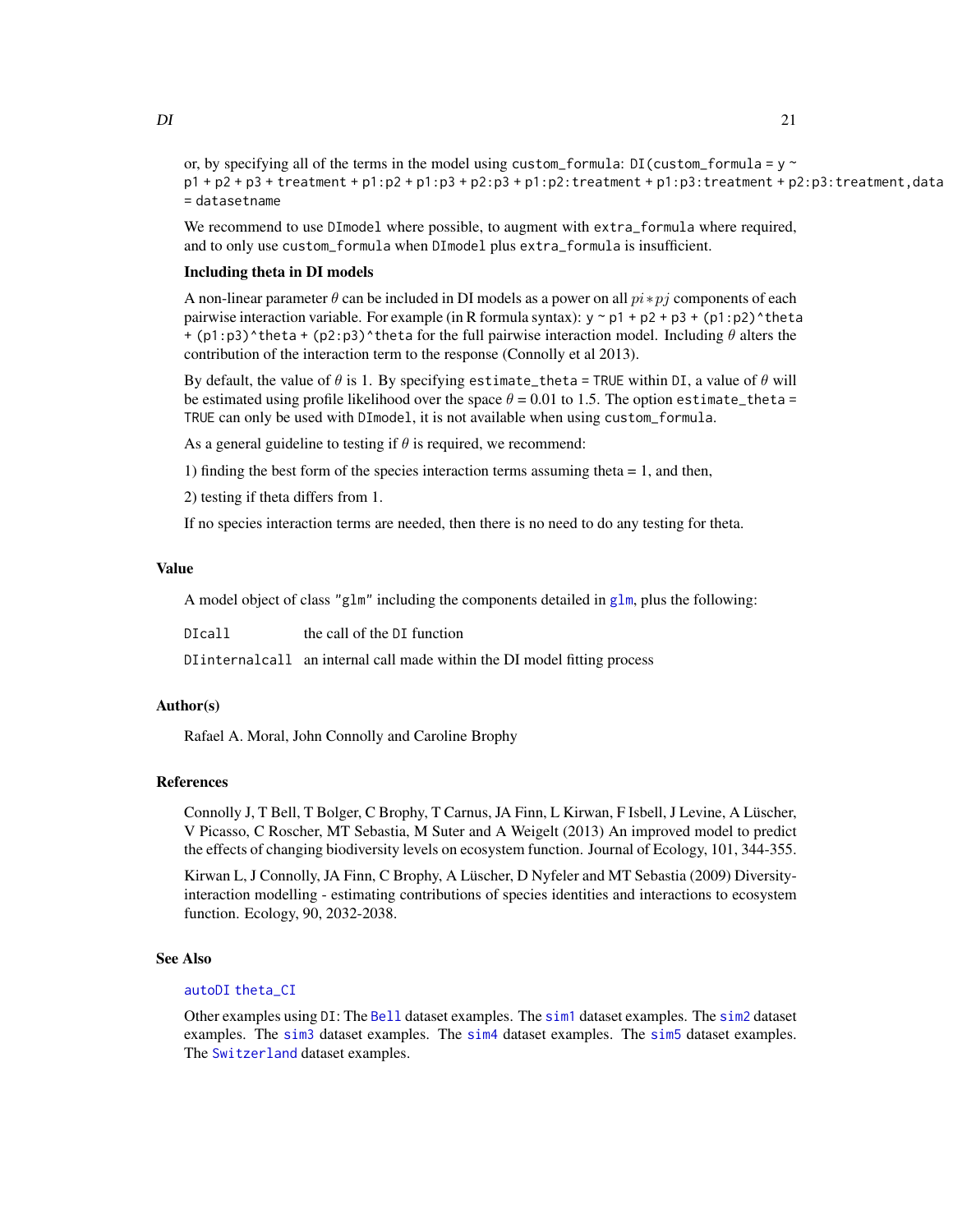### <span id="page-21-0"></span>Examples

```
## Load the Switzerland data
 data(Switzerland)
## Check that the proportions sum to 1 (required for DI models)
## p1 to p4 are in the 4th to 7th columns in Switzerland
 Switzerlandsums <- rowSums(Switzerland[4:7])
 summary(Switzerlandsums)
## Fit the FG DImodel, with factors density and treatment, and with theta = 1
 m1 <- DI(y = "yield", density = "density", prop = 4:7, treat = "nitrogen",FG = c("G", "G", "L", "L"), DImodel = "FG", data = Switzerland)summary(m1)
## Fit the FG DImodel, with factors density and treatment, and theta estimated
 m2 \leq D I(y = "yield", density = "density", prop = 4:7, treat = "nitrogen",FG = c("G","G","L","L"), DImodel = "FG", data = Switzerland, estimate_theta = TRUE)
 summary(m2)
## Test if the identity effects interact with nitrogen (and main effect of nitrogen excluded)
 m3 \leq D I(y = "yield", density = "density", prop = 4:7, FG = c("G", "G", "L", "L"), DImodel = "FG",extra_formula = \sim (p1 + p2 + p3 + p4):nitrogen, data = Switzerland)
 summary(m3)
## Fit the average pairwise model and check for a quadratic term using extra_formula.
## Need to create AV variable to be included in extra_formula and put in new dataset Switzerland2.
 newlist <- DI_data_E_AV(prop = c("p1","p2","p3","p4"), data = Switzerland)
 Switzerland2 <- data.frame(Switzerland, "AV" = newlist$AV)
 m4 \leq D I(y = "yield", density = "density", prop = 4:7, DI model = "AV",extra_formula = \sim I(AV**2), data = Switzerland2)
 summary(m4)
## Using the custom_formula option to fit some, but not all, of the FG interactions.
## Fit the FG DImodel using custom_formula, with factors density and treatment, and theta = 1.
## Need to create functional group interaction variables for inclusion in custom_formulaand put
## in new dataset Switzerland3.
 newlist <- DI_data_FG(prop = 4:7, FG = c("G","G","L","L"), data = Switzerland)
 Switzerland3 <- data.frame(Switzerland, newlist$FG)
 m5 <- DI(y = "yield", prop = c("p1", "p2", "p3", "p4"),custom_formula = yield \sim 0 + p1 + p2 + p3 + p4 + bfg_G_L + wfg_G
                            + density + nitrogen,
           data = Switzerland3)
 summary(m5)
```
DImodels-internal *Internal Functions*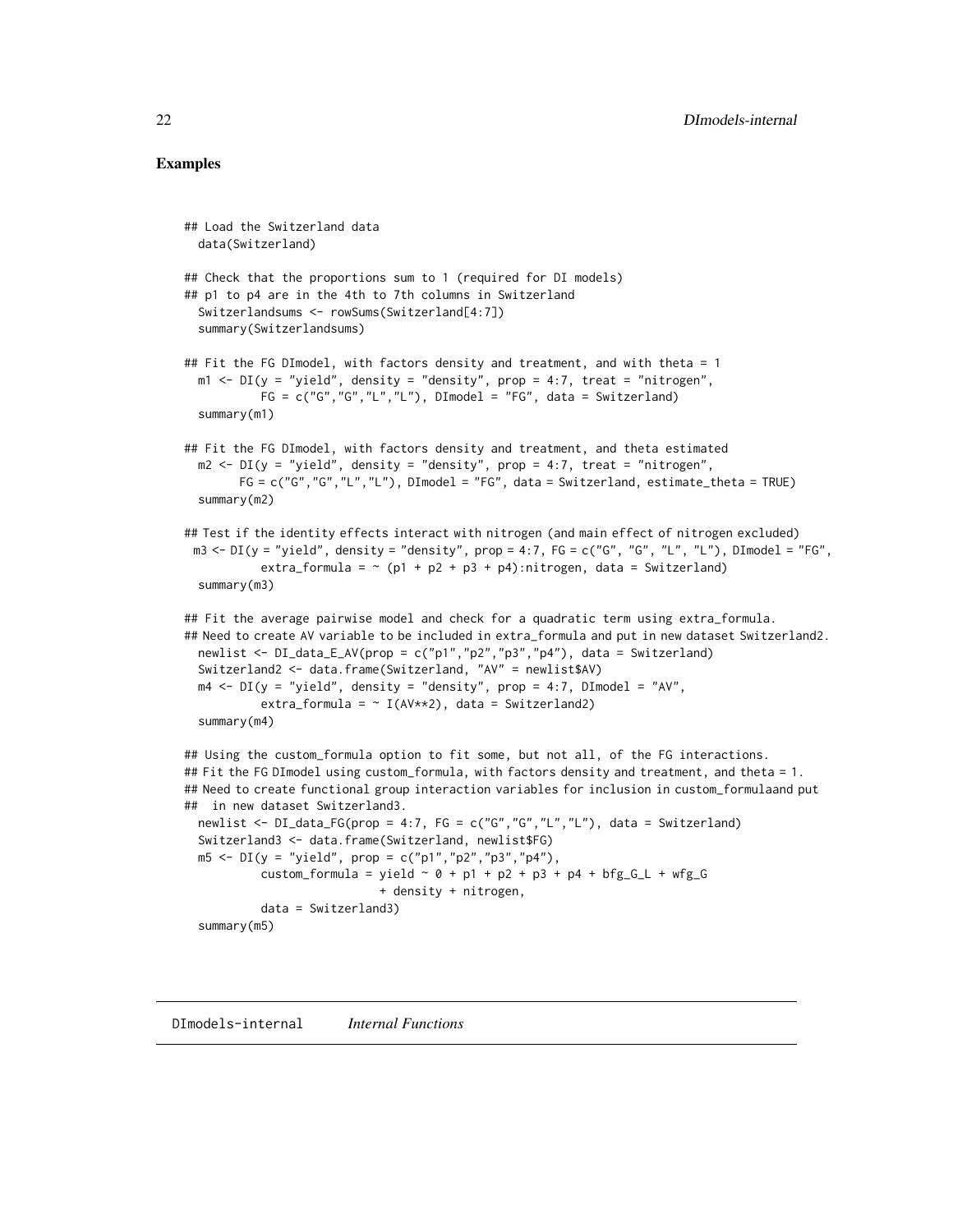### <span id="page-22-0"></span>DI\_compare 23

### Description

Internal functions used within the DI and autoDI functions.

### Author(s)

Rafael A. Moral, John Connolly and Caroline Brophy

<span id="page-22-1"></span>

| DI_compare |       | Compare a Fitted Diversity-Interactions Model to the Reference |  |  |
|------------|-------|----------------------------------------------------------------|--|--|
|            | Model |                                                                |  |  |

### Description

This function fits the reference model internally and compares a DI model fit to it using anova.

### Usage

DI\_compare(model, ...)

### Arguments

| model   | A DI model object.                 |
|---------|------------------------------------|
| $\cdot$ | Further arguments passed to anova. |

### Details

This function takes a DI model object as input, fits the reference model internally and compares the two models using anova. The reference model includes an additive effect of community (each unique combination of species proportions) in the linear predictor. For more details on the reference model, see Connolly et al. (2013).

### Value

The function returns the reference model, a glm model object.

### Author(s)

Rafael A. Moral, John Connolly and Caroline Brophy

### References

Connolly J, T Bell, T Bolger, C Brophy, T Carnus, JA Finn, L Kirwan, F Isbell, J Levine, A Lüscher, V Picasso, C Roscher, MT Sebastia, M Suter and A Weigelt (2013) An improved model to predict the effects of changing biodiversity levels on ecosystem function. Journal of Ecology, 101, 344-355.

### See Also

[DI](#page-17-1) [autoDI](#page-5-1)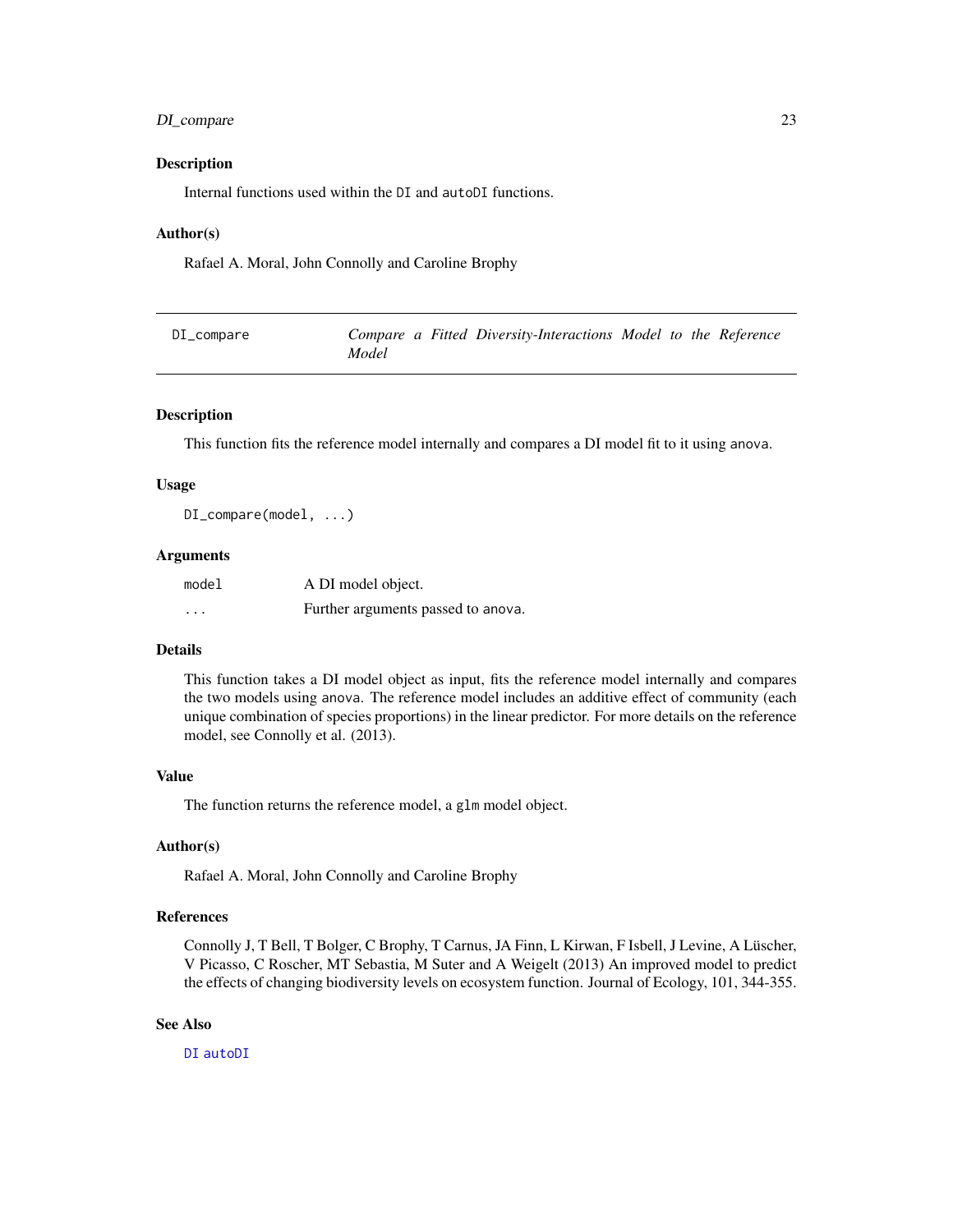### Examples

```
## Load the sim1 data
  data(sim1)
## Fit the FULL model
  m1 \leq -DI(y = "response", block = "block", prove = 3:6,DImodel = "FULL", data = sim1)
## Compare with the reference model
  DI_{\text{compare}}(m1, \text{test} = "F")
```
<span id="page-23-2"></span>DI\_data\_manipulation *Data manipulation functions*

### <span id="page-23-1"></span>Description

The following five functions compute additional variables for the various types of interactions among pairs of species proportions. These variables are defined following Kirwan et al 2007 and 2009, and Connolly et al 2013.

 $DI\_data\_E_AV$ : creates the average pairwise interaction variable (AV) and a scaled version of it (E). The variable AV is the sum of products of the proportions of each pair of species in the mixture. The variable E is a scaled version of AV that ranges between  $0$  (for a monoculture community) to  $1$ for the equi-proportional mixture of all species in the pool.

DI\_data\_FG: creates the functional group interaction variables. There is a variable for (within) each functional group and one for (between) each pair of functional groups, i.e., if there are two functional groups, there will be three functional group interaction variables, while if there are three functional groups, there will be six functional group interaction variables.

DI\_data\_ADD: creates the additive species interaction variables, one for each species.

DI\_data\_prepare: computes all types of interactions in the preceding three functions. Use this function to implement all three previous functions in one step (avoiding the need to use the individual ones).

DI\_data\_fullpairwise: computes all individual pairwise interactions. There will be  $s*(s-1)/2$ new variables created, where *s* is the number of species in the pool.

By default, the interaction variables described above are created with theta = 1, but a different value of theta can also be specified (Connolly et al 2013).

### Usage

```
DI\_data\_E_AV(prop, data, theta = 1)DI_data_FG(prop, FG, data, theta = 1)
DI_data_ADD(prop, data, theta = 1)
DI_data_prepare(y, block, density, prop, treat, FG = NULL, data, theta = 1)
DI_data_fullpairwise(prop, data, theta = 1)
```
<span id="page-23-0"></span>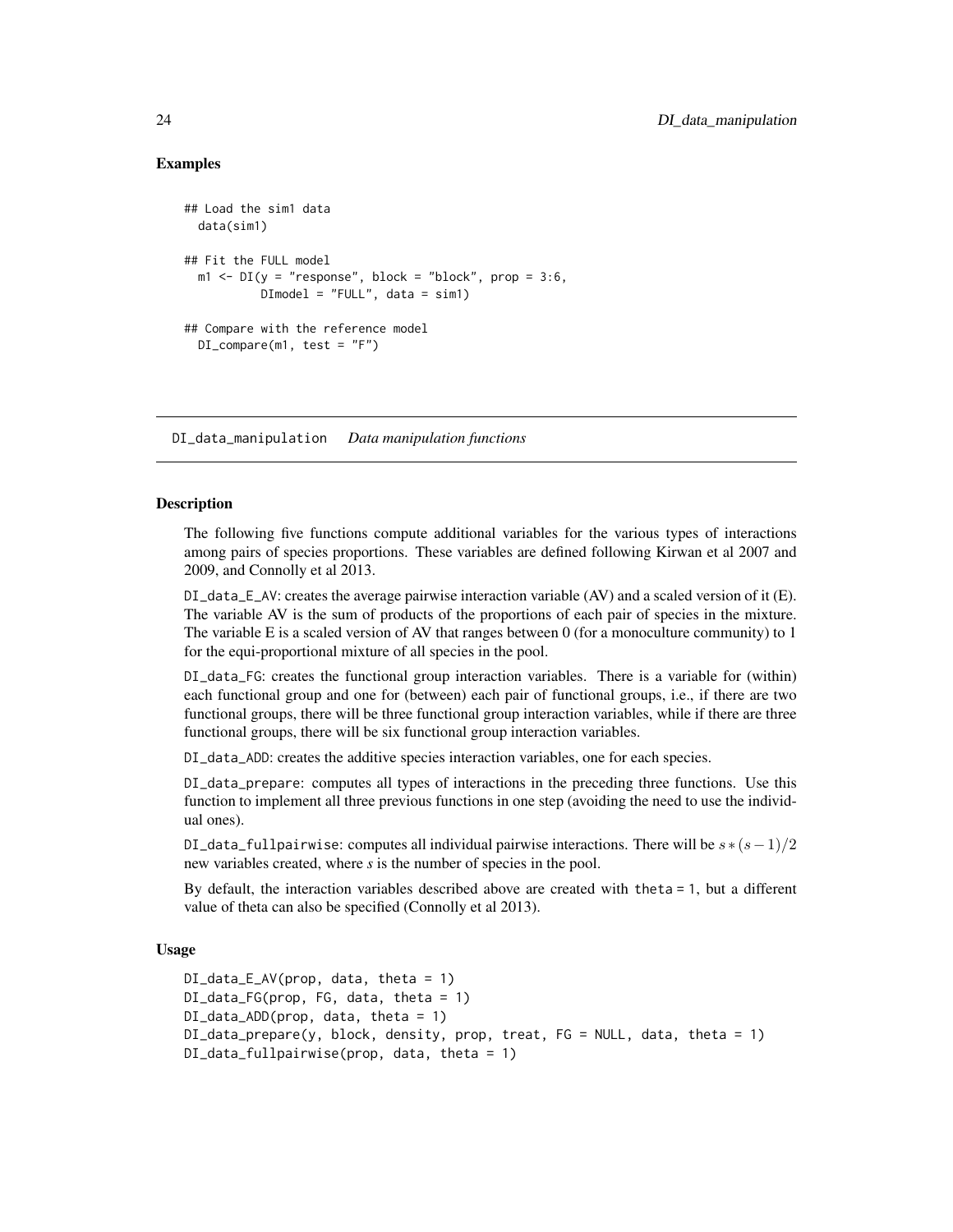## Arguments

| prop    | A vector of column names identifying the species proportions in the dataset. For<br>example, if the species proportions columns are labelled $p1$ to $p4$ , then $prop =$<br>$c("p1", "p2", "p3", "p4").$ The column numbers in which the proportions are<br>stored can also be referred to, for example, $prop = 4:7$ for the Switzerland<br>data.                                                                                                                                                                                      |
|---------|------------------------------------------------------------------------------------------------------------------------------------------------------------------------------------------------------------------------------------------------------------------------------------------------------------------------------------------------------------------------------------------------------------------------------------------------------------------------------------------------------------------------------------------|
| FG      | If species are classified by $g$ functional groups, this argument takes a text list<br>(of length $s$ ) of the functional group to which each species belongs. For exam-<br>ple, for four grassland species with two grasses and two legumes, it could be FG<br>$= c("G", "G", "L", "L"),$ where G stands for grass and L stands for legume.<br>This argument is required in DI_data_FG. This argument is not required in<br>DI_data_prepare, but if omitted, the functional group interactions will not be<br>computed by the function. |
| data    | Specify the dataset, for example, data = Switzerland. The dataset name should<br>not appear in quotes.                                                                                                                                                                                                                                                                                                                                                                                                                                   |
| theta   | Interaction variables will be computed with the theta power, equal to the value<br>specified, on all $pi * pj$ components of each interaction variable, with default<br>value one. For example, with three species $AV = p1*p2 + p1*p3 + p2*p3$ and<br>if computed with the ta = 0.5, this becomes $(p1*p2)^0.5 + (p1*p3)^0.5 +$<br>$(p2*p3)^0.5$ .                                                                                                                                                                                      |
| y       | The column name of the response vector, for example, $y =$ "yield". The name<br>of the response variable must be contained in quotes. This argument is not<br>required (but is used internally in the DI and autoDI functions). If this argument<br>is omitted, there are no implications for the calculation of interaction variables<br>here.                                                                                                                                                                                          |
| block   | The column name of the block variable. This argument is not required (but is<br>used internally in the DI and autoDI functions). If there is no blocking variable,<br>omit this argument; in this case, a new variable block_zero, which is a column<br>of zeros, will be computed. This column of zeros is used internally in the DI and<br>autoDI functions, but has no implications the calculation of interaction variables<br>here.                                                                                                 |
| density | The column name of the density variable. This argument is not required (but<br>is used internally in the DI and autoDI functions). If there is no density vari-<br>able, omit this argument; in this case, a new variable density_zero, which is<br>a column of zeros, will be computed. This column of zeros is used internally<br>in the DI and autoDI functions, but has no implications for the calculation of<br>interaction variables here.                                                                                        |
| treat   | The column name of the treatment variable. This argument is not required (but is<br>used internally in the DI and autoDI functions). If there is no treatment variable,<br>omit this argument; in this case, a new variable treat_zero, which is a column<br>of zeros, will be computed. This column of zeros is used internally in the DI<br>and autoDI functions, but has no implications for the calculation of interaction<br>variables here.                                                                                        |

## Details

What are Diversity-Interactions models?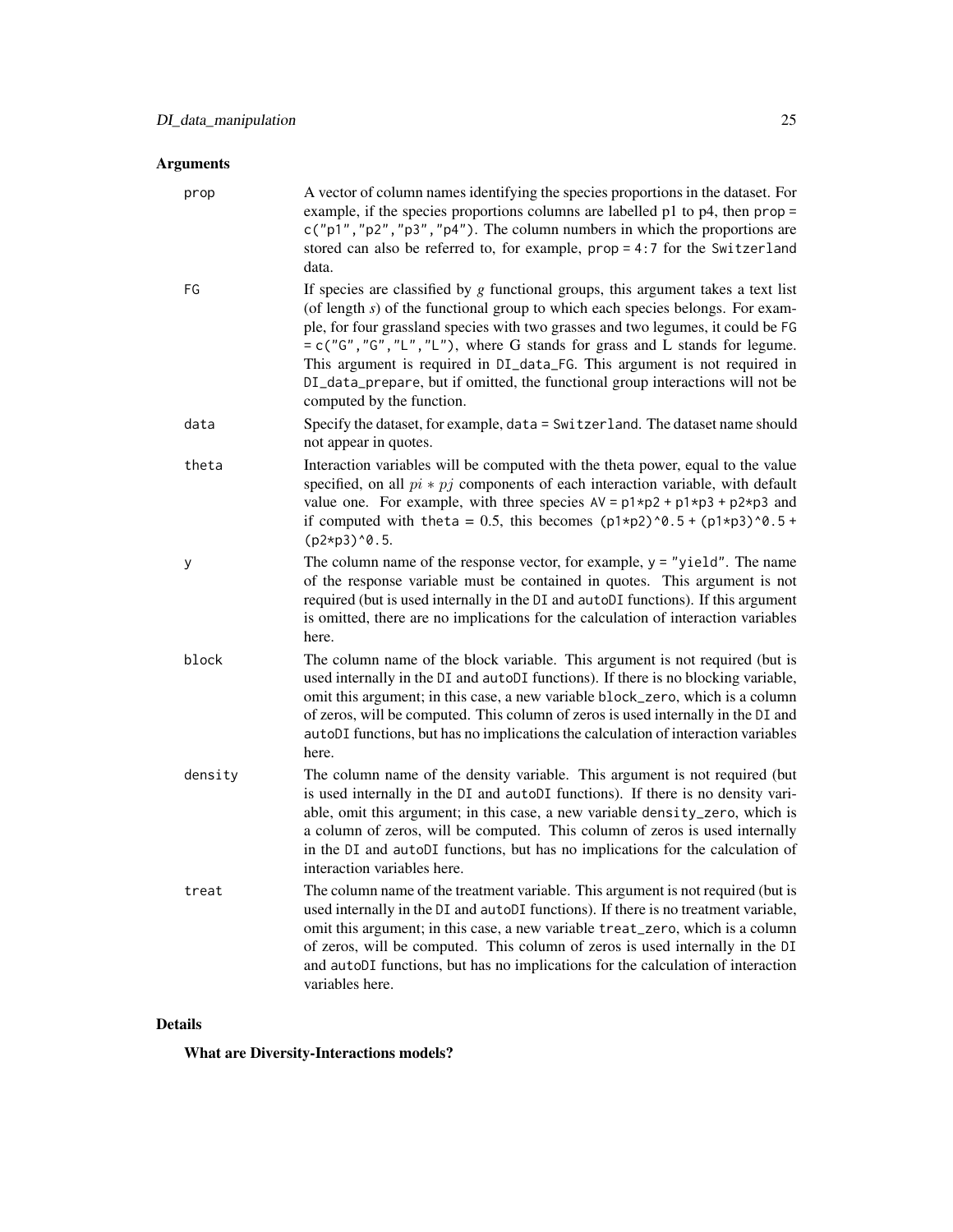<span id="page-25-0"></span>Diversity-Interactions (DI) models (Kirwan et al 2009) are a set of tools for analysing and interpreting data from experiments that explore the effects of species diversity on community-level responses. We recommend that users of the DImodels package read the short introduction to DI models (available at: [DImodels](#page-1-1)). Further information on DI models is available in Kirwan et al 2009 and Connolly et al 2013.

### Checks on data prior to using the data manipulation functions.

Before applying the data manipulation functions to your dataset, check that the species proportions in each row sum to one. See the 'Examples' section for code to do this. An error message will be generated if the proportions don't sum to one.

### When are the data manipulation functions needed?

It is not required to use the data manipulation functions if using the autoDI function, or the DImodel option in the DI function, as they will automatically create the species interaction variables needed. If using species interaction variables in the extra\_formula or custom\_formula options in DI, then it is required to have the variables already in the dataset and these functions can do that.

### Short worked example to illustrate how the data manipulation functions work

The code to implement this example is provided in the 'Examples' section.

Assume four species with initial proportions in two communities: (0.1, 0.2, 0.3, 0.4) and (0.25,  $0.25, 0.25, 0.25$ , with FG = c("G", "G", "L", "L").

For community 1:  $(0.1, 0.2, 0.3, 0.4)$ , assuming theta  $= 1$ , the data preparation functions will compute the following additional variables (details in Kirwan et al 2007 and 2009):

 $AV = 0.1*0.2 + 0.1*0.3 + 0.1*0.4 + 0.2*0.3 + 0.2*0.4 + 0.3*0.4 = 0.35$ 

$$
E = (2s/(s-1))
$$
<sup>\*</sup>AV = 0.9333

 $p1\_add = 0.1 * (1 - 0.1) = 0.09$ 

 $p2$ <sub>-add</sub> = 0.2  $*(1 - 0.2) = 0.16$ 

 $p3$ <sub>-add</sub> =  $0.3 * (1 - 0.3) = 0.21$ 

```
p4 \text{ add } = 0.4 * (1 - 0.4) = 0.24
```
 $bfg_G_L = 0.1*0.3 + 0.1*0.4 + 0.2*0.3 + 0.2*0.4 = 0.21$ 

$$
\text{wfg\_G} = 0.1 \text{*} 0.2 = 0.02
$$

wfg  $L = 0.3*0.4 = 0.12$ 

For community 1:  $(0.1, 0.2, 0.3, 0.4)$ , assuming theta = 0.5, the data preparation functions will compute the follow additional variables (details in Connolly et al 2013):

 $AV = (0.1*0.2)^{0}(0.5 + (0.1*0.3)^{0}(0.5 + (0.1*0.4)^{0}(0.5 + (0.2*0.3)^{0}(0.5 + (0.2*0.4)^{0}(0.5 + (0.3*0.4)^{0}(0.5 + (0.3*0.4)^{0}(0.5 + (0.3*0.4)^{0}(0.5 + (0.3*0.4)^{0}(0.5 + (0.3*0.4)^{0}(0.5 + (0.3*0.4)^{0}(0.5 + (0.3*0.4)^{0}(0.5 + (0.3*0.4)^{0}(0.5 + (0.3*0.4)^{$  $= 1.3888$ 

$$
E = (2s/(s-1))
$$
<sup>\*</sup>AV = 3.7035

p1\_add =  $0.1^{\circ}0.5$  \*  $(0.2^{\circ}0.5 + 0.3^{\circ}0.5 + 0.4^{\circ}0.5) = 0.5146$  $p2\_add = 0.2^0.5 * (0.1^0.5 + 0.3^0.5 + 0.4^0.5) = 0.6692$ p3\_add =  $0.3^{\circ}0.5$  \*  $(0.1^{\circ}0.5 + 0.2^{\circ}0.5 + 0.4^{\circ}0.5) = 0.7646$ p4  $add = 0.4^{\circ}0.5 * (0.1^{\circ}0.5 + 0.2^{\circ}0.5 + 0.3^{\circ}0.5) = 0.8293$  $bfg_G_L = (0.1*0.3)^{0.5} + (0.1*0.4)^{0.5} + (0.2*0.3)^{0.5} + (0.2*0.4)^{0.5} = 0.9010$  $wfg_G = (0.1*0.2)^0.5 = 0.1414$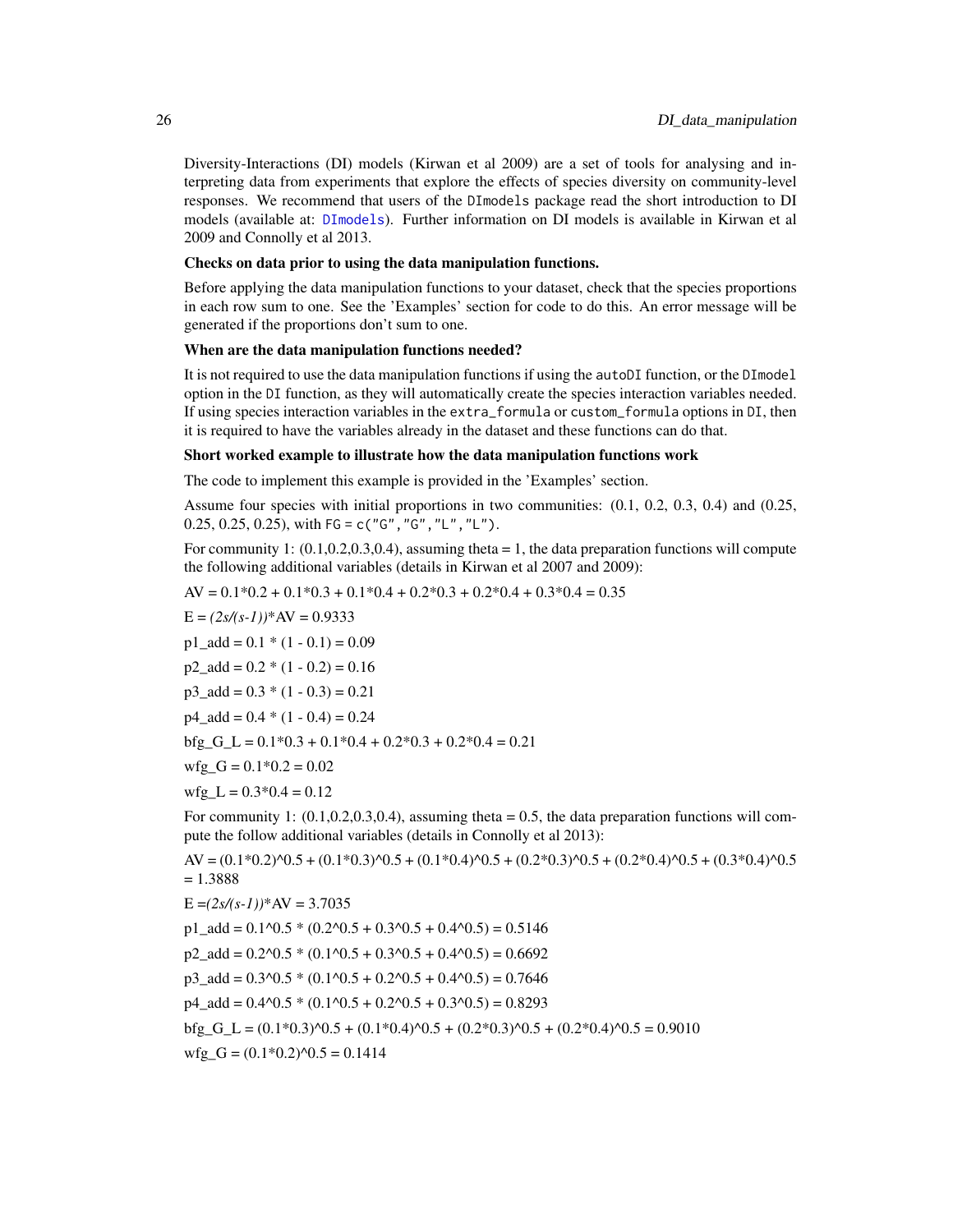$wfg_L = (0.3*0.4)^0.5 = 0.3464$ 

When using the data manipulation functions to create interactions for theta values for a value different from 1, it is recommended to rename the new interaction variables to include \_theta.

The data manipulation values for community 2 can be seen when the 'Examples' section code is run.

### Value

The DI\_data\_prepare function returns a named list with the following components:

| newdata          | a data. frame containing all manipulated variables |
|------------------|----------------------------------------------------|
| у                | the response variable name                         |
| block            | the block variable name                            |
| density          | the density variable name                          |
| prop             | the species proportions variable names             |
| treat            | the treatment variable name                        |
| FG               | the variables used in the FG model                 |
| $P_{init\_flag}$ | a logical value used internally                    |
| even_flag        | a logical value used internally                    |
| nSpecies         | the number of species in the design                |
|                  |                                                    |

The DI\_data\_E\_AV, DI\_data\_FG and DI\_data\_ADD functions return a named list including one or more of the components below (depending on the data manipulation function):

| AV         | the AV variable                                             |
|------------|-------------------------------------------------------------|
| E.         | the E variable                                              |
| ADD_vars   | the variables used in the ADD model                         |
| ADD theta  | the variables used in the ADD model when theta is estimated |
| FG         | the variables used in the FG model                          |
| even_flag  | a logical value used internally                             |
| P_int_flag | a logical value used internally                             |

The DI\_data\_fullpairwise function returns a matrix with the pairwise interactions between species.

### Author(s)

Rafael A. Moral, John Connolly and Caroline Brophy

### References

Connolly J, T Bell, T Bolger, C Brophy, T Carnus, JA Finn, L Kirwan, F Isbell, J Levine, A Lüscher, V Picasso, C Roscher, MT Sebastia, M Suter and A Weigelt (2013) An improved model to predict the effects of changing biodiversity levels on ecosystem function. Journal of Ecology, 101, 344-355.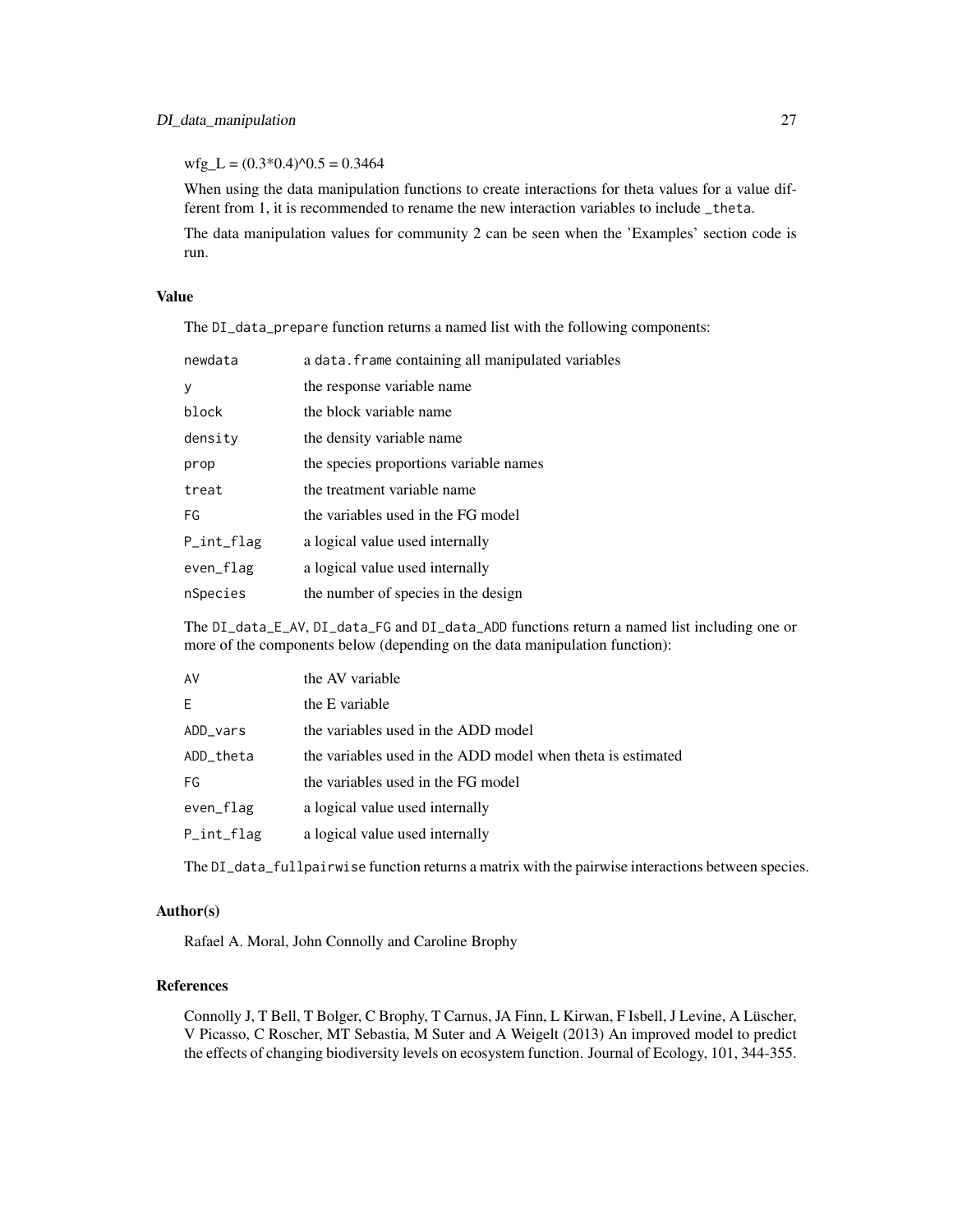<span id="page-27-0"></span>Kirwan L, A Lüscher, MT Sebastia, JA Finn, RP Collins, C Porqueddu, A Helgadottir, OH Baadshaug, C Brophy, C Coran, S Dalmannsdottir, I Delgado, A Elgersma, M Fothergill, BE Frankow-Lindberg, P Golinski, P Grieu, AM Gustavsson, M Höglind, O Huguenin-Elie, C Iliadis, M Jørgensen, Z Kadziuliene, T Karyotis, T Lunnan, M Malengier, S Maltoni, V Meyer, D Nyfeler, P Nykanen-Kurki, J Parente, HJ Smit, U Thumm, & J Connolly (2007) Evenness drives consistent diversity effects in intensive grassland systems across 28 European sites. Journal of Ecology, 95, 530-539.

Kirwan L, J Connolly, JA Finn, C Brophy, A Lüscher, D Nyfeler and MT Sebastia (2009) Diversityinteraction modelling - estimating contributions of species identities and interactions to ecosystem function. Ecology, 90, 2032-2038.

#### See Also

### [DI](#page-17-1) [autoDI](#page-5-1)

Other examples using the data manipulation functions: The [Bell](#page-11-1) dataset examples. The [sim2](#page-31-1) dataset examples. The [sim3](#page-35-1) dataset examples. The [sim4](#page-39-1) dataset examples. The [sim5](#page-43-1) dataset examples. The [Switzerland](#page-46-1) dataset examples.

### Examples

```
################################
```
#### Data manipulation for the Switzerland dataset

## Load the Switzerland data data(Switzerland)

```
## Check that the proportions sum to 1 (required for DI models)
## p1 to p4 are in the 4th to 7th columns in Switzerland
 Switzerlandsums <- rowSums(Switzerland[4:7])
 summary(Switzerlandsums)
```

```
## Create new interaction variables and incorporate them into a new data frame Switzerland2.
## Switzerland2 will contain the new variables: AV, E, p1_add, p2_add, p3_add, p4_add,
## bfg_G_L, wfg_G and wfg_L.
```
newlist <- DI\_data\_prepare(prop = c("p1","p2","p3","p4"), FG = c("G","G","L","L"), data = Switzerland)

```
Switzerland2 <- data.frame(newlist$newdata, newlist$FG)
```

```
## Create new interaction variables and incorporate them into a new data frame Switzerland3.
## Use theta = 0.5.
 newlist <- DI_data_prepare(prop = c("p1","p2","p3","p4"), FG = c("G","G","L","L"),
                             data = Switzerland, theta = 0.5)
 Switzerland3 <- data.frame(newlist$newdata, newlist$FG)
## Add "_theta" to the new interaction variables to differentiate from when theta = 1
 names(Switzerland3)[12:20] <- paste0(names(Switzerland3)[12:20], "_theta")
```
#### The various interactions can also be added to a new dataset individually: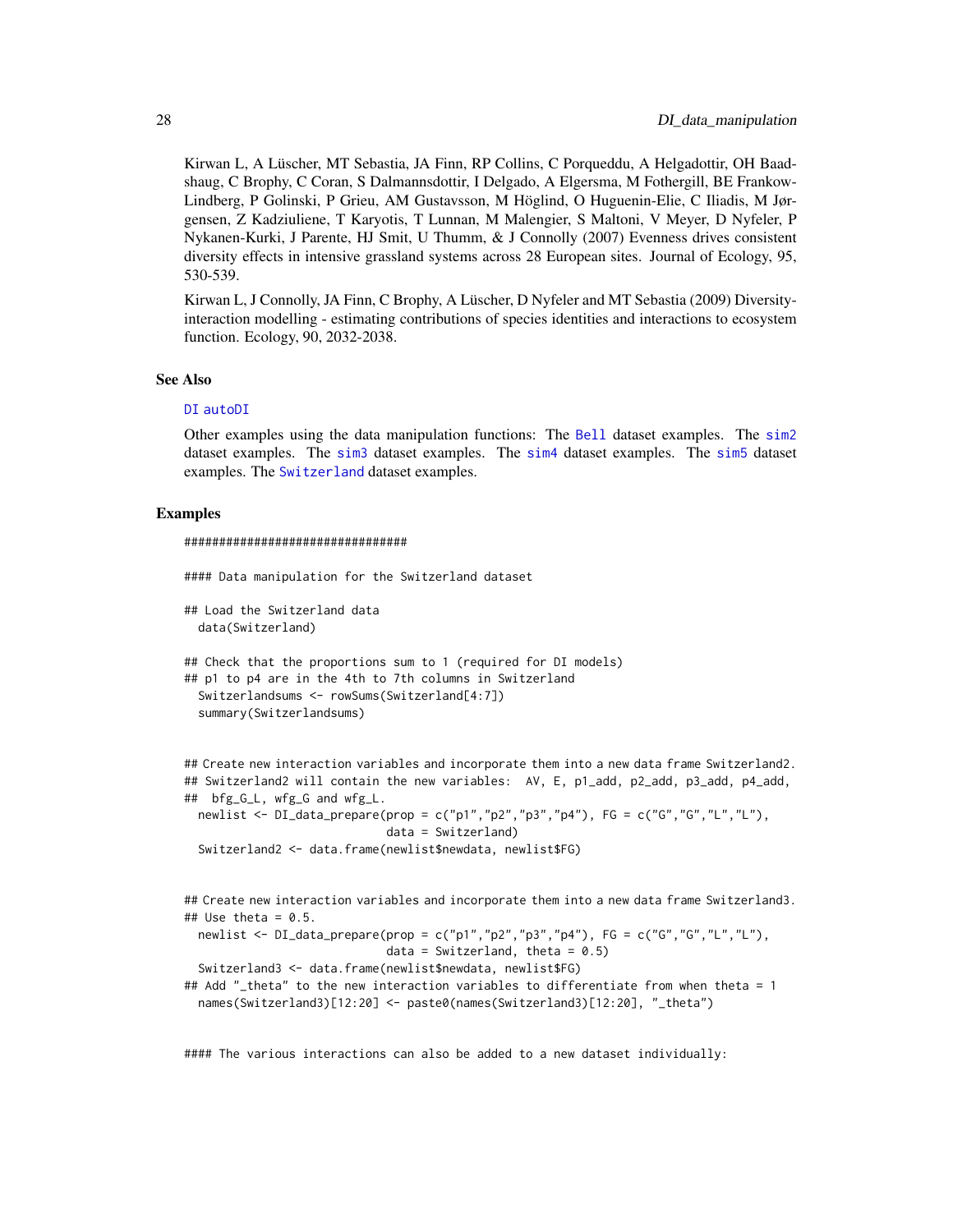```
## Create the average pairwise interaction and evenness variables
## and store them in a new data frame called Switzerland4.
## Switzerland4 will contain the new variables: AV, E
 newlist <- DI_data_E_AV(prop = c("p1","p2","p3","p4"), data = Switzerland)
 Switzerland4 <- data.frame(Switzerland, "AV" = newlist$AV, "E" = newlist$E)
## Create the functional group variables and add them to Switzerland4.
## In the FG names vector: G stands for grass, L stands for legume.
## Switzerland4 will contain: bfg_G_L, wfg_G and wfg_L
 newlist <- DI_data_FG(prop = 4:7, FG = c("G","G","L","L"), data = Switzerland)
 Switzerland4 <- data.frame(Switzerland4, newlist$FG)
## Create the additive species variables and add them to Switzerland4.
## Switzerland4 will contain the new variables: p1_add, p2_add, p3_add and p4_add.
 newlist <- DI_data_ADD(prop = c("p1","p2","p3","p4"), data = Switzerland)
 Switzerland4 <- data.frame(Switzerland4, newlist$ADD)
## Create all pairwise interaction variables and add them to Switzerland4.
## Switzerland5 will contain the new variables: p1.p2, p1.p3, p1.p4, p2.p3, p2.p4, p3.p4.
 newlist <- DI_data_fullpairwise(prop = c("p1","p2","p3","p4"), data = Switzerland)
 Switzerland4 <- data.frame(Switzerland4, newlist)
################################
################################
#### Short worked example (as illustrated the Details section)
## Create a dataframe
 p1 \leftarrow c(0.1, 0.25)p2 \leq -c(0.2, 0.25)p3 \leq c(0.3, 0.25)p4 \leq c(0.4, 0.25)minidataset1 <- data.frame(p1,p2,p3,p4)
## Check the rows sum to 1
  rowSums(minidataset1[1:4])
## Create the interaction variables, assume two functional groups and theta = 1
 newlist <- DI_data_prepare(prop = c("p1","p2","p3","p4"), FG = c("G","G","L","L"),
                             data = minidataset1)
 minidataset2 <- data.frame(newlist$newdata, newlist$FG)
## Create the interaction variables, assume two functional groups and theta = 0.5
 newlist <- DI_data_prepare(prop = c("p1","p2","p3","p4"), FG = c("G","G","L","L"),
                             y = "response", data = minidateset1, theta = 0.5)minidataset3 <- data.frame(newlist$newdata, newlist$FG, check.names = FALSE)
## Add "_theta" to the new interaction variables to differentiate from when theta = 1
 names(minidataset3)[8:16] <- paste0(names(minidataset3)[8:16], "_theta")
```

```
################################
```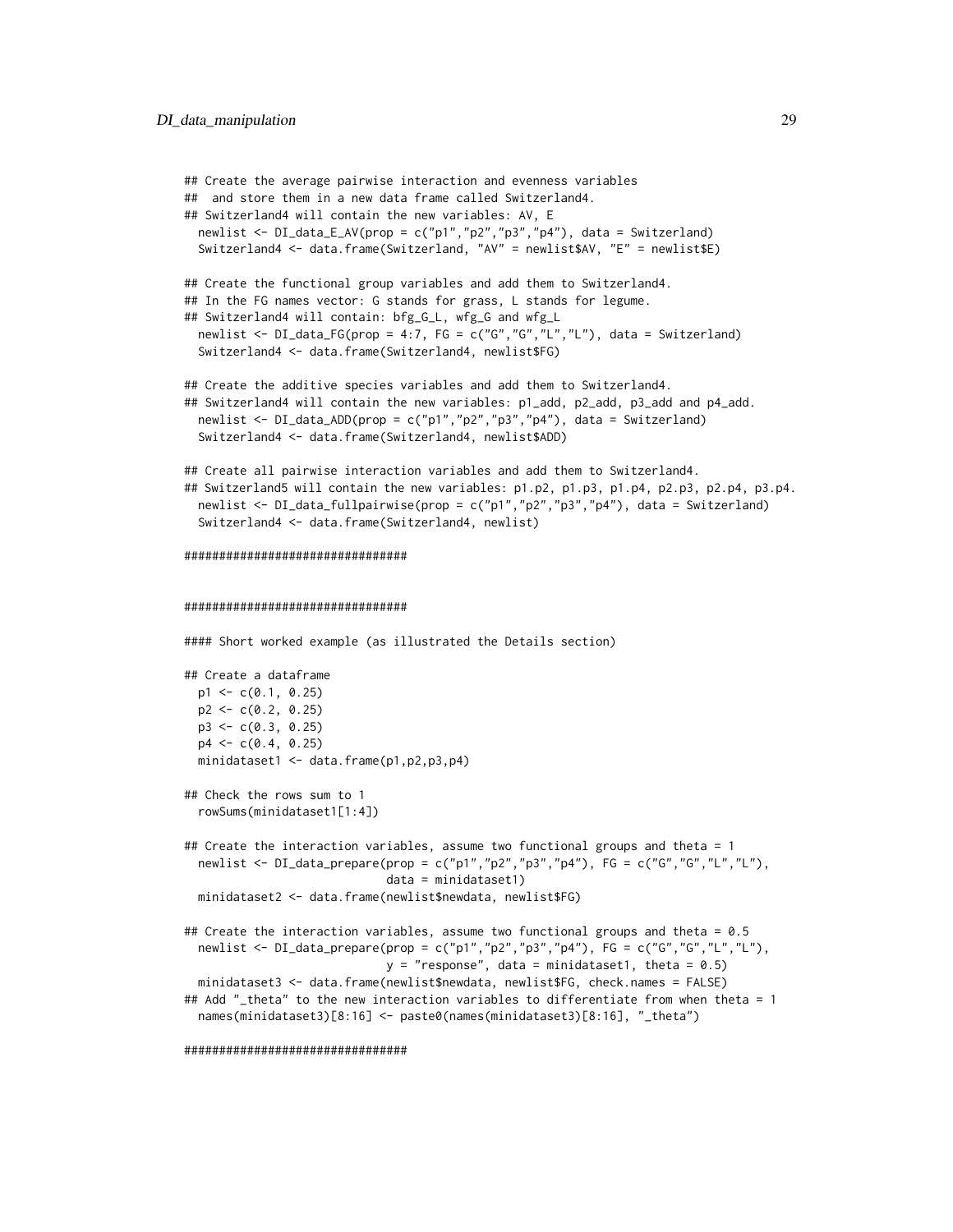### <span id="page-29-1"></span><span id="page-29-0"></span>**Description**

The sim1 dataset was simulated. There are four blocks and four species that vary in proportions (p1) -p4). There are 15 unique sets of proportions identified by the variable community. Each unique community appears once in each block. The response was simulated assuming that there were species identity effects and block effects, but no diversity effects.

### Usage

data(sim1)

### Format

A data frame with 60 observations on the following seven variables:

community A numeric vector identifying each unique community, i.e., two rows with the same community value also share the same set of p1 to p4 values.

block A factor taking values 1 to 4 indicating block membership.

- p1 A numeric vector indicating the initial proportion of species 1.
- p2 A numeric vector indicating the initial proportion of species 2.
- p3 A numeric vector indicating the initial proportion of species 3.

p4 A numeric vector indicating the initial proportion of species 4.

response A numeric vector giving the simulated response variable.

### Details

### What are Diversity-Interactions (DI) models?

Diversity-Interactions (DI) models (Kirwan et al 2009) are a set of tools for analysing and interpreting data from experiments that explore the effects of species diversity on community-level responses. We strongly recommend that users read the short introduction to Diversity-Interactions models (available at: [DImodels](#page-1-1)). Further information on Diversity-Interactions models is also available in Kirwan et al 2009 and Connolly et al 2013.

### Parameter values for the simulation

DI models take the general form of:

 $y = Identities + Interactions + Structures + \epsilon$ 

where *y* is a community-level response, the *Identities* are the effects of species identities and enter the model as individual species proportions at the beginning of the time period, the *Interactions* are the interactions among the species proportions, while *Structures* include other experimental structures such as blocks, treatments or density.

The dataset sim1 was simulated with: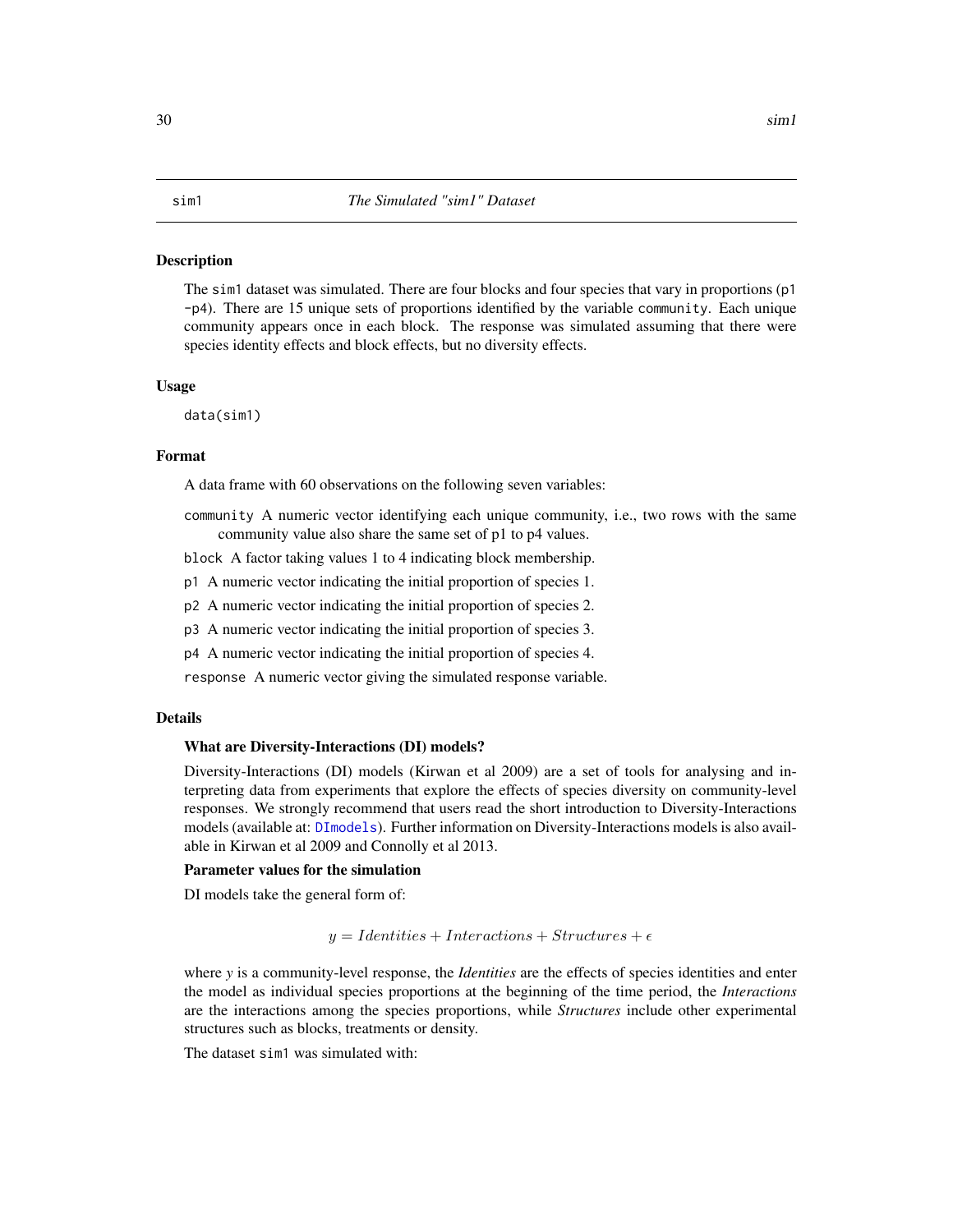- identity effects for the four species with values  $= 10, 9, 8, 7$
- block effects for the four blocks with values  $= 1, 1.5, 2, 0$
- no interaction effects
- $\epsilon$  assumed normally distributed with mean 0 and standard deviation 1.1.

### References

Connolly J, T Bell, T Bolger, C Brophy, T Carnus, JA Finn, L Kirwan, F Isbell, J Levine, A Lüscher, V Picasso, C Roscher, MT Sebastia, M Suter and A Weigelt (2013) An improved model to predict the effects of changing biodiversity levels on ecosystem function. Journal of Ecology, 101, 344-355.

Kirwan L, J Connolly, JA Finn, C Brophy, A Lüscher, D Nyfeler and MT Sebastia (2009) Diversityinteraction modelling - estimating contributions of species identities and interactions to ecosystem function. Ecology, 90, 2032-2038.

### Examples

```
####################################
## Code to simulate the sim1 dataset
```
## Simulate dataset sim1 with species identity effects and block effects, but no interaction effect

```
## Use the proportions from the first fifteen plots in Switzerland
 data(Switzerland)
## Repeat the 15 plots over four blocks.
## Give each community type a unique (community) number.
 sim1 <- data.frame(community = rep(1:15, each = 4),
                  block = factor(rep(1:4, times = 15)),
                  p1 = rep(Switzerland $p1[1:15], each = 4),p2 = rep(Switzerland $p2[1:15], each = 4),p3 = rep(Switzerland $p3[1:15], each = 4),p4 = rep(Switzerland $p4[1:15], each = 4)## To simulate the response, first create a matrix of predictors that includes
## p1-p4 and the four block dummy variables.
 X \le model.matrix(\sim p1 + p2 + p3 + p4 + block -1, data = sim1)
## Create a vector of 'known' parameter values for simulating the response.
## The first four are the p1-p4 parameters, the second four are the block effects.
 sim1_coeff <- c(10,9,8,7, 1,1.5,2,0)
## Create response and add normally distributed error
 sim1$response <- as.numeric(X %*% sim1_coeff)
 set.seed(2020)
 r <- rnorm(n = 60, mean = 0, sd = 1.1)
 sim1$response <- round(sim1$response + r, digits = 3)
```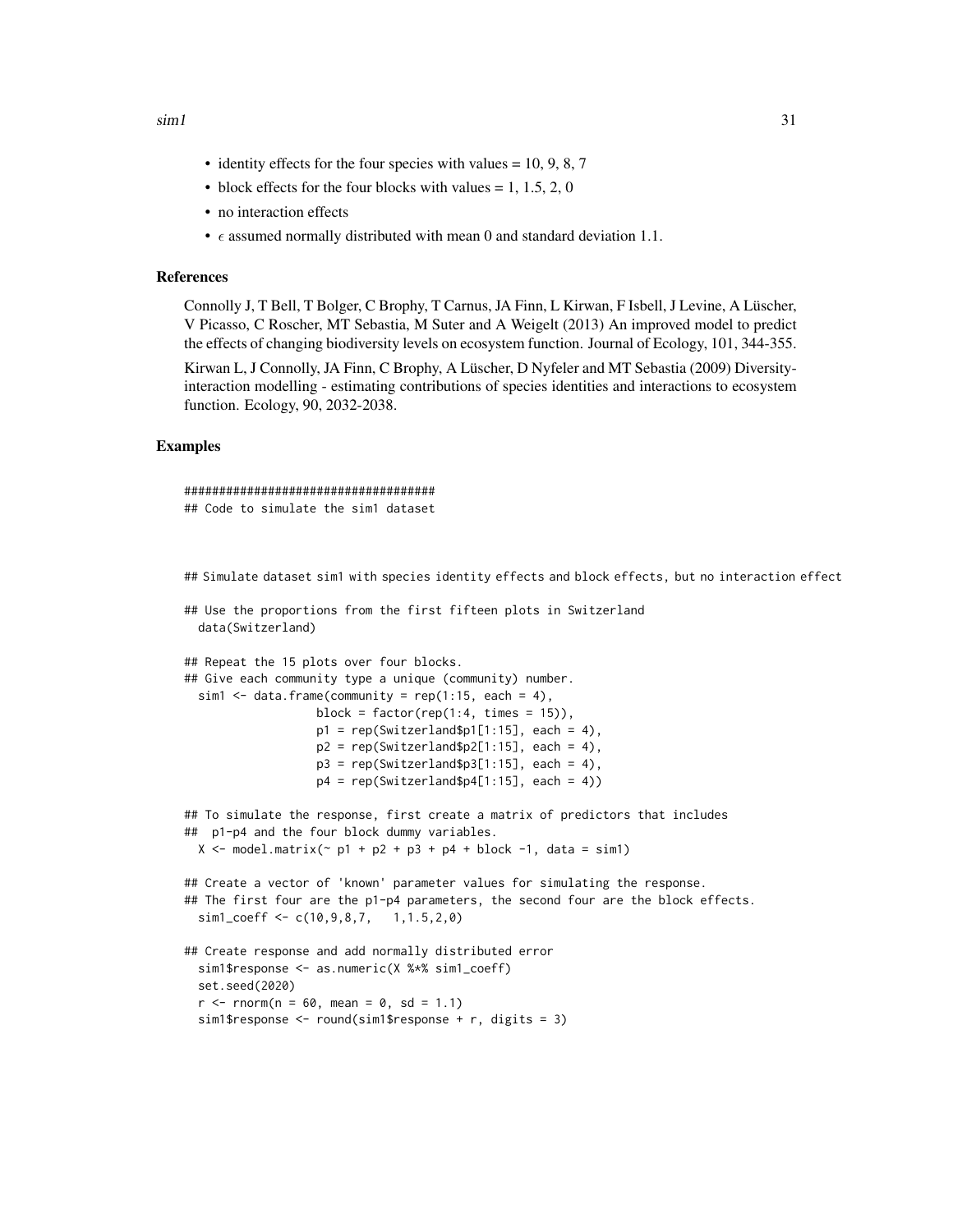```
###########################
## Analyse the sim1 dataset
## Load the sim1 data
 data(sim1)
## View the first five entries
 head(sim1)
## Explore the variables in sim1
 str(sim1)
## Check that the proportions sum to 1 (required for DI models)
## p1 to p4 are in the 3rd to 6th columns in sim1
 sim1sums <- rowSums(sim1[3:6])
 summary(sim1sums)
## Check characteristics of sim1
 hist(sim1$response)
 summary(sim1$response)
 plot(sim1$p1, sim1$response)
 plot(sim1$p2, sim1$response)
 plot(sim1$p3, sim1$response)
 plot(sim1$p4, sim1$response)
## Find the best DI model using autoDI and F-test selection
 auto1 <- autoDI(y = "response", prop = c("p1","p2","p3","p4"), block = "block", data = sim1,
                  selection = "Ftest")
 summary(auto1)
## Fit the identity model using DI and the ID tag
 m1 <- DI(y = "response", prop = c("p1", "p2", "p3", "p4"), block = "block", Dimodel = "ID",data = sim1)summary(m1)
 plot(m1)
## Check goodness-of-fit using a half-normal plot with a simulated envelope
 library(hnp)
 hnp(m1)
## Fit the identity model using DI and custom_formula
 m2 \leftarrow DI(y = "response", customformula = response ~ 0 + p1 + p2 + p3 + p4 + block, data = sim1)summary(m2)
```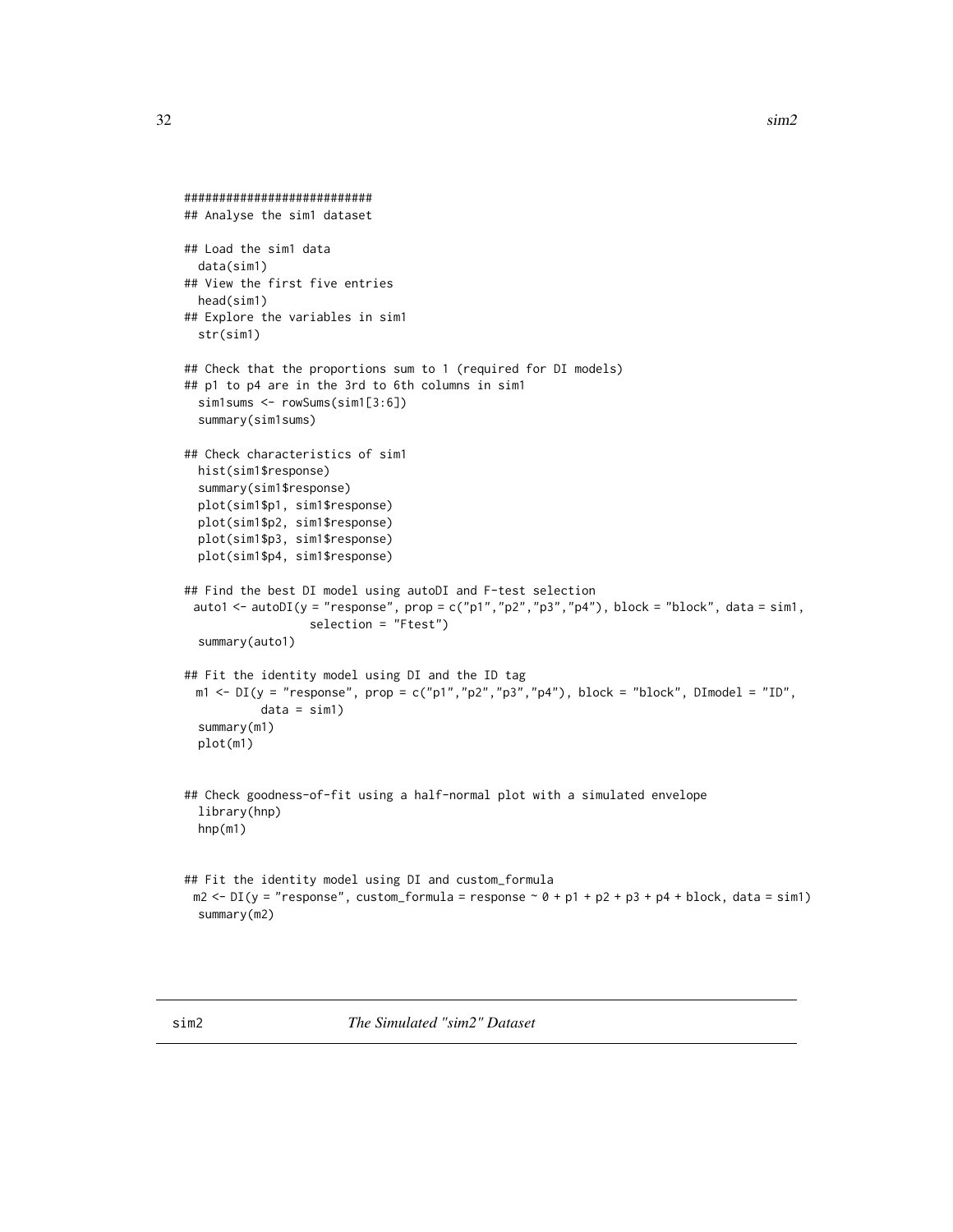### <span id="page-32-0"></span> $\sin 2$  33

### Description

The sim2 dataset was simulated. There are four blocks and four species that vary in proportions (p1 -p4). There are 15 unique sets of proportions identified by the variable community. Each unique community appears once in each block. The response was simulated assuming that there were species identity effects, block effects, an average pairwise interaction effect and a theta value of 0.5.

### Usage

data(sim2)

### Format

A data frame with 60 observations on the following seven variables:

community A numeric vector identifying each unique community, i.e., two rows with the same community value also share the same set of p1 to p4 values.

block A factor taking values 1 to 4 indicating block membership.

p1 A numeric vector indicating the initial proportion of species 1.

p2 A numeric vector indicating the initial proportion of species 2.

p3 A numeric vector indicating the initial proportion of species 3.

p4 A numeric vector indicating the initial proportion of species 4.

response A numeric vector giving the simulated response variable.

### Details

### What are Diversity-Interactions (DI) models?

Diversity-Interactions (DI) models (Kirwan et al 2009) are a set of tools for analysing and interpreting data from experiments that explore the effects of species diversity on community-level responses. We strongly recommend that users read the short introduction to Diversity-Interactions models (available at: [DImodels](#page-1-1)). Further information on Diversity-Interactions models is also available in Kirwan et al 2009 and Connolly et al 2013.

### Parameter values for the simulation

DI models take the general form of:

 $y = Identities + Interactions + Structures + \epsilon$ 

where *y* is a community-level response, the *Identities* are the effects of species identities and enter the model as individual species proportions at the beginning of the time period, the *Interactions* are the interactions among the species proportions, while *Structures* include other experimental structures such as blocks, treatments or density.

The dataset sim2 was simulated with:

- identity effects for the four species with values  $= 10, 9, 8, 7$
- block effects for the four blocks with values  $= 1, 1.5, 2, 0$
- an average pairwise interaction effect  $= 8$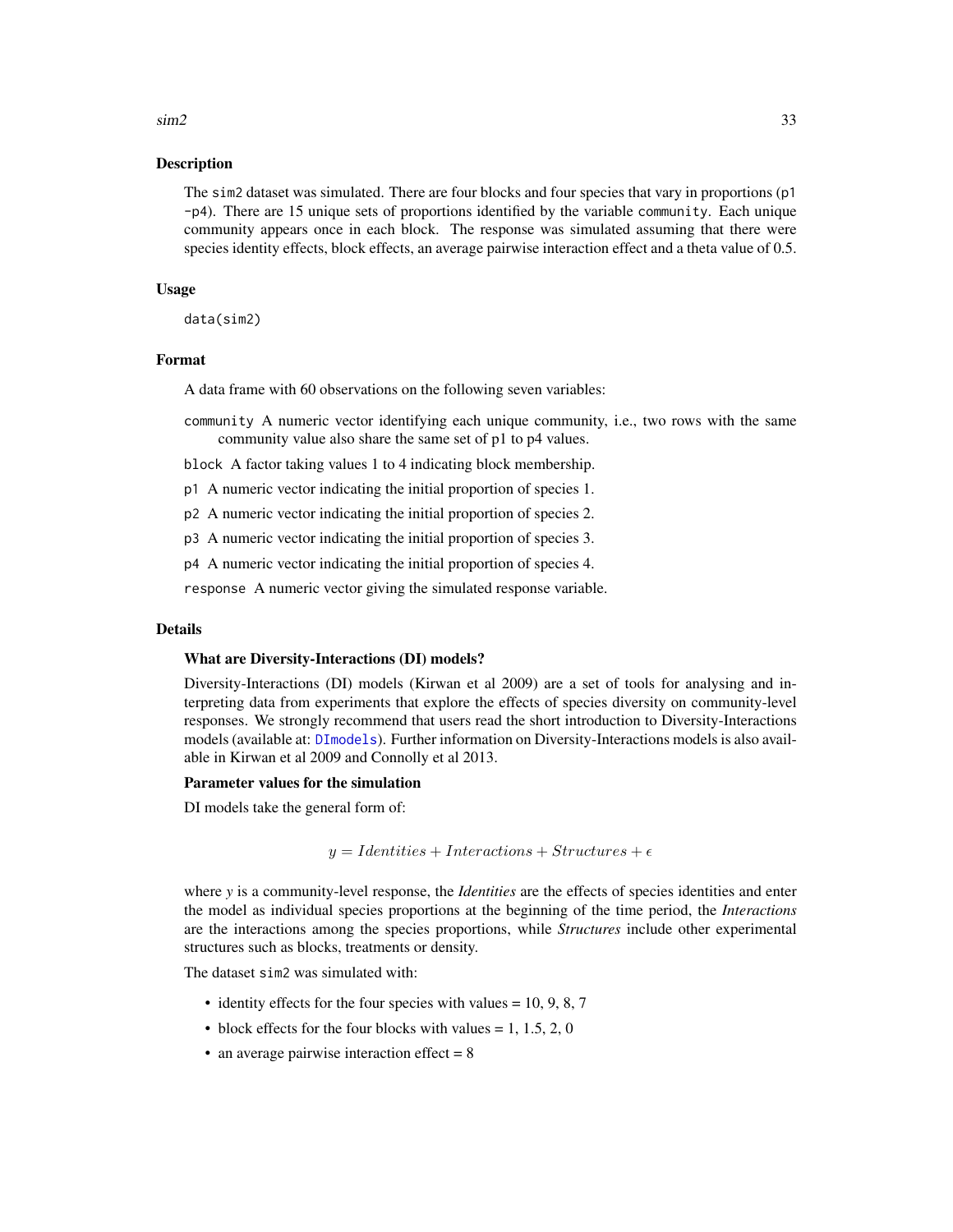- theta = 0.5 (where  $\theta$  is a non-linear parameter included as a power on each  $pipj$  product within interaction variables, see Connolly et al 2013 for details)
- $\epsilon$  assumed normally distributed with mean 0 and standard deviation 1.1.

### References

Connolly J, T Bell, T Bolger, C Brophy, T Carnus, JA Finn, L Kirwan, F Isbell, J Levine, A Lüscher, V Picasso, C Roscher, MT Sebastia, M Suter and A Weigelt (2013) An improved model to predict the effects of changing biodiversity levels on ecosystem function. Journal of Ecology, 101, 344-355.

Kirwan L, J Connolly, JA Finn, C Brophy, A Lüscher, D Nyfeler and MT Sebastia (2009) Diversityinteraction modelling - estimating contributions of species identities and interactions to ecosystem function. Ecology, 90, 2032-2038.

### Examples

```
####################################
## Code to simulate the sim2 dataset
## Simulate dataset sim2 with species identity effects, block effects and
## an average pairwise interaction effect with theta=0.5.
## Use the proportions from the first fifteen plots in Switzerland
 data(Switzerland)
## Repeat the 15 plots over four blocks.
## Give each community type a unique (community) number.
 sim2 < data.frame(community = rep(1:15, each = 4),
                   block = factor(rep(1:4, times = 15)),
                   p1 = rep(Switzerland $p1[1:15], each = 4),p2 = rep(Switzerland $p2[1:15], each = 4),p3 = rep(Switzerland $p3[1:15], each = 4),p4 = rep(Switzerland $p4[1:15], each = 4)## Create the average pairwise interaction variable, with theta = 0.5
 newlist <- DI_data_E_AV(prop=c("p1","p2","p3","p4"), data = sim2, theta = 0.5)
 sim2 <- data.frame(sim2, "AV_theta" = newlist$AV)
## To simulate the response, first create a matrix of predictors that includes p1-p4 and
## the four block variables and the average pairwise interaction variable with theta=0.5.
 X \le - model.matrix(\sim p1 + p2 + p3 + p4 + block + AV_theta -1, data = sim2)
## Create a vector of 'known' parameter values for simulating the response.
## The first four are the p1-p4 parameters, the second four are the block effects and
## the last one is the interaction parameter.
 sim2_{core} \leftarrow c(10, 9, 8, 7, 1, 1.5, 2, 0, 8)## Create response and add normally distributed error
 sim2$response <- as.numeric(X %*% sim2_coeff)
```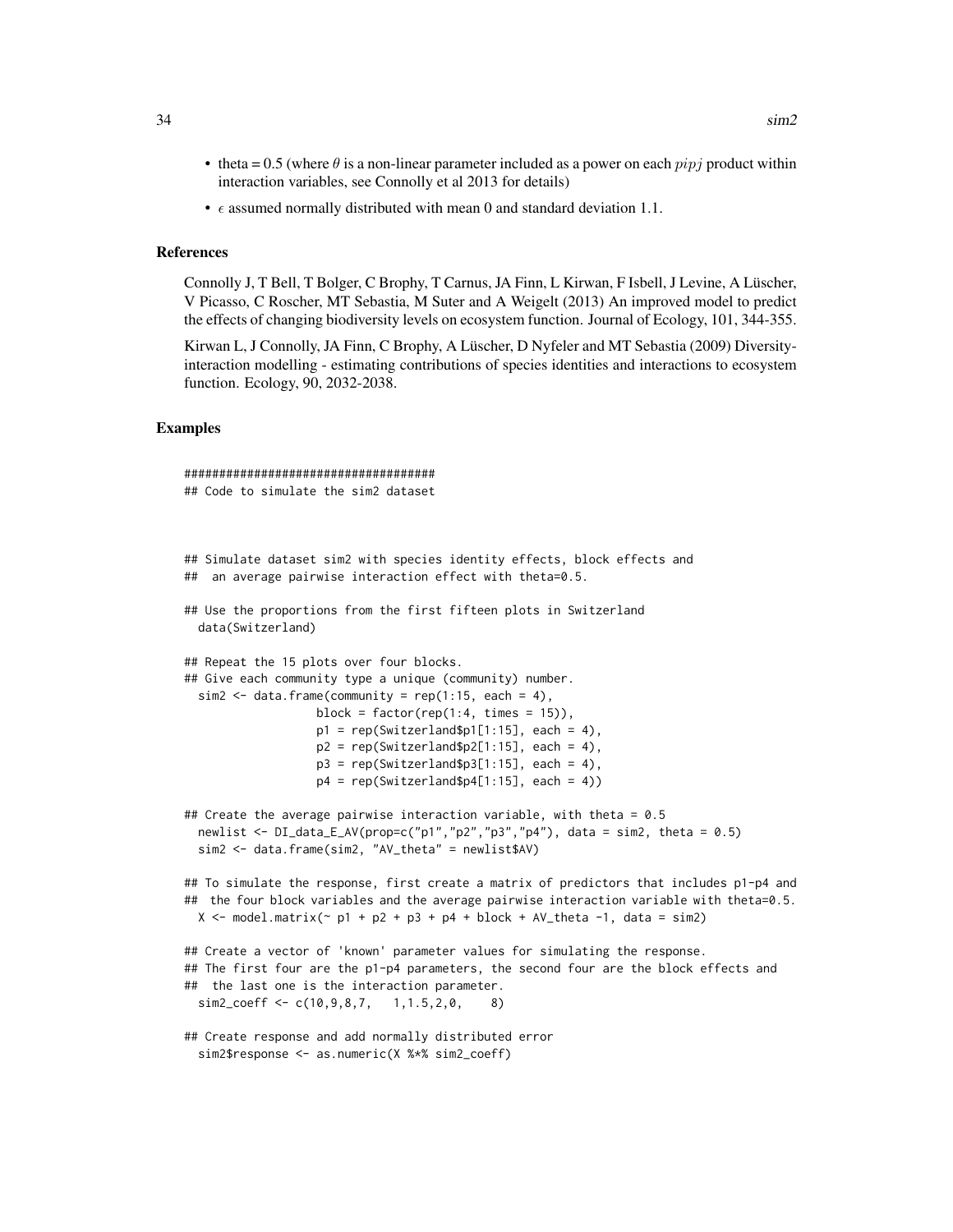```
set.seed(328781)
 r <- rnorm(n = 60, mean = 0, sd = 1.1)
 sim2$response <- round(sim2$response + r, digits = 3)
 sim2$AV_theta <- NULL
###################################################################################################
###################################################################################################
## sim2
###########################
## Analyse the sim2 dataset
## Load the sim2 data
 data(sim2)
## View the first five entries
 head(sim2)
## Explore the variables in sim2
 str(sim2)
## Check that the proportions sum to 1 (required for DI models)
## p1 to p4 are in the 3rd to 6th columns in sim2
 sim2sums <- rowSums(sim2[3:6])
 summary(sim2sums)
## Check characteristics of sim2
 hist(sim2$response)
 summary(sim2$response)
 plot(sim2$p1, sim2$response)
 plot(sim2$p2, sim2$response)
 plot(sim2$p3, sim2$response)
 plot(sim2$p4, sim2$response)
## Find the best DI model using autoDI and F-test selection
 auto1 <- autoDI(y = "response", prop = c("p1", "p2", "p3", "p4"), block = "block", data = sim2,
                  selection = "Ftest")
 summary(auto1)
 ## Fit the average pairwise model, including theta, using DI and the AV tag
 m1 <- DI(y = "response", prop = c("p1", "p2", "p3", "p4"), block = "block", DImodel = "AV",estimate_theta = TRUE, data = sim2)
 summary(m1)
 CI_95 \leftarrow \text{theta_CI(m1, conf = .95)}CI_95
 plot(m1)
 library(hnp)
## Check goodness-of-fit using a half-normal plot with a simulated envelope
```
library(hnp) hnp(m1)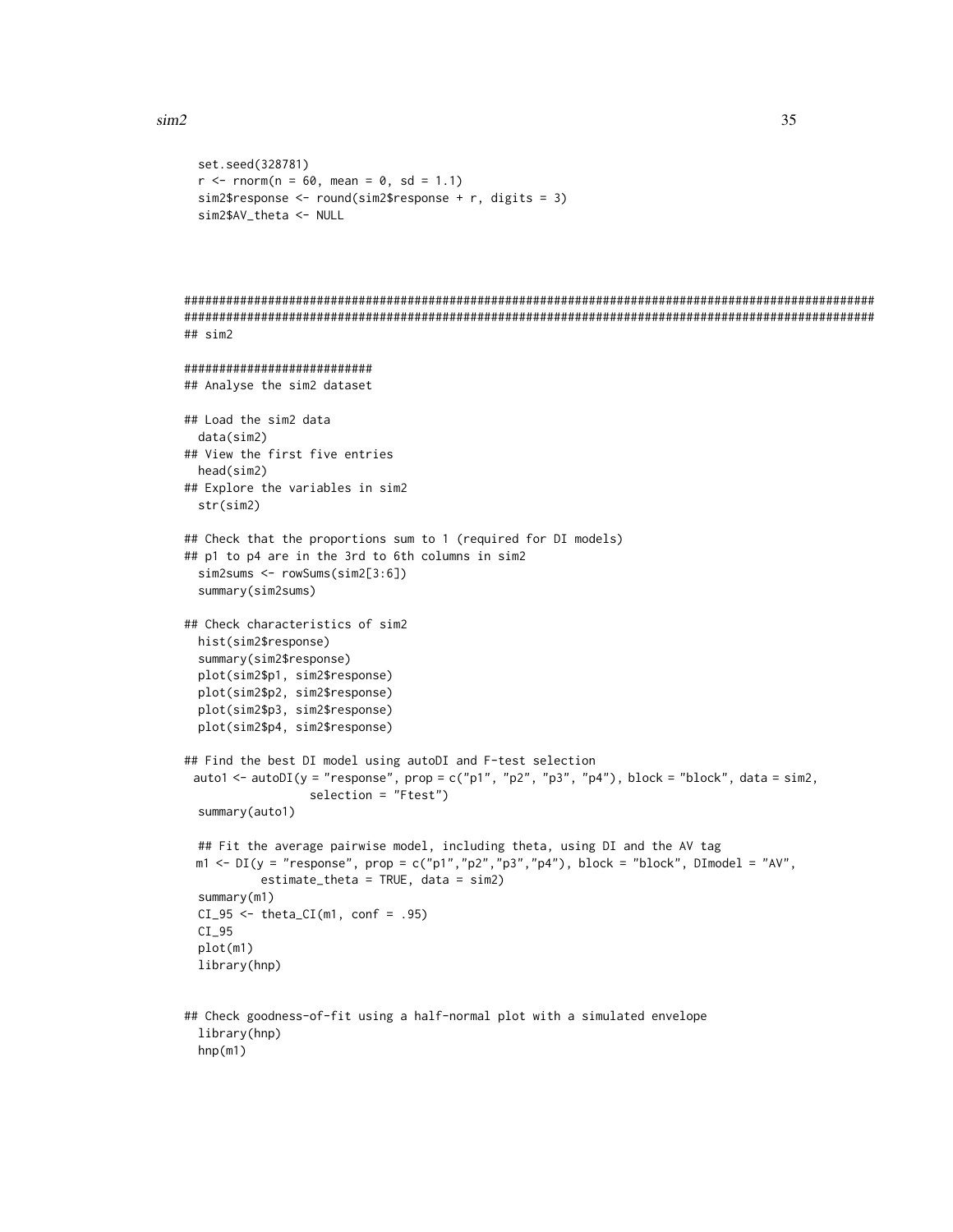```
## Graph the profile likelihood
 library(ggplot2)
 ggplot(m1$profile_loglik, aes(x = grid, y = prof)) +theme_bw() +
   geom_line() +
   xlim(0,1.5) +xlab(expression(theta)) +
   ylab("Log-likelihood") +
    geom\_vline(xintercept = CI_95, 1ty = 3) +labs(title = " Log-likelihood versus theta",
      caption = "dotted vertical lines are upper and lower bounds of 95% CI for theta")
## Fit the average pairwise model, including theta, using DI and custom_formula
## A value of theta must be 'chosen'. Take: 0.4533437 from m1. The 'estimate_theta' option is not
## available with custom_formula.
 newlist \leq DI_data_E_AV(prop = c(3:6), data = sim2, theta = 0.4533437)
 sim2a <- data.frame(sim2, "AV_theta" = newlist$AV)
 m2 <- DI(y = "response", custom-formula = response ~ 0 + p1 + p2 + p3 + p4 + AV_theta + block,data = sim2a)## This will adjust the standard errors in m2 for the 'estimation' of theta
 m2$df.residual <- m2$df.residual - 1
 summary(m2)
## This will adjust the AIC in m2 for the 'estimation' of theta
 m2$aic <- m2$aic + 2
  summary(m2)
```
<span id="page-35-1"></span>

sim3 *The Simulated "sim3" Dataset*

### **Description**

The sim3 dataset was simulated. There are two treatments and nine species that vary in proportions  $(p1 - p9)$ . It is assumed that species 1 to 5 come from functional group 1, species 6 and 7 from functional group 2 and species 8 and 9 from functional group 3. The response was simulated assuming that there were species identity effects and functional group specific interaction effects.

### Usage

data(sim3)

### Format

A data frame with 412 observations on the following 13 variables:

community A numeric vector identifying each unique community, i.e., two rows with the same community value also share the same set of p1 to p9 values.

richness A numeric vector identifying the number of species in the initial composition.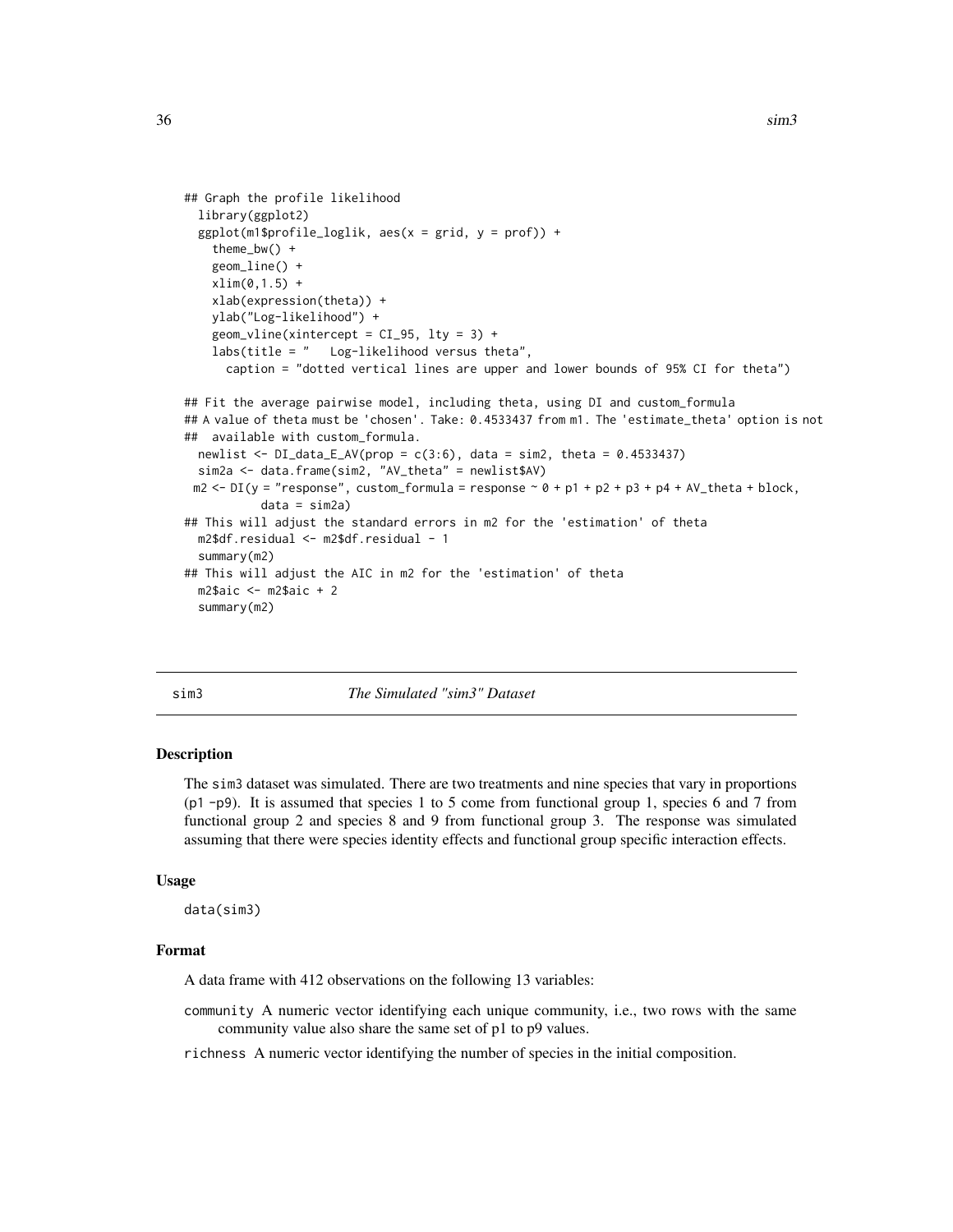<span id="page-36-0"></span>treatment A factor with levels A or B.

- p1 A numeric vector indicating the initial proportion of species 1.
- p2 A numeric vector indicating the initial proportion of species 2.
- p3 A numeric vector indicating the initial proportion of species 3.
- p4 A numeric vector indicating the initial proportion of species 4.
- p5 A numeric vector indicating the initial proportion of species 5.
- p6 A numeric vector indicating the initial proportion of species 6.
- p7 A numeric vector indicating the initial proportion of species 7.
- p8 A numeric vector indicating the initial proportion of species 8.
- p9 A numeric vector indicating the initial proportion of species 9.

response A numeric vector giving the simulated response variable.

### Details

### What are Diversity-Interactions (DI) models?

Diversity-Interactions (DI) models (Kirwan et al 2009) are a set of tools for analysing and interpreting data from experiments that explore the effects of species diversity on community-level responses. We strongly recommend that users read the short introduction to Diversity-Interactions models (available at: [DImodels](#page-1-1)). Further information on Diversity-Interactions models is also available in Kirwan et al 2009 and Connolly et al 2013.

### Parameter values for the simulation

DI models take the general form of:

$$
y = Identities + Interactions + Structures + \epsilon
$$

where *y* is a community-level response, the *Identities* are the effects of species identities and enter the model as individual species proportions at the beginning of the time period, the *Interactions* are the interactions among the species proportions, while *Structures* include other experimental structures such as blocks, treatments or density.

The dataset  $\sin 3$  was simulated with:

- identity effects for the nine species with values =  $10, 9, 8, 7, 11, 6, 5, 8, 9$
- treatment effects  $= 3, 0$
- functional group specific interact effects; assume functional groups are labelled FG1, FG2 and FG3, then the interaction parameter values are: between FG1 and FG2 = 4, between FG1 and  $FG3 = 9$ , between  $FG2$  and  $FG3 = 3$ , within  $FG1 = 2$ , within  $FG2 = 3$  and within  $FG3 = 1$
- theta = 1 (where  $\theta$  is a non-linear parameter included as a power on each  $pipj$  product within interaction variables, see Connolly et al 2013 for details)
- $\epsilon$  assumed normally distributed with mean 0 and standard deviation 1.2.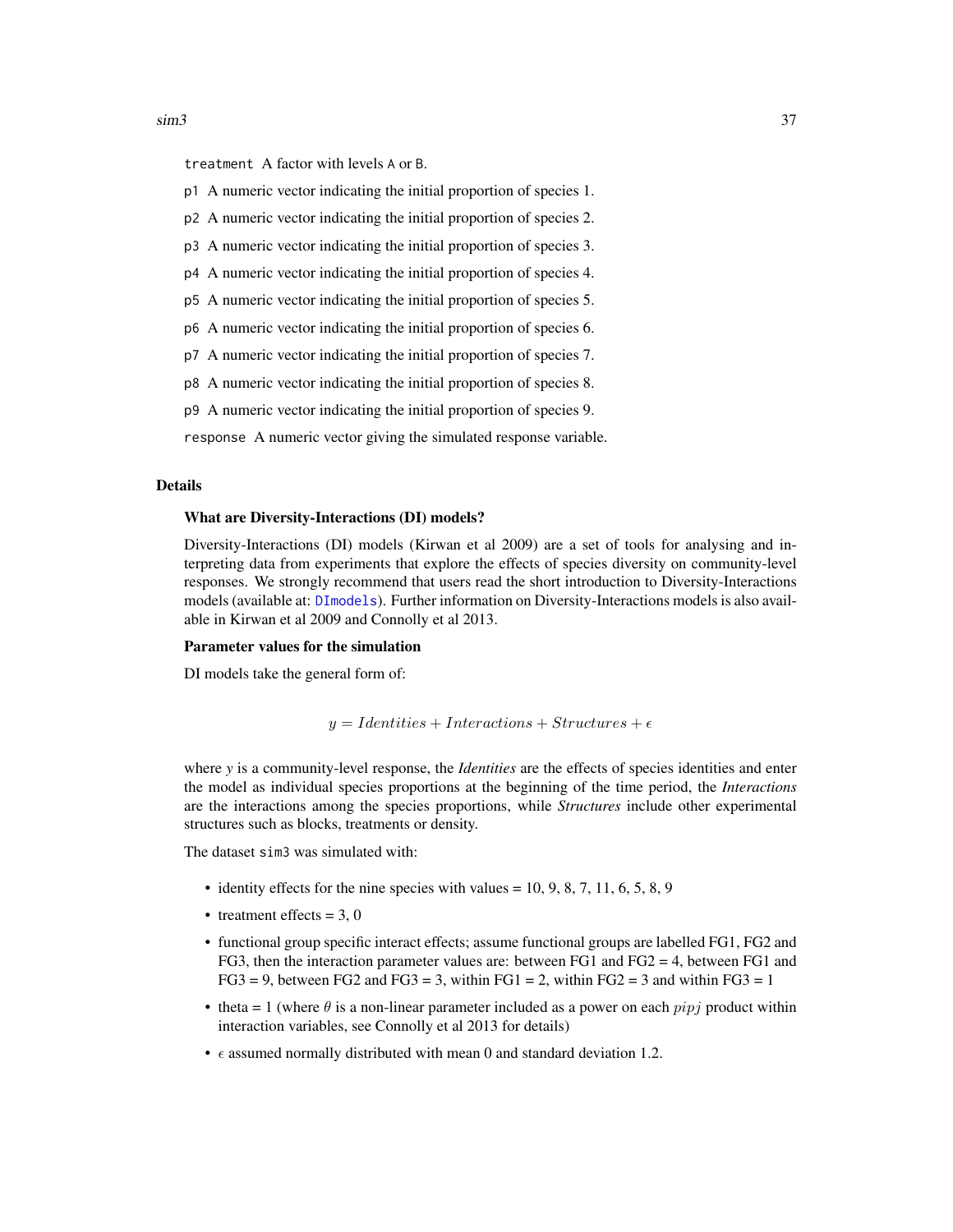### References

Connolly J, T Bell, T Bolger, C Brophy, T Carnus, JA Finn, L Kirwan, F Isbell, J Levine, A Lüscher, V Picasso, C Roscher, MT Sebastia, M Suter and A Weigelt (2013) An improved model to predict the effects of changing biodiversity levels on ecosystem function. Journal of Ecology, 101, 344-355.

Kirwan L, J Connolly, JA Finn, C Brophy, A Lüscher, D Nyfeler and MT Sebastia (2009) Diversityinteraction modelling - estimating contributions of species identities and interactions to ecosystem function. Ecology, 90, 2032-2038.

### Examples

```
####################################
## Code to simulate the sim3 dataset
## Simulate dataset sim3 with 9 species, three functional groups and two levels of a treatment.
## The species 1-5 are FG1, species 6-7 are FG2 and species 8-9 are FG3.
## Assume ID effects and the FG interaction model, with a treatment (factor with two levels).
## Set up proportions
 data("design_a")
 sim3a <- design_a
# Replicate the design over two treatments
 sim3b <- sim3a[rep(seq_len(nrow(sim3a)), each = 2), ]
 sim3c \leq data.frame(treatment = factor(rep(c("A","B"), times = 206)))
 sim3 <- data.frame(sim3b[,1:2], sim3c, sim3b[,3:11])
 row.names(sim3) <- NULL
## Create the functional group interaction variables
 newlist <- DI_data_FG(prop = 4:12, FG = c("FG1","FG1","FG1","FG1","FG1","FG2","FG2","FG3","FG3"),
                        data = sim3)sim3 <- data.frame(sim3, newlist$FG)
## To simulate the response, first create a matrix of predictors that includes p1-p9, the treatment
## and the interaction variables.
 X <- model.matrix(\sim p1 + p2 + p3 + p4 + p5 + p6 + p7 + p8 + p9 + treatment
                    + bfg_FG1_FG2 + bfg_FG1_FG3 + bfg_FG2_FG3
                    + wfg_FG1 + wfg_FG2 + wfg_FG3 -1, data=sim3)
## Create a vector of 'known' parameter values for simulating the response.
## The first nine are the p1-p9 parameters, and the second set of two are the treatment effects
## and the third set of six are the interaction parameters.
 sim3_coeff <- c(10,9,8,7,11, 6,5, 8,9, 3,0, 4,9,3, 2,3,1)
## Create response and add normally distributed error
 sim3$response <- as.numeric(X %*% sim3_coeff)
 set.seed(1657914)
 r < - rnorm(n = 412, mean = 0, sd = 1.2)
 sim3$response <- round(sim3$response + r, digits = 3)
```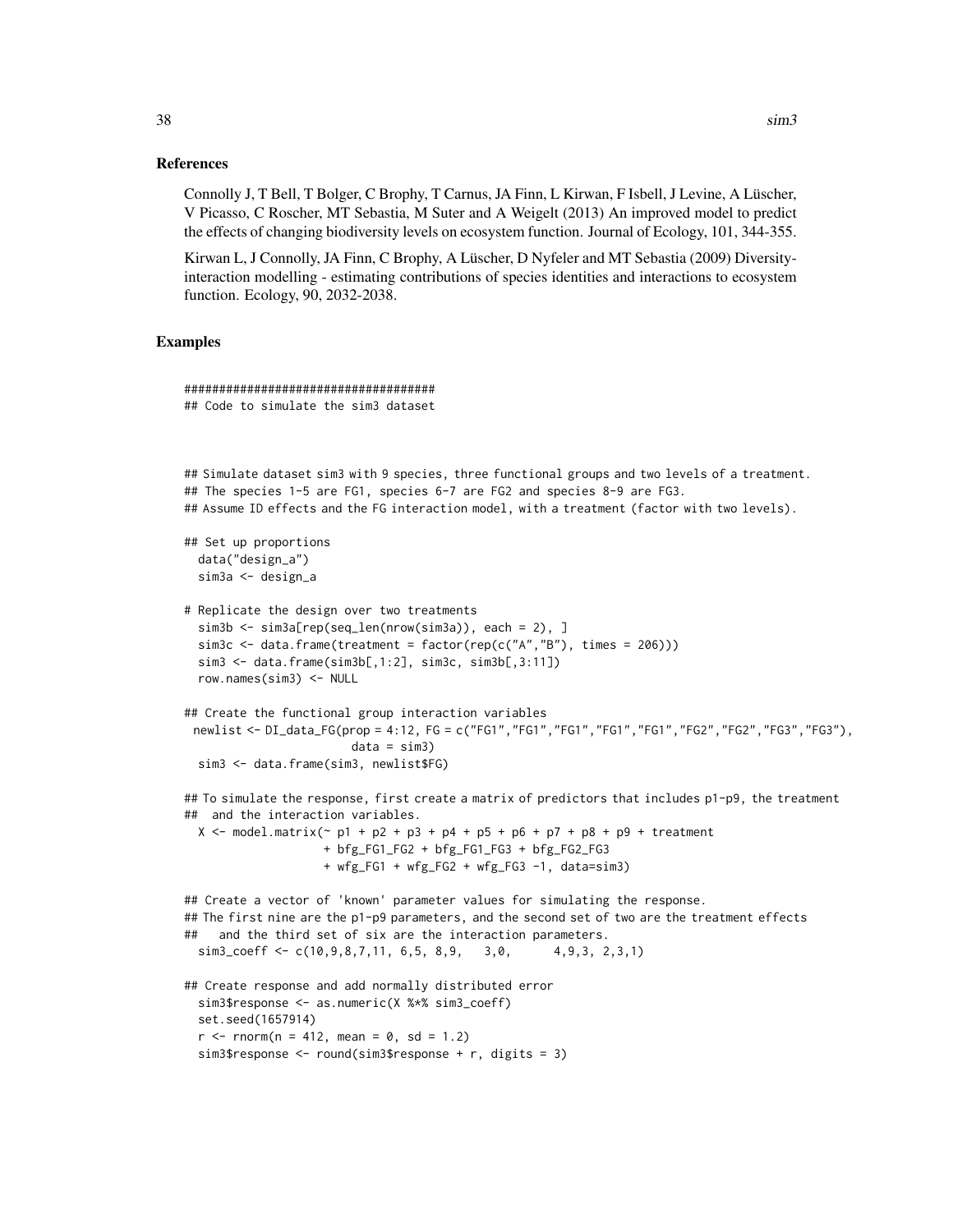```
\sin 3 39
```
sim3[,13:18] <- NULL

```
###########################
## Analyse the sim3 dataset
## Load the sim3 data
 data(sim3)
## View the first five entries
 head(sim3)
## Explore the variables in sim3
 str(sim3)
## Check characteristics of sim3
 hist(sim3$response)
 summary(sim3$response)
 plot(sim3$richness, sim3$response)
 plot(sim3$p1, sim3$response)
 plot(sim3$p2, sim3$response)
 plot(sim3$p3, sim3$response)
 plot(sim3$p4, sim3$response)
 plot(sim3$p5, sim3$response)
 plot(sim3$p6, sim3$response)
 plot(sim3$p7, sim3$response)
 plot(sim3$p8, sim3$response)
 plot(sim3$p9, sim3$response)
## What model fits best? Selection using F-test in autoDI
 auto1 <- autoDI(y = "response", prop = 4:12, treat = "treatment",FG = c("FG1","FG1","FG1","FG1","FG1","FG2","FG2","FG3","FG3"), data = sim3,
                  selection = "Ftest")
 summary(auto1)
## Fit the functional group model, with treatment, using DI and the FG tag
 m1 \leq D I(y = "response", prop = 4:12,FG = c("FG1","FG1","FG1","FG1","FG1","FG2","FG2","FG3","FG3"), treat = "treatment",
           DImodel = "FG", data = sim3)
 summary(m1)
 plot(m1)
## Check goodness-of-fit using a half-normal plot with a simulated envelope
 library(hnp)
 hnp(m1)
```
## Create the functional group interactions and store them in a new dataset newlist <- DI\_data\_FG(prop = 4:12, FG = c("FG1","FG1","FG1","FG1","FG1","FG2","FG2","FG3","FG3"),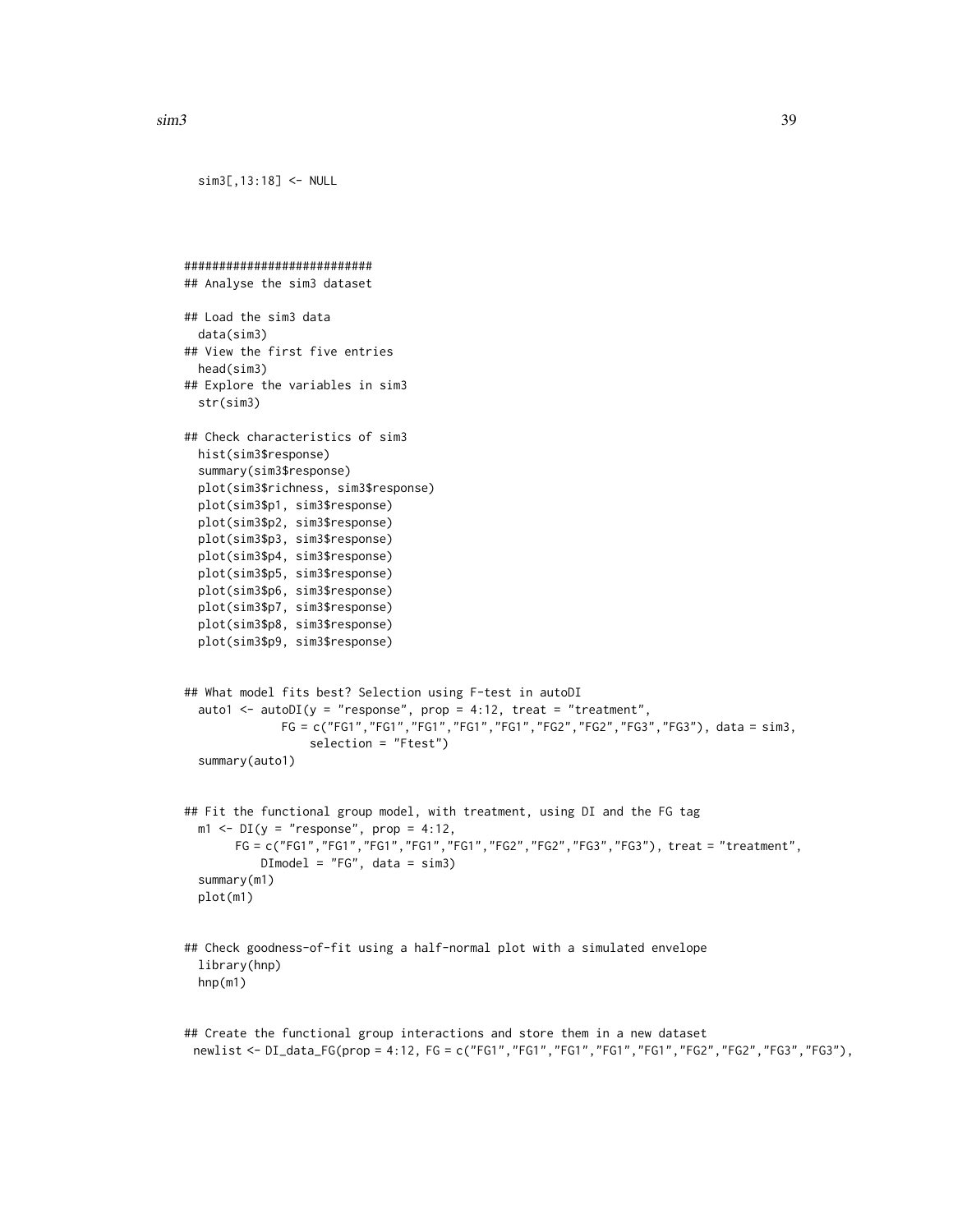```
data = sim3)sim3a <- data.frame(sim3, newlist$FG)
## Test if the FG interaction variables interact with treatment using 'extra_formula'
 m2 \leq -DI(y = "response", prop = 4:12,FG = c("FG1","FG1","FG1","FG1","FG1","FG2","FG2","FG3","FG3"),
           treat = "treatment", DImodel = "FG", extra_formula = ~ bfg_FG1_FG2:treatment
       + bfg_FG1_FG3:treatment + bfg_FG2_FG3:treatment + wfg_FG1:treatment + wfg_FG2:treatment
          + wfg_FG3:treatment, data = sim3a)
 summary(m2)
## Fit the functional group model using DI and custom_formula
## Set up a dummy variable for treatment first (required).
 sim3a$treatmentA <- as.numeric(sim3a$treatment=="A")
 m3 <- DI(y = "response", customformula = response ~ 0 + p1 + p2 + p3 + p4 + p5 + p6 + p7 + p8+ p9 + treatmentA + bfg_FG1_FG2 + bfg_FG1_FG3 + bfg_FG2_FG3 + wfg_FG1 + wfg_FG2
          + wfg_FG3, data = sim3a)
 summary(m3)
```
<span id="page-39-1"></span>sim4 *The Simulated "sim4" Dataset*

### **Description**

The sim4 dataset was simulated. There is a covariate treatment and six species that vary in proportions (p1 -p6). It is assumed that species 1 and 2 come from functional group 1, species 3 and 4 from functional group 2 and species 5 and 6 from functional group 3. The response was simulated assuming that there were species identity effects, separate pairwise interaction effects and a covariate effect.

### Usage

data(sim4)

### Format

A data frame with 141 observations on the following nine variables:

richness A numeric vector identifying the number of species in the initial composition.

treatment A covariate taking values 50, 150 or 250.

- p1 A numeric vector indicating the initial proportion of species 1.
- p2 A numeric vector indicating the initial proportion of species 2.
- p3 A numeric vector indicating the initial proportion of species 3.
- p4 A numeric vector indicating the initial proportion of species 4.
- p5 A numeric vector indicating the initial proportion of species 5.
- p6 A numeric vector indicating the initial proportion of species 6.

response A numeric vector giving the simulated response variable.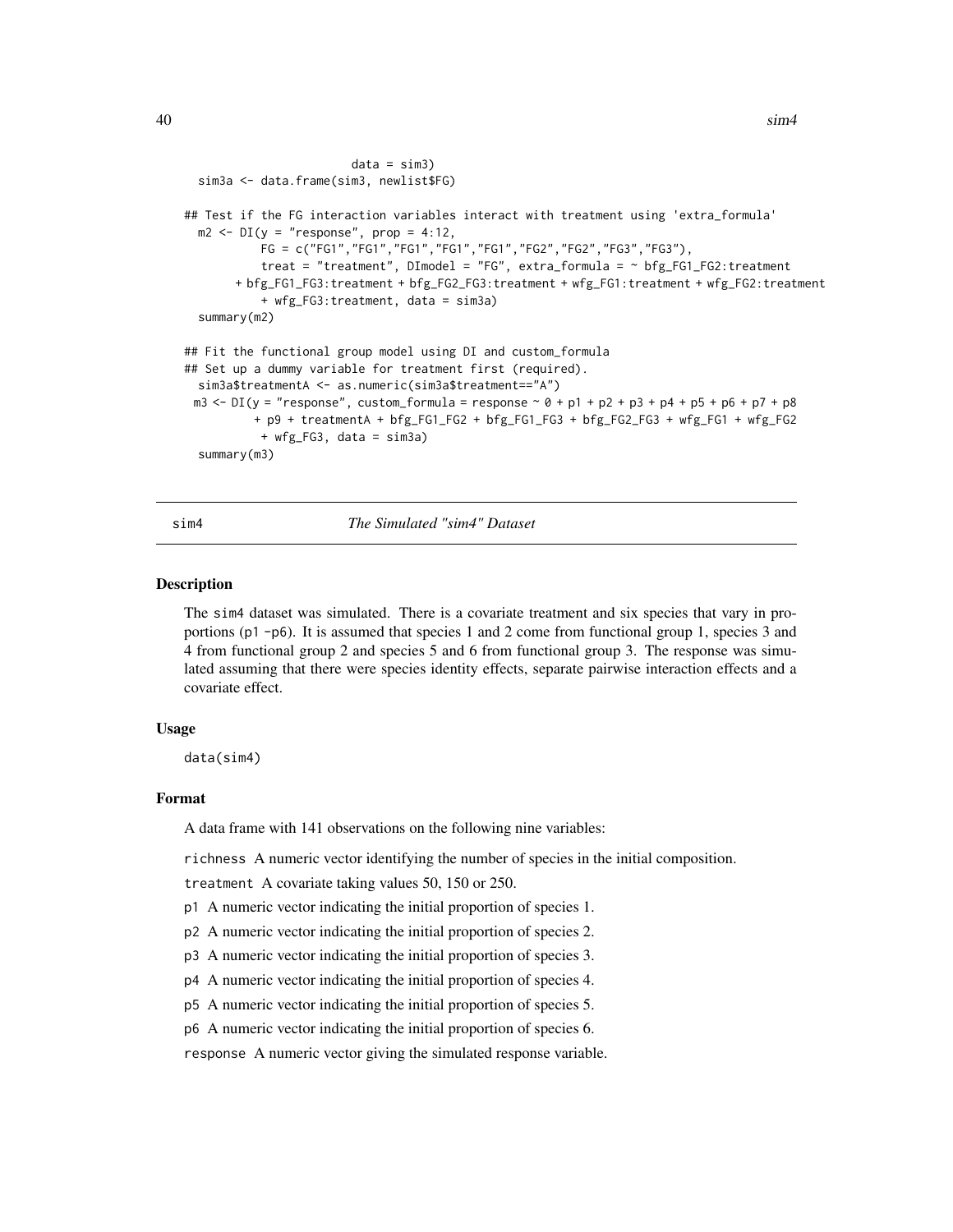<span id="page-40-0"></span> $\sin 4$  41

### Details

### What are Diversity-Interactions (DI) models?

Diversity-Interactions (DI) models (Kirwan et al 2009) are a set of tools for analysing and interpreting data from experiments that explore the effects of species diversity on community-level responses. We strongly recommend that users read the short introduction to Diversity-Interactions models (available at: [DImodels](#page-1-1)). Further information on Diversity-Interactions models is also available in Kirwan et al 2009 and Connolly et al 2013.

### Parameter values for the simulation

DI models take the general form of:

```
y = Identities + Interactions + Structures + \epsilon
```
where *y* is a community-level response, the *Identities* are the effects of species identities and enter the model as individual species proportions at the beginning of the time period, the *Interactions* are the interactions among the species proportions, while *Structures* include other experimental structures such as blocks, treatments or density.

The dataset sim4 was simulated with:

- identity effects for the six species with values  $= 25, 16, 18, 20, 10, 12$
- a covariate effect  $= 0.03$
- all 15 pairwise interaction effects with values: 30, 27, 20, 15, 10, 9, 14, 18, 36, 17, 26, 32, 9, 21, 16 (for pairs of species 1-2, 1-3, 1-4, 1-5, 1-6, 2-3, 2-4, ... , 5-6 respectively).
- theta = 1 (where  $\theta$  is a non-linear parameter included as a power on each  $pipj$  product within interaction variables, see Connolly et al 2013 for details)
- $\epsilon$  assumed normally distributed with mean 0 and standard deviation 2.

### References

Connolly J, T Bell, T Bolger, C Brophy, T Carnus, JA Finn, L Kirwan, F Isbell, J Levine, A Lüscher, V Picasso, C Roscher, MT Sebastia, M Suter and A Weigelt (2013) An improved model to predict the effects of changing biodiversity levels on ecosystem function. Journal of Ecology, 101, 344-355.

Kirwan L, J Connolly, JA Finn, C Brophy, A Lüscher, D Nyfeler and MT Sebastia (2009) Diversityinteraction modelling - estimating contributions of species identities and interactions to ecosystem function. Ecology, 90, 2032-2038.

### Examples

```
####################################
## Code to simulate the sim4 dataset
```
## Simulate dataset sim4 with 6 species, three functional groups and three levels of a covariate ## The species 1-2 are FG1, species 3-4 are FG2 and species 5-6 are FG3. ## Assume ID effects and the full pairwise interaction model, with a covariate.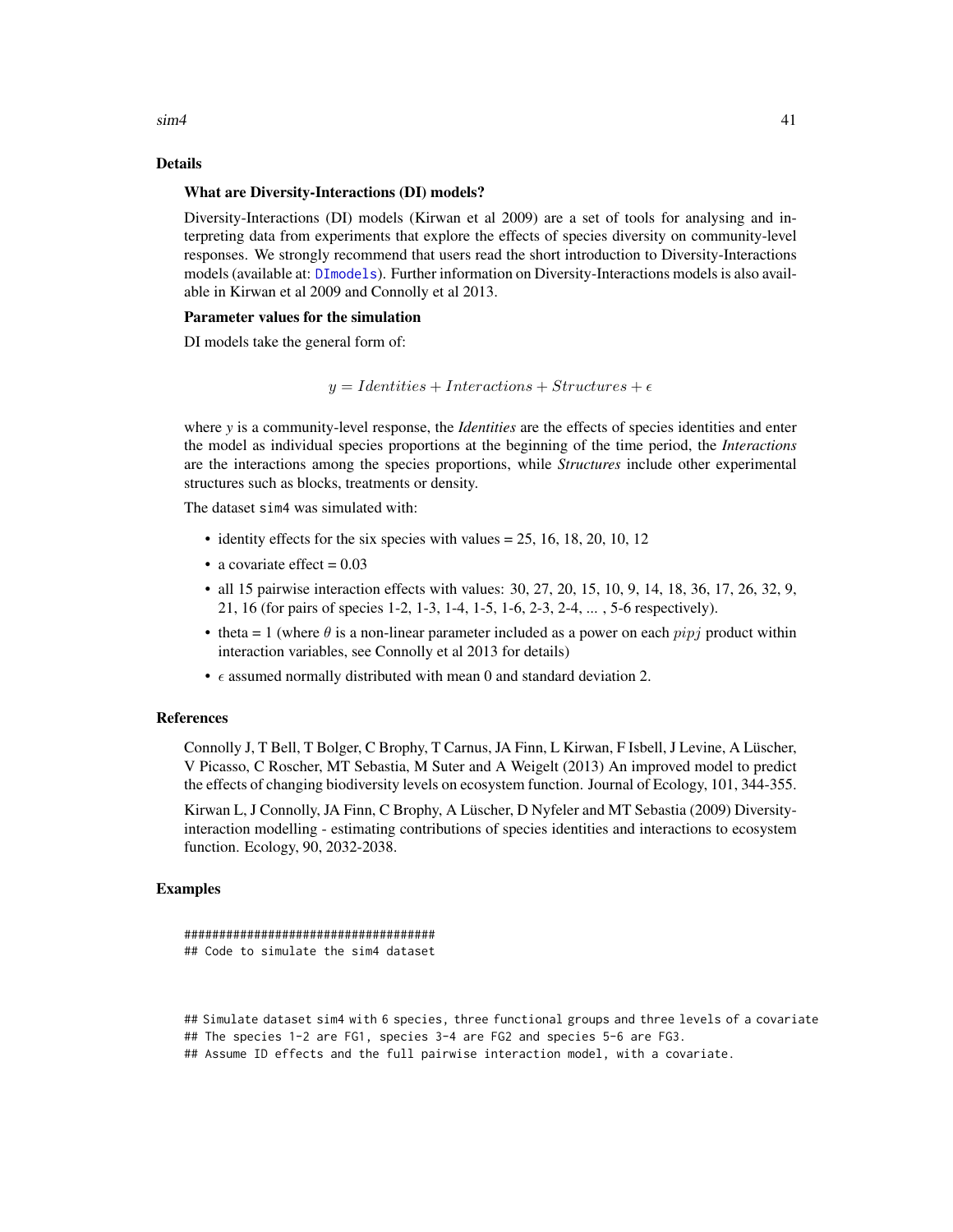$42$  sim4

```
## Set up proportions
 data("design_b")
 sim4a <- design_b
# Replicate the design for three values of a covariate
 sim4b <- sim4a[rep(seq_len(nrow(sim4a)), times = 3), ]
 sim4c \leq data.frame(treatment = rep(c(50, 150, 250), each = 47))
 sim4 <- data.frame(richness = sim4b[,1], sim4c, sim4b[,2:7])
 row.names(sim4) <- NULL
## To simulate the response, first create a matrix of predictors that includes p1-p6, the treatment
## and all pairwise interaction variables
 X \le model.matrix(\sim p1 + p2 + p3 + p4 + p5 + p6 + treatment + (p1 + p2 + p3 + p4 + p5 + p6)^2 -1,
                    data = sim4)## Create a vector of 'known' parameter values for simulating the response.
## The first six are the p1-p6 parameters, and the second set of one is the treatment parameter
## and the third set of 15 are the interaction parameters.
 sim4_coeff <- c(25,16,18,20,10,12, 0.03, 30,27,20,15,10,9,14,18,36,17,26,32,9,21,16)
## Create response and add normally distributed error
 sim4$response <- as.numeric(X %*% sim4_coeff)
 set.seed(34261)
 r <- rnorm(n = 141, mean = 0, sd = 2)
  sim4$response <- round(sim4$response + r, digits = 3)
###########################
## Analyse the sim4 dataset
## Load the sim4 data
 data(sim4)
## View the first five entries
 head(sim4)
## Explore the variables in sim4
 str(sim4)
## Check characteristics of sim4
 hist(sim4$response)
 summary(sim4$response)
 plot(sim4$richness, sim4$response)
 plot(sim4$richness[sim4$treatment==50], sim4$response[sim4$treatment==50], ylim=c(0,40))
 plot(sim4$richness[sim4$treatment==150], sim4$response[sim4$treatment==150], ylim=c(0,40))
 plot(sim4$richness[sim4$treatment==250], sim4$response[sim4$treatment==250], ylim=c(0,40))
 plot(sim4$p1, sim4$response)
 plot(sim4$p2, sim4$response)
 plot(sim4$p3, sim4$response)
 plot(sim4$p4, sim4$response)
 plot(sim4$p5, sim4$response)
 plot(sim4$p6, sim4$response)
```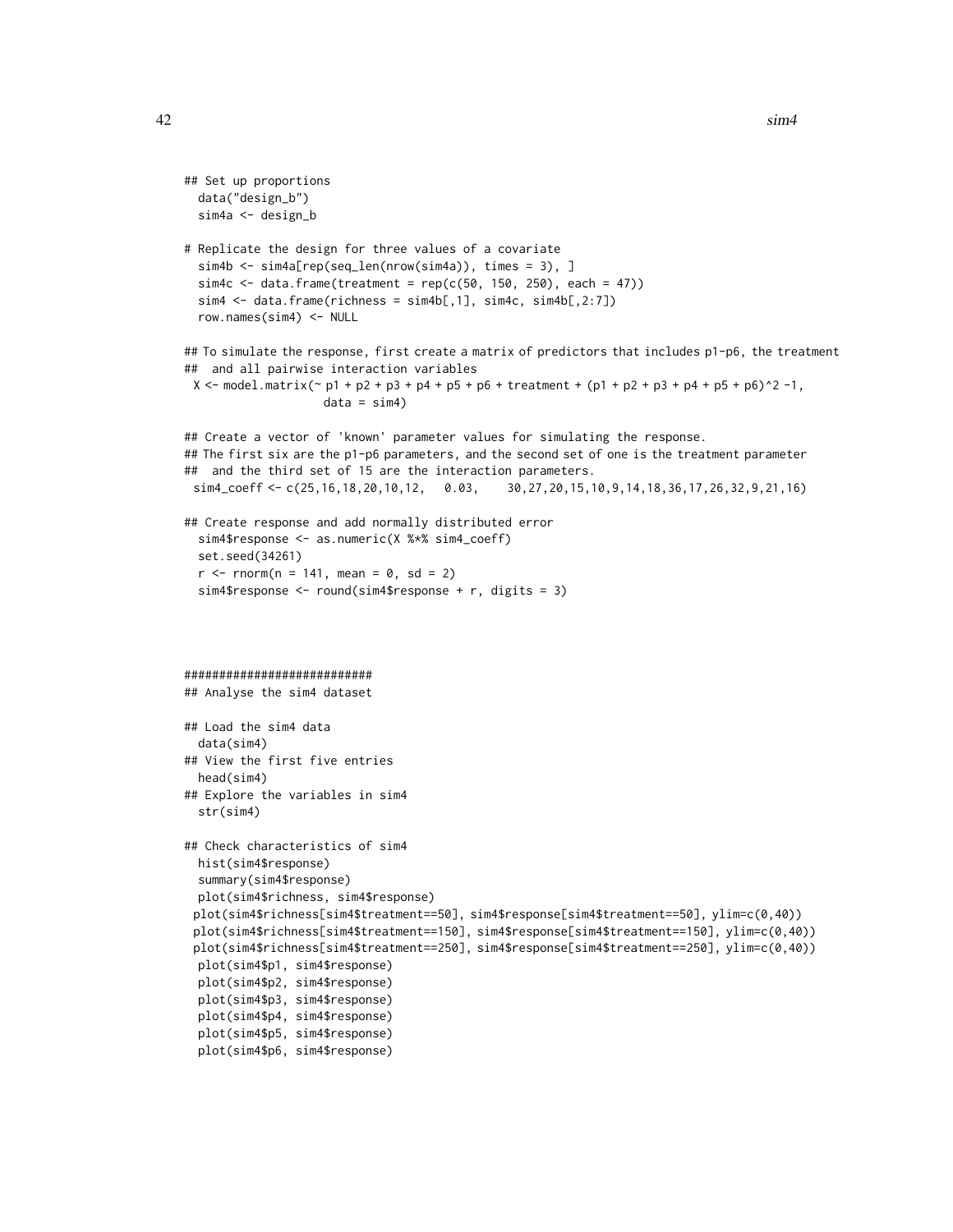```
## What model fits best? Selection using F-test
 auto1 <- autoDI(y = "response", prop = 3:8, treat = "treatment",FG = c("FG1","FG1","FG2","FG2","FG3","FG3"), data = sim4, selection = "Ftest")
 summary(auto1)
## Ignore functional groups (will replace FG model with ADD model in Step 1 selection)
 auto2 <- autoDI(y = "response", prop = 3:8, treat = "treatment", data = sim4, selection = "Ftest")summary(auto2)
## Fit the functional group model using DI and the FG tag
 m1 <- DI(y = "response", prop = 3:8, treat = "treatment",FG = c("FG1","FG1","FG2","FG2","FG3","FG3"), DImodel = FG, data = sim4)
 summary(m1)
## Fit the additive species model using DI and the ADD tag
 m2 \le -DI(y = "response", prop = 3:8, treat = "treatment", DImodel = ADD, data = sim4)summary(m2)
## Fit the full pairwise model using DI and the FULL tag
 m3 <- DI(y = "response", prop = 3:8, treat = "treatment", DImodel = FULL, data = sim4)summary(m3)
 plot(m3)
## Check goodness-of-fit using a half-normal plot with a simulated envelope
 library(hnp)
 hnp(m3)
## Create interaction variables and store them in a new dataset
 newlist <- DI_data_prepare(prop = 3:8, FG=c("FG1","FG1","FG2","FG2","FG3","FG3"), data = sim4)
 sim4a <- data.frame(newlist$newdata, newlist$FG)
## Fit the functional group model using DI and custom_formula
 m4 \leq -DI(custom_formula = response \sim \theta + p1 + p2 + p3 + p4 + p5 + p6 + treatment + bfg_FG1_FG2
           + bfg_FG1_FG3 + bfg_FG2_FG3 + wfg_FG1 + wfg_FG2 + wfg_FG3, data = sim4a)
 summary(m4)
## Fit the additive species model using DI and custom_formula
 m5 <- DI(custom_formula = response \sim 0 + p1 + p2 + p3 + p4 + p5 + p6 + treatment + p1_add
           + p2_add + p3_add + p4_add + p5_add + p6_add, data = sim4a)
 summary(m5)
## Fit the full pairwise model using DI and custom_formula
 m6 \leq D1(custom_formula = response \sim 0 + p1 + p2 + p3 + p4 + p5 + p6 + t reatment
           + (p1 + p2 + p3 + p4 + p5 + p6)^2, data = sim4a)
 summary(m6)
## Fit the full pairwise model using DI and the FULL tag,
## and add in a treatment by average pairwise interaction term using extra_formula.
```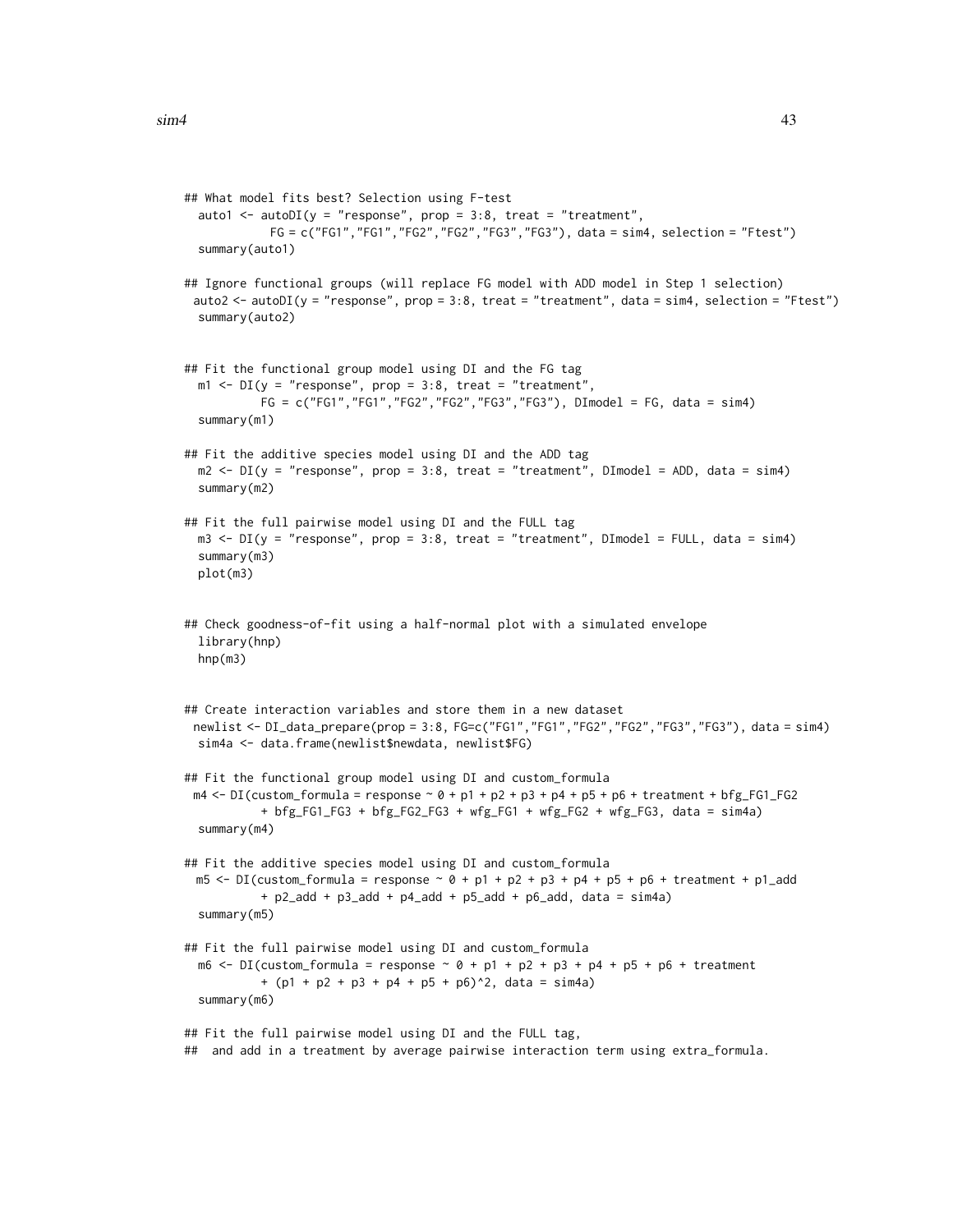```
m7 \leq D I(y = "response", prop = 3:8, treat = "treatment", DImodel = FULL,extra_formula = \sim AV: treatment, data = sim4a)
summary(m7)
```
<span id="page-43-1"></span>sim5 *The Simulated "sim5" Dataset*

### **Description**

The sim5 dataset was simulated. There are nine species that vary in proportions (p1 -p9). It is assumed that species 1 to 5 come from functional group 1, species 6 and 7 from functional group 2 and species 8 and 9 from functional group 3. The response was simulated assuming that there were species identity effects and functional group specific interaction effects, with theta = 0.7.

### Usage

data(sim5)

### Format

A data frame with 206 observations on the following 12 variables:

community A numeric vector identifying each unique community, i.e., two rows with the same community value also share the same set of p1 to p9 values.

richness A numeric vector identifying the number of species in the initial composition.

p1 A numeric vector indicating the initial proportion of species 1.

- p2 A numeric vector indicating the initial proportion of species 2.
- p3 A numeric vector indicating the initial proportion of species 3.
- p4 A numeric vector indicating the initial proportion of species 4.
- p5 A numeric vector indicating the initial proportion of species 5.
- p6 A numeric vector indicating the initial proportion of species 6.
- p7 A numeric vector indicating the initial proportion of species 7.
- p8 A numeric vector indicating the initial proportion of species 8.
- p9 A numeric vector indicating the initial proportion of species 9.

response A numeric vector giving the simulated response variable.

### Details

### What are Diversity-Interactions (DI) models?

Diversity-Interactions (DI) models (Kirwan et al 2009) are a set of tools for analysing and interpreting data from experiments that explore the effects of species diversity on community-level responses. We strongly recommend that users read the short introduction to Diversity-Interactions models (available at: [DImodels](#page-1-1)). Further information on Diversity-Interactions models is also available in Kirwan et al 2009 and Connolly et al 2013.

<span id="page-43-0"></span>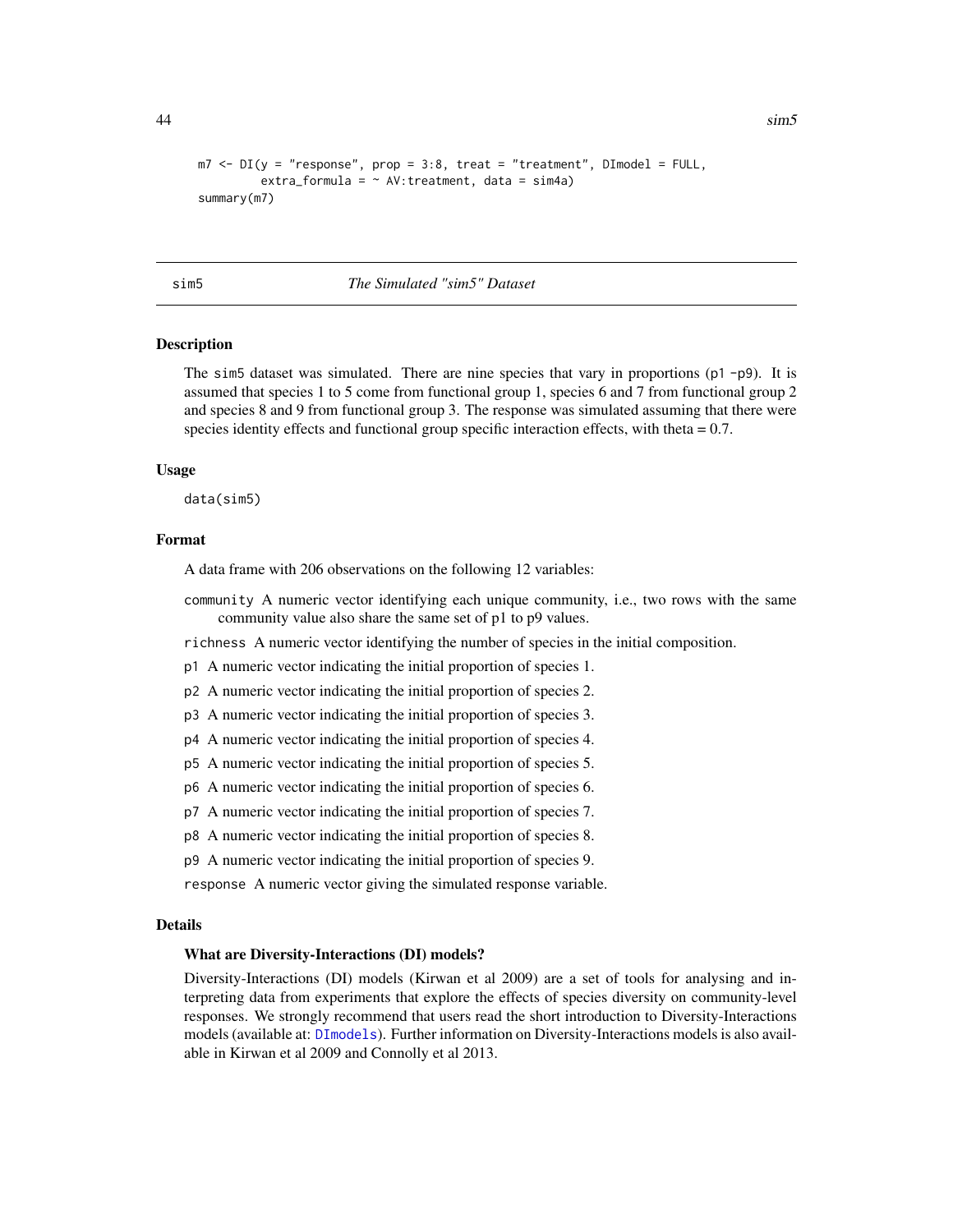### Parameter values for the simulation

DI models take the general form of:

 $y = Identities + Interactions + Structures + \epsilon$ 

where *y* is a community-level response, the *Identities* are the effects of species identities and enter the model as individual species proportions at the beginning of the time period, the *Interactions* are the interactions among the species proportions, while *Structures* include other experimental structures such as blocks, treatments or density.

The dataset sim5 was simulated with:

- identity effects for the nine species with values  $= 10, 9, 8, 7, 11, 6, 5, 8, 9$
- functional group specific interaction effects; assume functional groups are labelled FG1, FG2 and FG3, then the interaction parameter values are: between FG1 and FG2 = 8, between FG1 and  $FG3 = 3$ , between  $FG2$  and  $FG3 = 6$ , within  $FG1 = 6$ , within  $FG2 = 4$  and within  $FG3 = 5$
- theta = 0.7 (where  $\theta$  is a non-linear parameter included as a power on each  $pipj$  product within interaction variables, see Connolly et al 2013 for details)
- $\epsilon$  assumed normally distributed with mean 0 and standard deviation 1.2.

### References

Connolly J, T Bell, T Bolger, C Brophy, T Carnus, JA Finn, L Kirwan, F Isbell, J Levine, A Lüscher, V Picasso, C Roscher, MT Sebastia, M Suter and A Weigelt (2013) An improved model to predict the effects of changing biodiversity levels on ecosystem function. Journal of Ecology, 101, 344-355.

Kirwan L, J Connolly, JA Finn, C Brophy, A Lüscher, D Nyfeler and MT Sebastia (2009) Diversityinteraction modelling - estimating contributions of species identities and interactions to ecosystem function. Ecology, 90, 2032-2038.

### Examples

```
####################################
## Code to simulate the sim5 dataset
## Simulate dataset sim5 with 9 species and three functional groups.
## The species 1-5 are FG1, species 6-7 are FG2 and species 8-9 are FG3.
## Assume ID effects and the FG interactions model, with theta = 0.7.
## Set up proportions
 data("design_a")
 sim5 <- design_a
## Create the functional group interaction variables, with theta = 0.7.
 newlist <- DI_data_FG(prop = 3:11, FG = c("FG1","FG1","FG1","FG1","FG1","FG2","FG2","FG3","FG3"),
                        data = sim5, theta = 0.7)
 sim5 <- data.frame(sim5, newlist$FG)
 names(sim5)[12:17] <- paste0(names(sim5)[12:17], "_theta")
```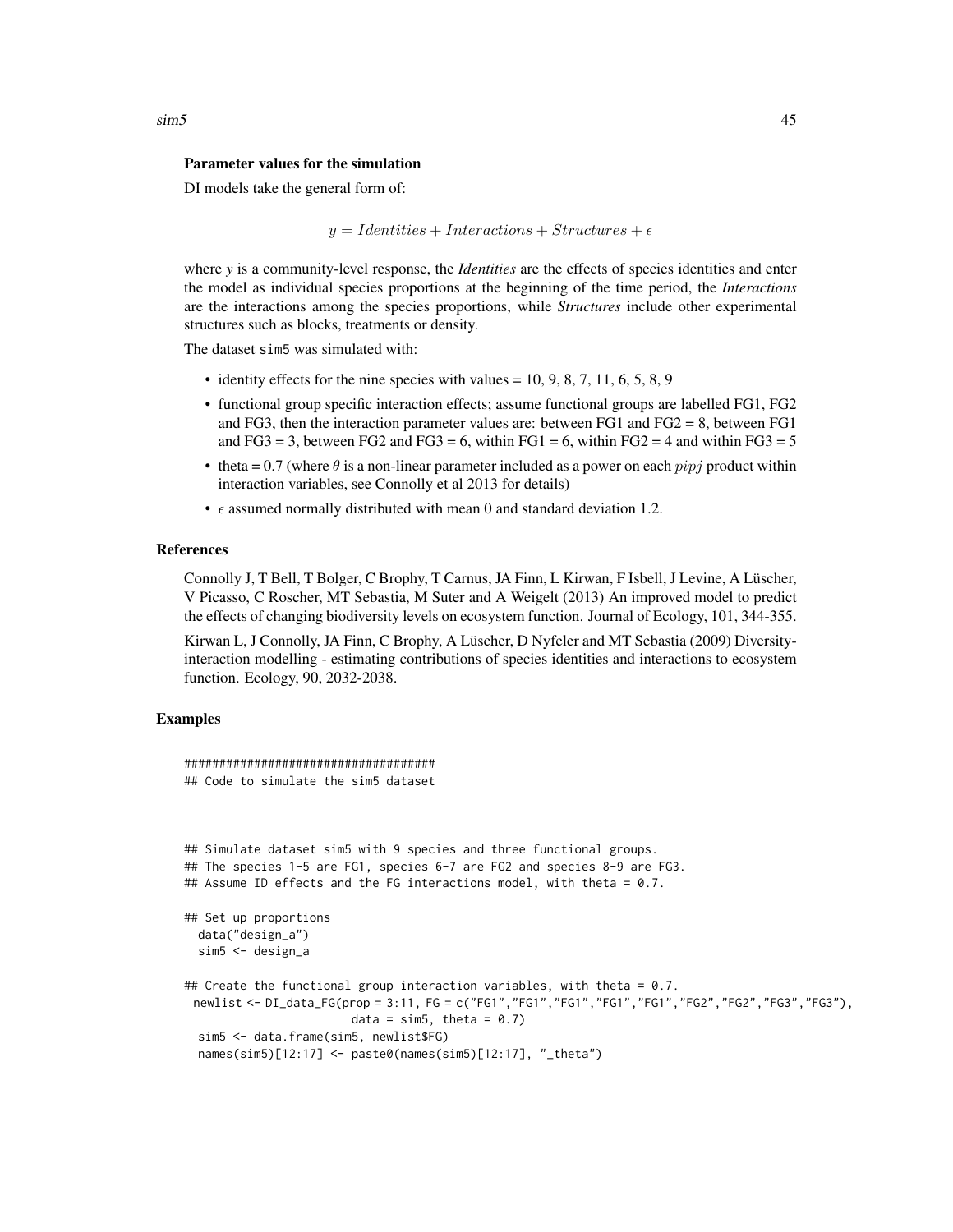```
## To simulate the response, first create a matrix of predictors that includes p1-p9, the
## treatment and the interaction variables.
 X \le model.matrix(\sim p1 + p2 + p3 + p4 + p5 + p6 + p7 + p8 + p9
                    + bfg_FG1_FG2_theta + bfg_FG1_FG3_theta + bfg_FG2_FG3_theta
                    + wfg_FG1_theta + wfg_FG2_theta + wfg_FG3_theta -1, data = sim5)
## Create a vector of 'known' parameter values for simulating the response.
## The first nine are the p1-p9 parameters, and the second set of six are the interaction
## parameters.
 sim5\_\text{coeff} \leftarrow c(10, 9, 8, 7, 11, 6, 5, 8, 9, 8, 3, 6, 6, 4, 5)##Create response and add normally distributed error
 sim5$response <- as.numeric(X %*% sim5_coeff)
 set.seed(35748)
 r <- rnorm(n = 206, mean = 0, sd = 1.2)
 sim5$response <- round(sim5$response + r, digits = 3)
 sim5[,12:17] <- NULL
###########################
## Analyse the sim5 dataset
## Load the sim5 data
 data(sim5)
## View the first five entries
 head(sim5)
## Explore the variables in sim5
 str(sim5)
## Check characteristics of sim5
 hist(sim5$response)
 summary(sim5$response)
 plot(sim5$richness, sim5$response)
 plot(sim5$p1, sim5$response)
 plot(sim5$p2, sim5$response)
 plot(sim5$p3, sim5$response)
 plot(sim5$p4, sim5$response)
 plot(sim5$p5, sim5$response)
 plot(sim5$p6, sim5$response)
 plot(sim5$p7, sim5$response)
 plot(sim5$p8, sim5$response)
 plot(sim5$p9, sim5$response)
## What model fits best? Selection using F-test in autoDI
  auto1 <- autoDI(y = "response", prop = 3:11,FG = c("FG1","FG1","FG1","FG1","FG1","FG2","FG2","FG3","FG3"),
                  data = sim5, selection = "Ftest")
  summary(auto1)
```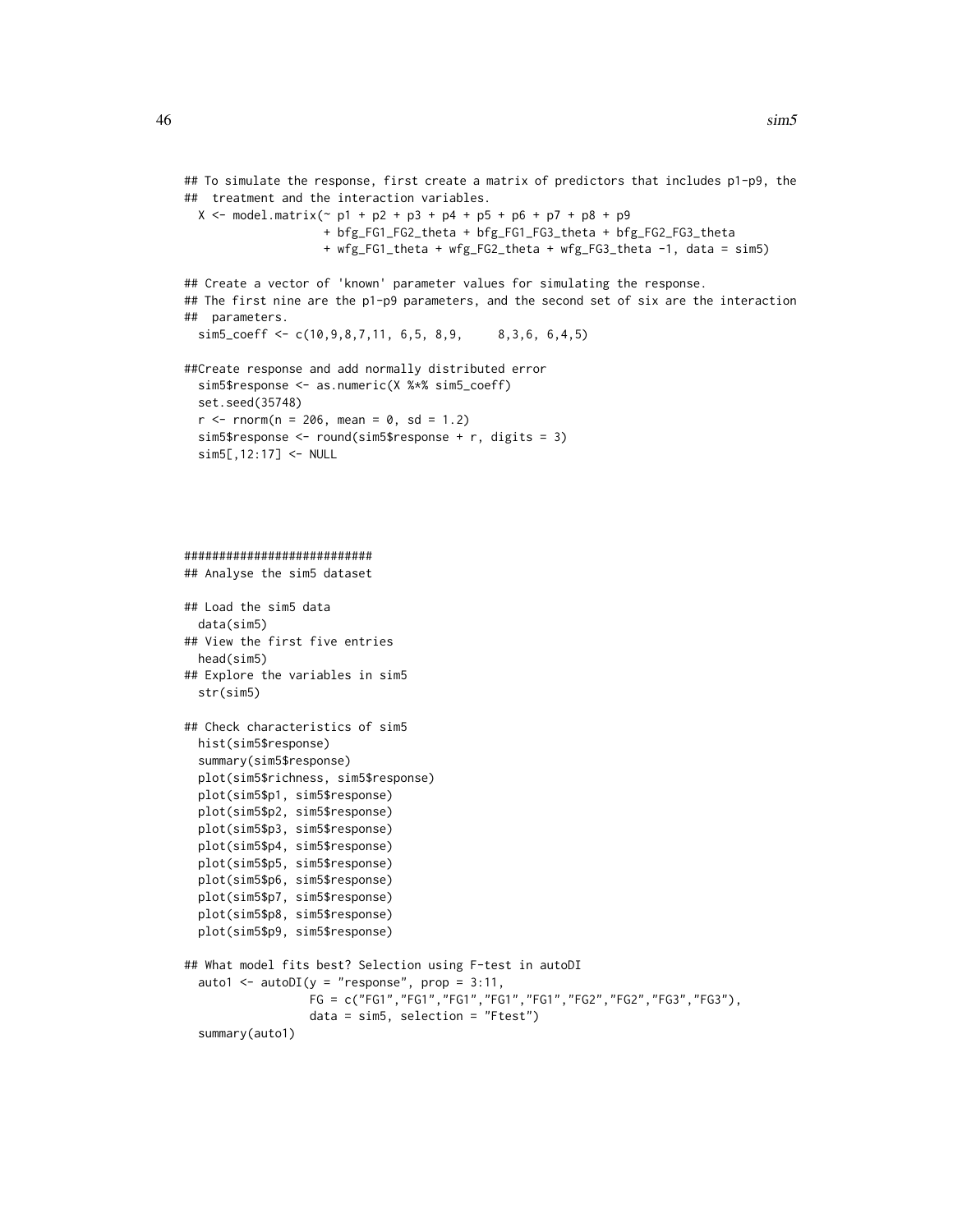```
## Fit the functional group model, with theta, using DI and the FG tag
 m1 \leq -DI(y = "response", prop = 3:11,FG = c("FG1","FG1","FG1","FG1","FG1","FG2","FG2","FG3","FG3"), DImodel = "FG",
           estimate_theta = TRUE, data = sim5)
 summary(m1)
 CI_95 \leftarrow \text{theta_CI(m1, conf = .95)}CI_95
 plot(m1)
## Check goodness-of-fit using a half-normal plot with a simulated envelope
 library(hnp)
 hnp(m1)
## Graph the profile likelihood
 library(ggplot2)
 ggplot(m1$profile_loglik, aes(x = grid, y = prof)) +theme_bw() +
   geom_line() +
   xlim(0,1.5) +
   xlab(expression(theta)) +
   ylab("Log-likelihood") +
   geom\_vline(xintercept = CI_95, 1ty = 3) +labs(title = " Log-likelihood versus theta",
         caption = "dotted vertical lines are upper and lower bounds of 95% CI for theta")
## Fit the functional group model, with theta set equal to the estimate from m1, and custom_formula.
## Note, it is not possible to estimate theta with custom_formula (only select a 'known' value).
## First, create the functional group interactions (theta value as estimated from m1),
## store them in a new dataset and rename them with a theta indicator.
newlist <- DI_data_FG(prop = 3:11, FG=c("FG1","FG1","FG1","FG1","FG1","FG2","FG2","FG3","FG3"),
                      theta = 0.7296887, data = sim5)
 sim5new <- data.frame(sim5, newlist$FG)
 names(sim5new)[13:18] <- paste0(names(sim5new)[13:18], "_theta")
 m2 <- DI(custom_formula = response \sim 0 + p1 + p2 + p3 + p4 + p5 + p6 + p7 + p8 + p9 +
        bfg_FG1_FG2_theta + bfg_FG1_FG3_theta + bfg_FG2_FG3_theta
         + wfg_FG1_theta + wfg_FG2_theta + wfg_FG3_theta, data = sim5new)
## This will adjust the standard errors in m2 for the 'estimation' of theta
 m2$df.residual <- m2$df.residual - 1
 summary(m2)
## This will adjust the AIC in m2 for the 'estimation' of theta
 m2$aic <- m2$aic + 2
 summary(m2)
```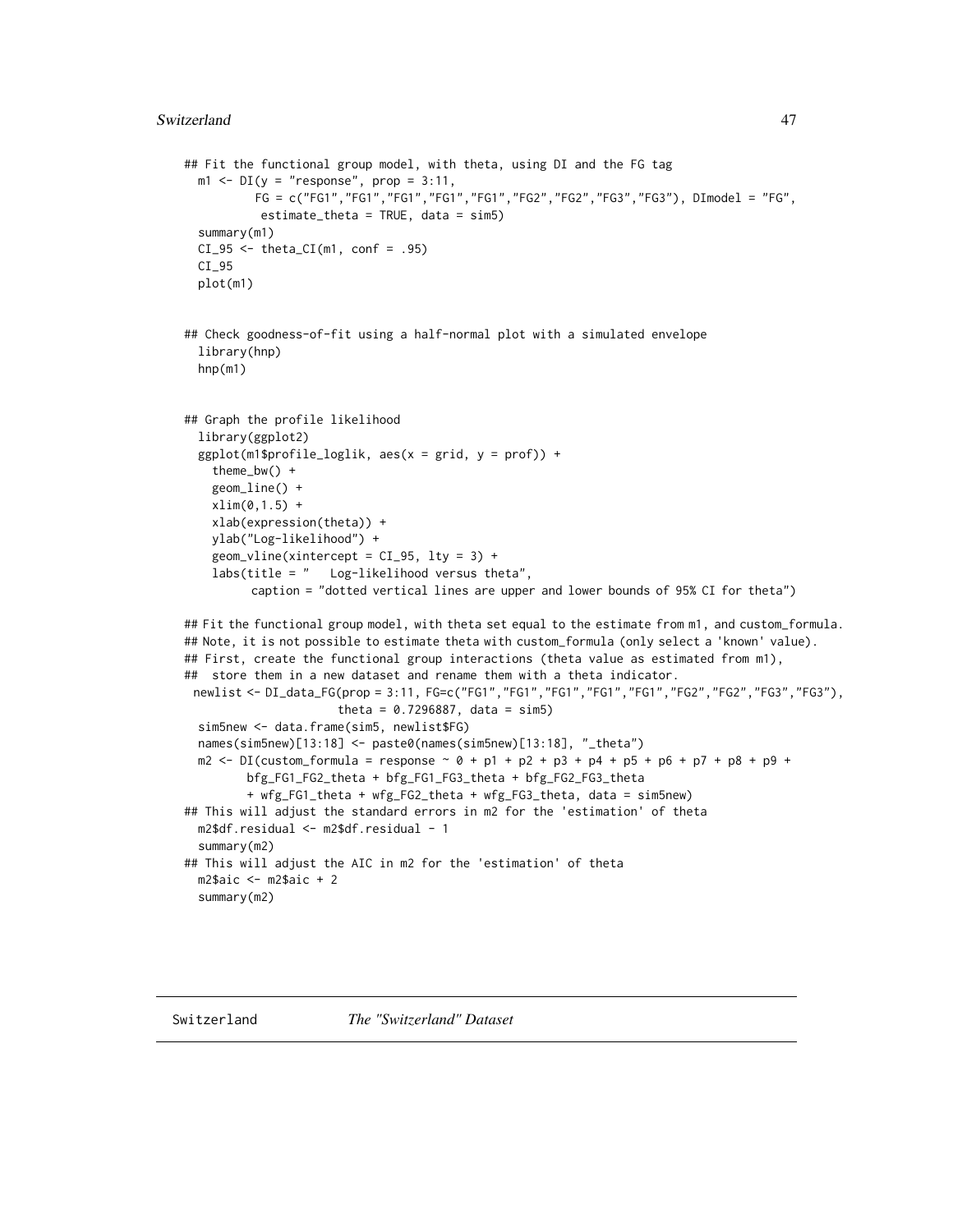### <span id="page-47-0"></span>**Description**

This dataset comes from a grassland biodiversity experiment that was conducted in Switzerland as part of the "Agrodiversity Experiment" (Kirwan et al 2014). A total of 68 grassland plots were established across a gradient of species diversity, and two additional treatments (nitrogen fertiliser and total seed density) were also manipulated. The proportions of four species were varied across the plots: there were plots with 100% of a single species, and 2- and 4-species mixtures with varying proportions (e.g.,  $(0.5, 0.5, 0, 0)$  and  $(0.7, 0.1, 0.1, 0.1)$ ). Nitrogen fertiliser was either 50 or 100 kg N per annum and total seed density was either low or high. Total annual yield per plot was recorded for the first year after establishment. An analysis of the Switzerland dataset is presented in Kirwan et al 2009.

### Usage

data("Switzerland")

### Format

A data frame with 68 observations on the following 8 variables:

plot A numeric vector uniquely identifying each of the 68 plots.

- nitrogen A factor with two levels: "50" or "150" to indicate the level of nitrogen fertiliser (kg N per annum) applied to the plot.
- density A factor with two levels: "low" and "high" to indicate the level of total seed density used when sowing the plot.
- p1 A numeric vector indicating the proportion of species 1 in the plot. Species 1 was the grass species *Lolium perenne*.
- p2 A numeric vector indicating the proportion of species 2 in the plot. Species 2 was the grass species *Dactylis glomerata*.
- p3 A numeric vector indicating the proportion of species 3 in the plot. Species 3 was the legume species *Trifolium pratense*.
- p4 A numeric vector indicating the proportion of species 4 in the plot. Species 4 was the legume species *Trifolium repens*.
- yield A numeric vector giving the total dry matter yield for the plot (tonnes per hectare per annum).

### Details

### What are Diversity-Interactions (DI) models?

Diversity-Interactions (DI) models (Kirwan et al 2009) are a set of tools for analysing and interpreting data from experiments that explore the effects of species diversity on community-level responses. We strongly recommend that users read the short introduction to Diversity-Interactions models (available at: [DImodels](#page-1-1)). Further information on Diversity-Interactions models is also available in Kirwan et al 2009 and Connolly et al 2013.

### Functional groups

In Ecology, species can be categorised into 'functional groups' based on their traits and functions. Here, the four species comprise two grasses (species 1 and 2) and two legumes (species 3 and 4); this is one possible 'functional group' categorisation of the four species.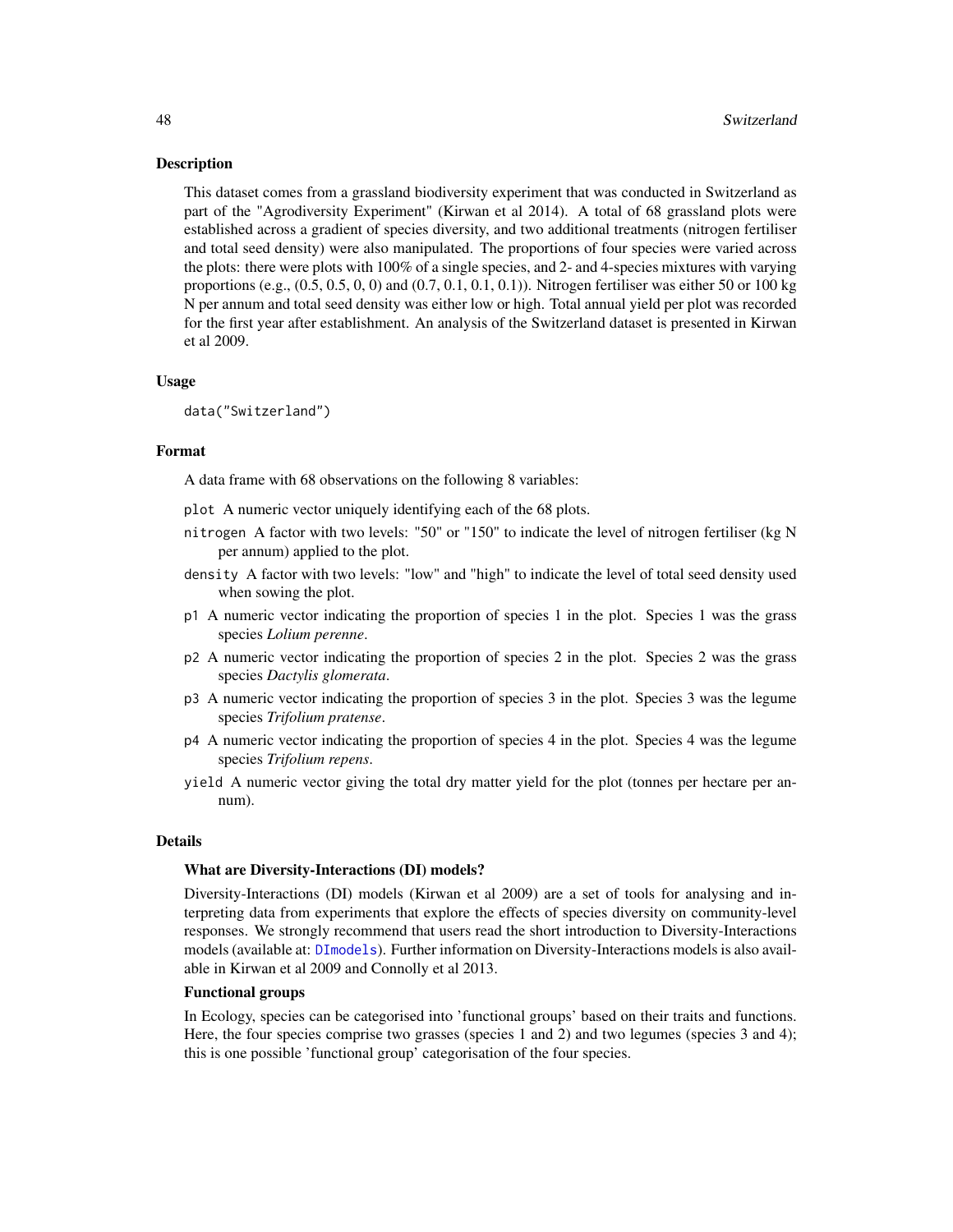### Switzerland 49

### Source

Kirwan L, J Connolly, C Brophy, O Baadshaug, G Belanger, A Black, T Carnus, R Collins, J Čop, I Delgado, A De Vliegher, A Elgersma, B Frankow-Lindberg, P Golinski, P Grieu, AM Gustavsson, Á Helgadóttir, M Höglind, O Huguenin-Elie, M Jørgensen, Ž Kadžiuliene, T Lunnan, A Lüscher, P Kurki, C Porqueddu, MT Sebastia, U Thumm, D Walmsley and JA Finn (2014) The Agrodiversity Experiment: three years of data from a multisite study in intensively managed grasslands. Ecology, 95, 2680.

### References

Connolly J, T Bell, T Bolger, C Brophy, T Carnus, JA Finn, L Kirwan, F Isbell, J Levine, A Lüscher, V Picasso, C Roscher, MT Sebastia, M Suter and A Weigelt (2013) An improved model to predict the effects of changing biodiversity levels on ecosystem function. Journal of Ecology, 101, 344-355.

Kirwan L, J Connolly, JA Finn, C Brophy, A Lüscher, D Nyfeler and MT Sebastia (2009) Diversityinteraction modelling - estimating contributions of species identities and interactions to ecosystem function. Ecology, 90, 2032-2038.

### Examples

```
## Load the Switzerland data
 data(Switzerland)
## View the first five entries
 head(Switzerland)
## Explore the variables in Switzerland
 str(Switzerland)
## Histogram of the response variable yield
 hist(Switzerland$yield)
## Explore the marginal relationship between yield and each predictor
 plot(Switzerland$p1, Switzerland$yield)
 plot(Switzerland$p2, Switzerland$yield)
 plot(Switzerland$p3, Switzerland$yield)
 plot(Switzerland$p4, Switzerland$yield)
 boxplot(yield \sim nitrogen, data = Switzerland)
 boxplot(yield \sim density, data = Switzerland)
## Check that the proportions sum to 1 (required for DI models)
## p1 to p4 are in the 4th to 7th columns in Switzerland
 Switzerlandsums <- rowSums(Switzerland[4:7])
 summary(Switzerlandsums)
## Model selection by F-test
 auto1 <- autoDI(y = "yield", density = "density", prop = c("p1", "p2", "p3", "p4"),
                  treat = "nitrogen", FG = c("G", "G", "L", "L"), data = Switzerland,selection = "Ftest")
 summary(auto1)
## Fit the model chosen by autoDI using DI
 m1 < -DI(y = "yield", density = "density", prop = 4:7, DIModel = "FG", FG = c("G", "G", "L", "L"),data = Switzerland)
```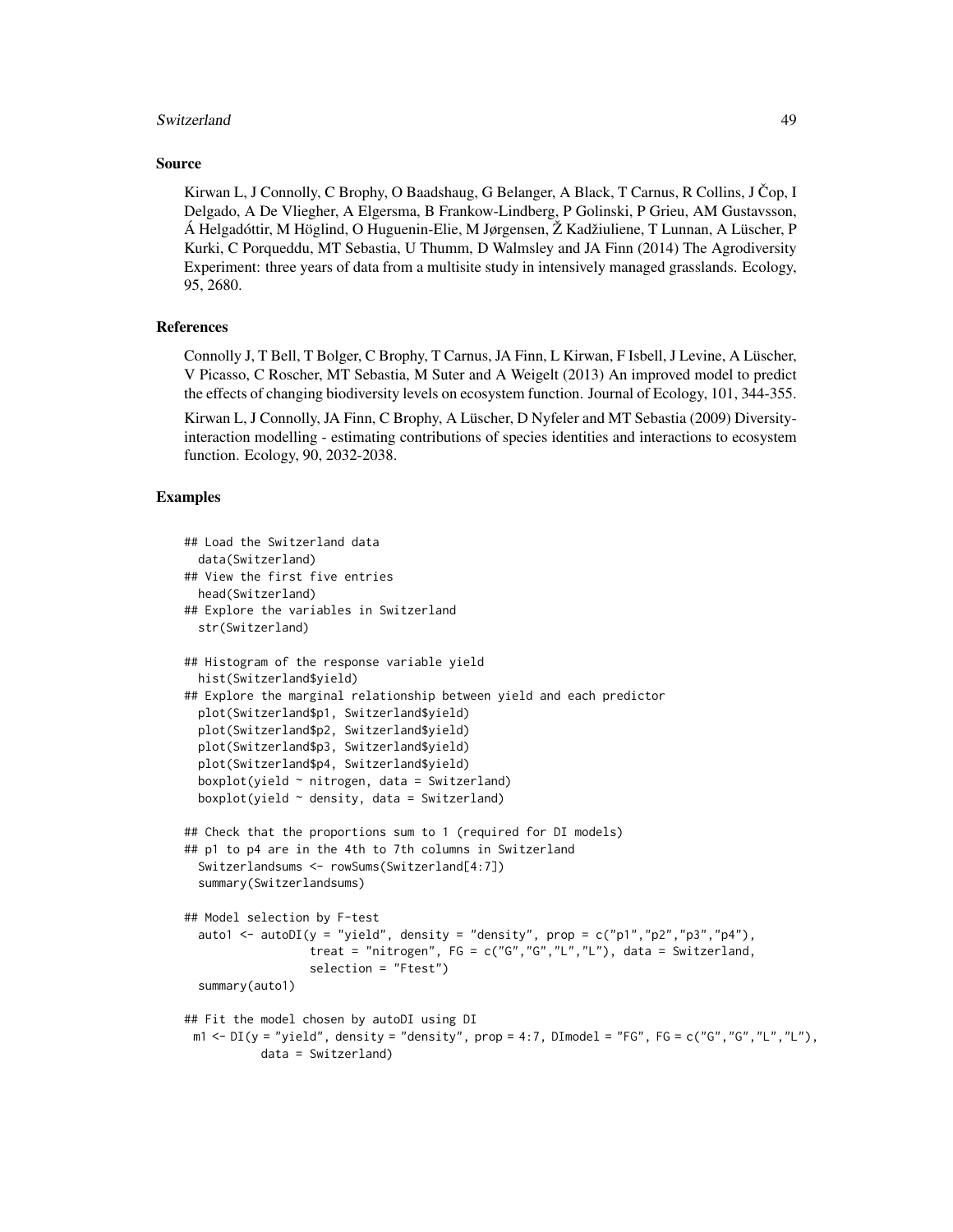```
summary(m1)
 plot(m1)
 library(hnp)
 hnp(m1)
## Set up the functional group interactions and add to a new Switzerland2 dataset
 newlist \leq DI_data_FG(prop = 4:7, FG = c("G","G","L","L"), data = Switzerland)
 Switzerland2 <- data.frame(Switzerland, newlist$FG)
## Additional model testing using DI to test for interactions with nitrogen
 m2 < -D I(y = "yield", block = "density", prop = 4:7, D I model = "FG", FG = c("G", "G", "L", "L", "Ldata = Switzerland2, extra-formula = ~nitrogen:bfg_GL)summary(m2)
```
<span id="page-49-1"></span>theta\_CI *Compute Confidence Interval for Theta*

### Description

This function allows the computation of a confidence interval for theta from a model object created from DI that includes the argument estimate\_theta = TRUE, or from certain model objects created from autoDI.

A description of the non-linear parameter theta is available in Connolly et al 2013.

### Usage

theta\_ $CI(obj, conf = .95)$ 

### Arguments

| obi  | DI model object.                                       |
|------|--------------------------------------------------------|
| conf | Confidence level of the interval. The default is 0.95. |

### Details

The confidence interval calculated here is based on the values obtained when profiling the loglikelihood function for different values of theta. It is obtained in four steps:

1. define a grid of values for theta ranging from 0.01 to 2.5 of length 100

2. fit the DI model setting theta equal to each value in the grid and obtain the log-likelihood value corresponding to each value of theta

3. obtain linear interpolations between the log-likelihood  $(l)$  values (here we use [approxfun](#page-0-0))

4. calculate the lower and upper values of the CI by obtaining the values of theta corresponding to a log-likelihood value of  $max_{\theta}(l) - 0.5 * \chi_l^2 - \alpha; 1$ , where  $max_{\theta}(l)$  is the maximum value of the profile log-likelihood obtained in the grid and  $\chi^2$  con $f$ ; 1) is the con $f * 100\%$  percentile of the chi-squared distribution with 1 d.f.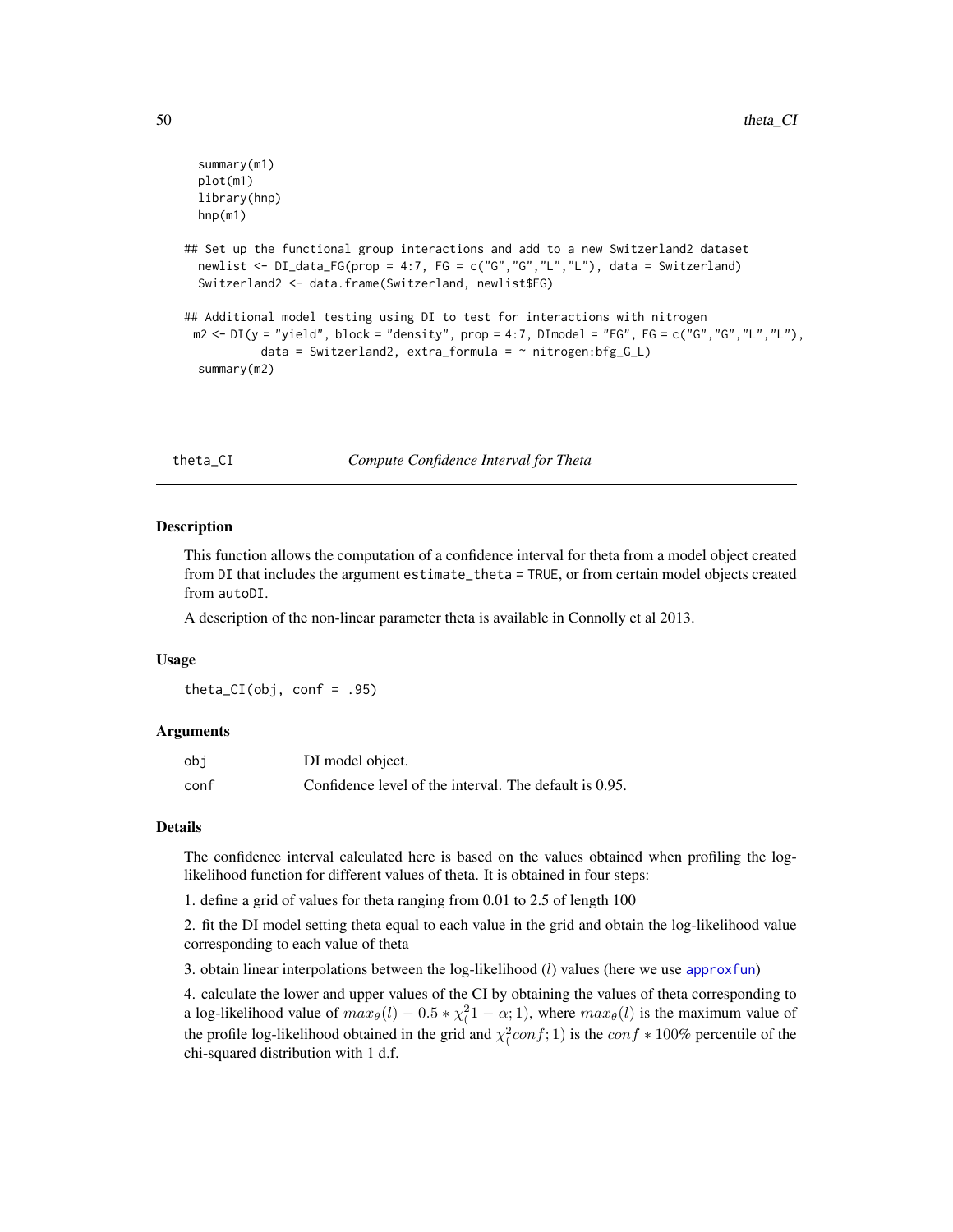### <span id="page-50-0"></span> $theta_C$ I 51

When fitting any DI model setting estimate\_theta = TRUE, steps 1 and 2 are automatically done within the DI function call. The theta\_CI function performs steps 3 and 4 above to return the CI.

Note that when maximising the log-likelihood to find the estimate for theta, the parametric space is limited between 0.01 and 1.5. The larger grid (up to 2.5) is constructed to allow for obtaining the upper bound of the confidence interval in case the estimate of theta is close to 1.5.

### Value

The function returns a named numeric vector with two values: the lower and upper limits of the conf\*100% CI for theta.

### Author(s)

Rafael A. Moral, John Connolly and Caroline Brophy

### References

Connolly J, T Bell, T Bolger, C Brophy, T Carnus, JA Finn, L Kirwan, F Isbell, J Levine, A Lüscher, V Picasso, C Roscher, MT Sebastia, M Suter and A Weigelt (2013) An improved model to predict the effects of changing biodiversity levels on ecosystem function. Journal of Ecology, 101, 344-355.

### See Also

### [DI](#page-17-1) [autoDI](#page-5-1)

Other examples using the theta\_CI function: The [Bell](#page-11-1) dataset examples. The [sim2](#page-31-1) dataset examples. The [sim5](#page-43-1) dataset examples.

### Examples

```
## Load the sim5 data
 data(sim5)
## View the first five entries
 head(sim5)
## Explore the variables in sim5
 str(sim5)
## Fit the functional group model, with theta, using DI and the FG tag
 m1 \leq -DI(y = "response", prop = 3:11,FG = c("FG1","FG1","FG1","FG1","FG1","FG2","FG2","FG3","FG3"), DImodel = "FG",
           estimate_theta = TRUE, data = sim5)
 summary(m1)
 CI_95 \leftarrow \text{theta_CI(m1, conf = .95)}CI_95
## Graph the profile likelihood
 library(ggplot2)
 ggplot(m1$profile_loglik, aes(x = grid, y = prof)) +
```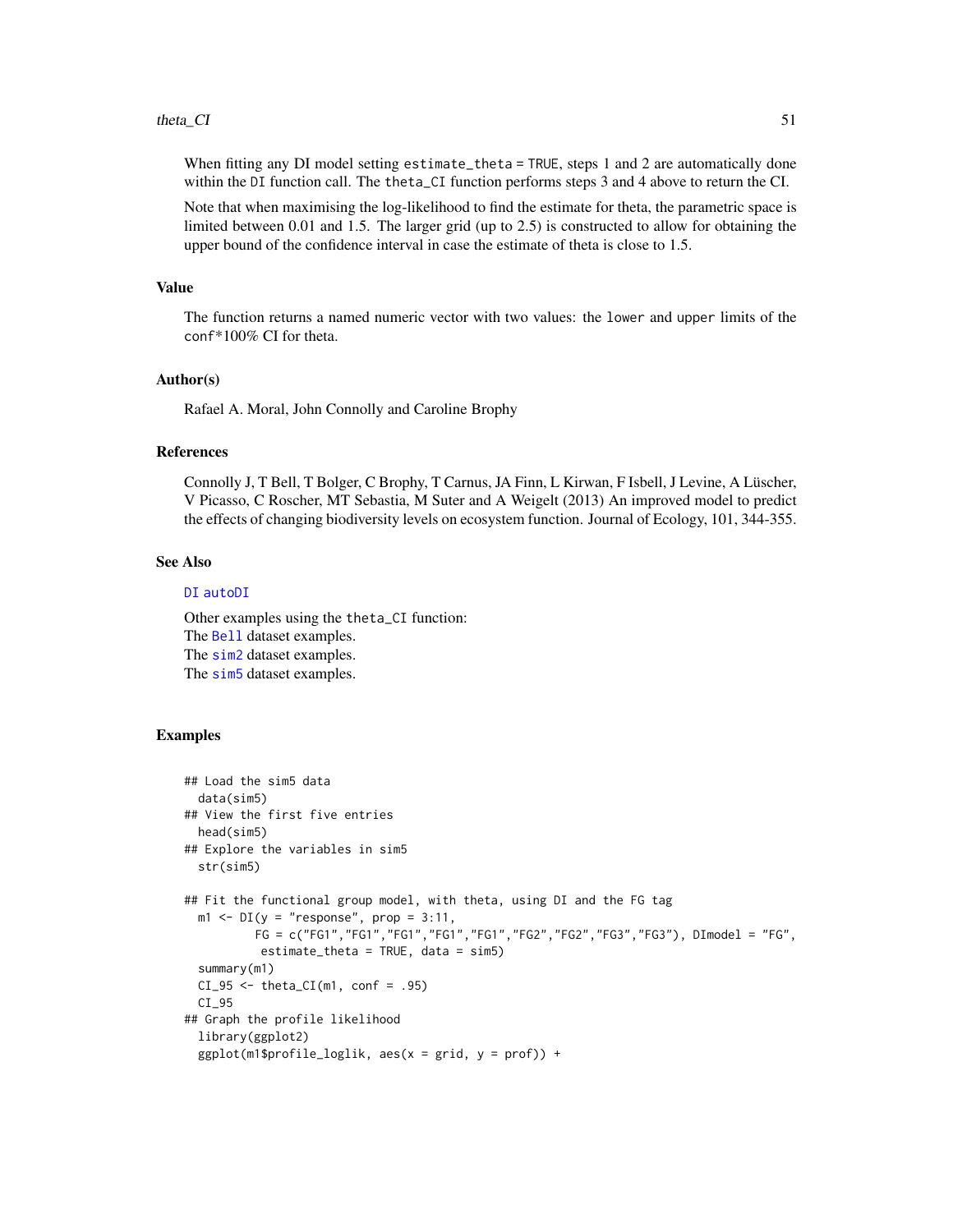```
theme_bw() +
geom_line() +
xlim(0,1.5) +
xlab(expression(theta)) +
ylab("Log-likelihood") +
geom_vline(xintercept = CI_95, lty = 3) +
labs(title = " Log-likelihood versus theta",
    caption = "dotted vertical lines are upper and lower bounds of 95% CI for theta")
```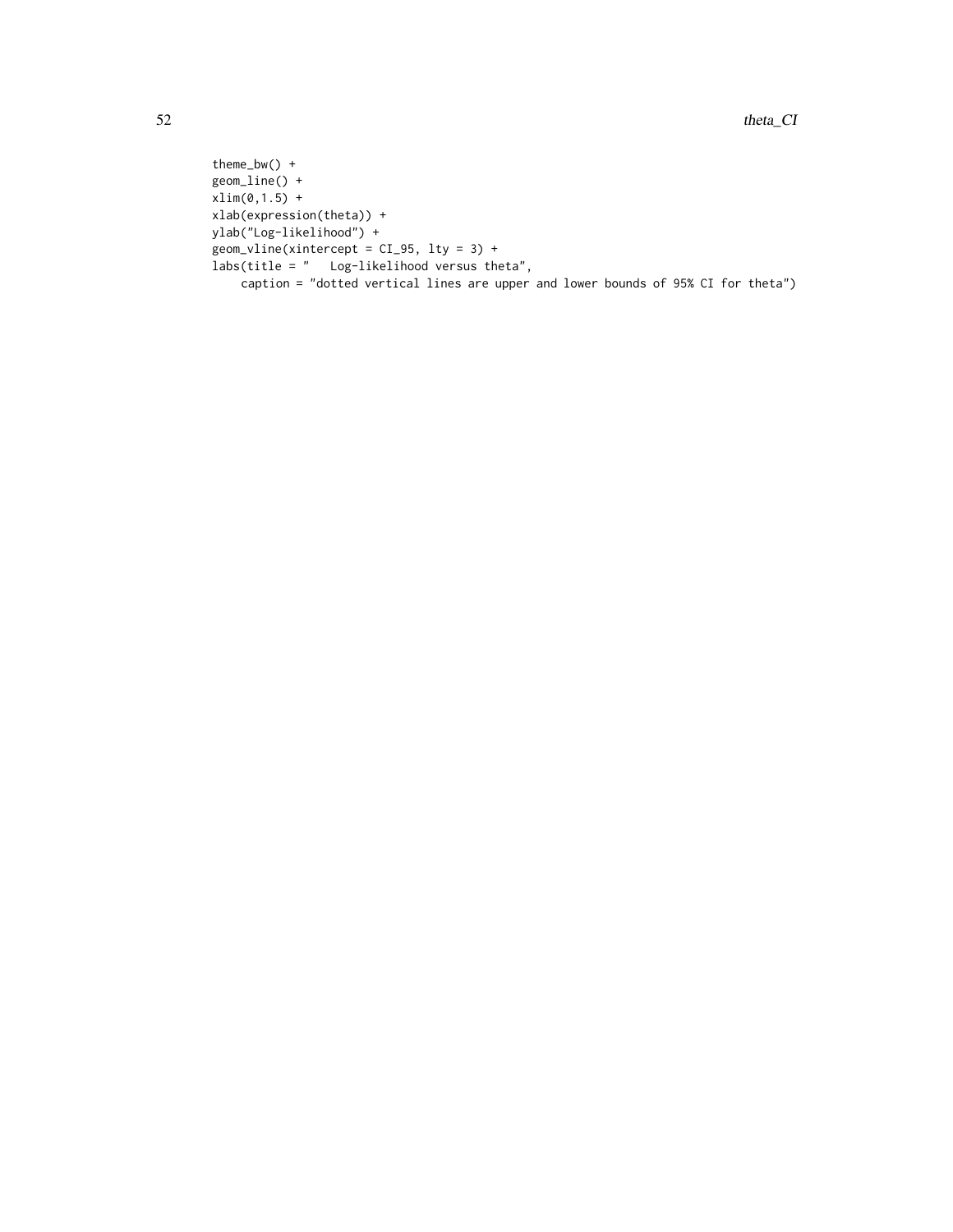# <span id="page-52-0"></span>Index

```
∗ datasets
    Bell, 12
    design_a, 16
    design_b, 17
    sim1, 30
    sim2, 32
    sim3, 36
    sim4, 40
    sim5, 44
    Switzerland, 47
∗ package
    DImodels-package, 2
AIC.autoDI (autoDI_methods), 11
AIC2 (DImodels-internal), 22
AICc (DImodels-internal), 22
AICc.autoDI (autoDI_methods), 11
AICcsel_autoDI (DImodels-internal), 22
AICsel_autoDI (DImodels-internal), 22
allmodels_autoDI (DImodels-internal), 22
anova.autoDI (autoDI_methods), 11
anova.DI (DImodels-internal), 22
anova_glmlist (DImodels-internal), 22
anovaDIglm (DImodels-internal), 22
approxfun, 50
autoDI, 4, 5, 6, 12, 21, 23, 28, 51
autoDI_methods, 11
autoDI_step0 (DImodels-internal), 22
```

```
Bell, 5, 12, 21, 28, 51
BIC.autoDI (autoDI_methods), 11
BIC2 (DImodels-internal), 22
BICc (DImodels-internal), 22
BICc.autoDI (autoDI_methods), 11
BICcsel_autoDI (DImodels-internal), 22
BICsel_autoDI (DImodels-internal), 22
```

```
coef.autoDI (autoDI_methods), 11
```

```
design_a, 16
```
design\_b, [17](#page-16-0) DI, *[4,](#page-3-0) [5](#page-4-0)*, *[10](#page-9-0)*, [18,](#page-17-0) *[23](#page-22-0)*, *[28](#page-27-0)*, *[51](#page-50-0)* DI\_ADD *(*DI*)*, [18](#page-17-0) DI\_ADD\_treat *(*DI*)*, [18](#page-17-0) DI\_AV *(*DI*)*, [18](#page-17-0) DI\_AV\_treat *(*DI*)*, [18](#page-17-0) DI\_compare, *[4](#page-3-0)*, [23](#page-22-0) DI\_CUSTOM *(*DI*)*, [18](#page-17-0) DI\_data\_ADD, *[4](#page-3-0)* DI\_data\_ADD *(*DI\_data\_manipulation*)*, [24](#page-23-0) DI\_data\_E\_AV, *[4](#page-3-0)* DI\_data\_E\_AV *(*DI\_data\_manipulation*)*, [24](#page-23-0) DI\_data\_FG, *[4](#page-3-0)* DI\_data\_FG *(*DI\_data\_manipulation*)*, [24](#page-23-0) DI\_data\_fullpairwise, *[4](#page-3-0)* DI\_data\_fullpairwise *(*DI\_data\_manipulation*)*, [24](#page-23-0) DI\_data\_manipulation, *[4,](#page-3-0) [5](#page-4-0)*, *[20](#page-19-0)*, [24](#page-23-0) DI\_data\_prepare, *[4,](#page-3-0) [5](#page-4-0)* DI\_data\_prepare *(*DI\_data\_manipulation*)*,  $24$ DI\_E *(*DI*)*, [18](#page-17-0) DI\_E\_treat *(*DI*)*, [18](#page-17-0) DI\_FG *(*DI*)*, [18](#page-17-0) DI\_FG\_treat *(*DI*)*, [18](#page-17-0) DI\_FULL *(*DI*)*, [18](#page-17-0) DI\_FULL\_treat *(*DI*)*, [18](#page-17-0) DI\_ID *(*DI*)*, [18](#page-17-0) DI\_ID\_treat *(*DI*)*, [18](#page-17-0) DI\_matrix\_check *(*DImodels-internal*)*, [22](#page-21-0) DI\_reference *(*DImodels-internal*)*, [22](#page-21-0) DI\_STR *(*DI*)*, [18](#page-17-0) DI\_STR\_treat *(*DI*)*, [18](#page-17-0) DI\_theta *(*DI*)*, [18](#page-17-0) DImodels, *[7](#page-6-0)*, *[14](#page-13-0)*, *[20](#page-19-0)*, *[26](#page-25-0)*, *[30](#page-29-0)*, *[33](#page-32-0)*, *[37](#page-36-0)*, *[41](#page-40-0)*, *[44](#page-43-0)*, *[48](#page-47-0)* DImodels *(*DImodels-package*)*, [2](#page-1-0) DImodels-internal, [22](#page-21-0) DImodels-package, [2](#page-1-0)

formula.autoDI *(*autoDI\_methods*)*, [11](#page-10-0)